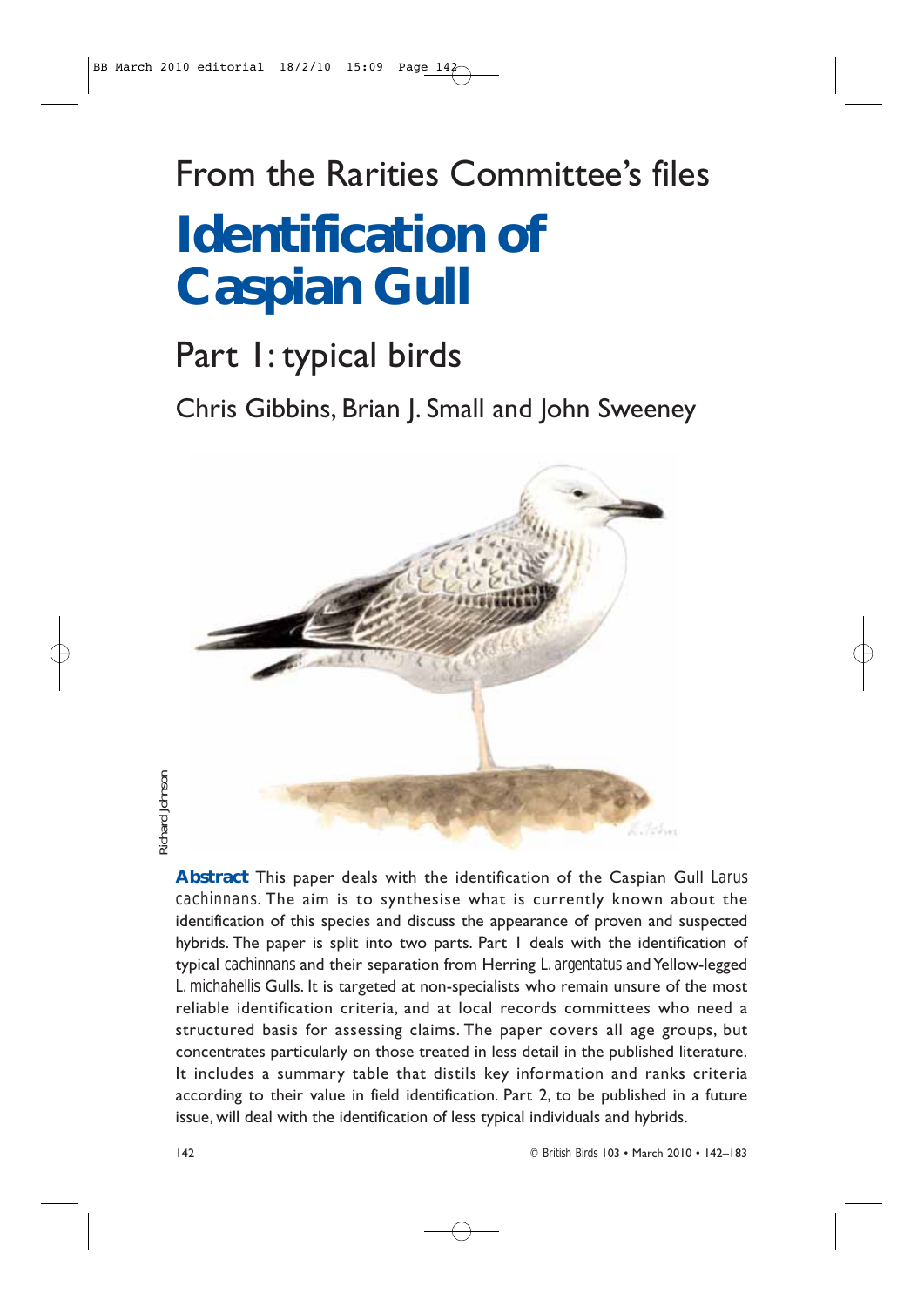### **Introduction**

### **Rationale and aim**

Our perception of the Caspian Gull *Larus cachinnans* as a British bird has changed dramatically in the past 20 years. It has gone from being a poorly known, southeastern race of Herring Gull *L. argentatus* (Grant 1986) to being recognised as a valid species (Leibers *et al*. 2001; Collinson *et al*. 2008) that regularly occurs in Britain. This transformation has been due, in no small part, to the groundbreaking identification studies of Klein (1994), Gruber (1995), Garner (1997), Garner & Quinn (1997) and Jonsson (1998). Subsequent contributions (e.g. Bakker *et al.* 2000, Small 2000, Gibbins 2003) built on this pioneering work. Along with that of Malling Olsen & Larsson (2003), these studies have demystified this gull to the extent that its identification may now be considered rather passé by some birders. But can we really close the book on the identification of *cachinnans*?

An identification review is timely, given that BBRC has now passed assessment of post-1999 claims to local committees. Moreover, there is anecdotal evidence that many observers are still struggling with the identification of Caspian Gull. Understandably, this is chiefly the case in areas where *cachinnans* remains truly rare and where observers have had little chance to gain first-hand experience. The key problems are confusion over the most reliable identification features and a failure to appreciate fully the normal variability shown by *cachinnans* and similar taxa. Some identification problems merely reflect the extremes of variation shown by *cachinnans*; others stem from hybrids, originating from the mixed-species colonies in central Europe (Neubauer *et al.* 2009); and some problems may occur with birds that have no *cachinnans* genes but which represent the extremes of variation in other species. We have arrived at a point where we should take stock of what we know of the identification of typical *cachinnans* and begin to look more closely at the identification of less typical individuals and their separation from hybrids. Are there clear dividing lines, and if so where are they?

The aim of this paper is to provide a distillation of known criteria, assess their merits and, for the first time, discuss the identifica-

### **Identification of Caspian Gull**

tion of less typical and hybrid individuals. We hope that it will be of value to both birders and local records committees. Part 1 deals with typical individuals. We describe in detail the plumage and structure of typical birds, emphasising key average differences from Herring Gull and Yellow-legged Gull *L. michahellis*; we outline normal variation but leave the extremes aside. Appendix 1 summarises key distinctions between typical *cachinnans, michahellis* and Herring Gull and ranks criteria according to their relative importance. It should not be used in isolation, but as a convenient summary and as an entry point to the details in the text. Less typical and extreme individuals will be dealt with in part 2, where we shall also discuss the identification of hybrids; this will be published in a future issue.

To date, literature on *cachinnans* has tended to focus on one or two age groups – the first-winter and adult birds that are found most regularly in Britain. To redress this balance, we pay particular attention to other age groups. The paper is intended primarily for birders in Britain, so does not discuss Heuglin's Gull *L. fuscus heuglini.* This taxon can look remarkably *cachinnans*-like in structure and some immature plumages. However, serious confusion is unlikely: *heuglini* has a different call, dark inner firstgeneration primaries, and once adult-type grey feathers develop their tone is much darker than those of *cachinnans*.

#### **Circularity and the empirical basis of this paper**

Circular reasoning (bird A is a Caspian Gull, it shows features X, Y and Z, therefore X, Y and Z are features of Caspian Gull) may undermine attempts to develop identification criteria. Circularity can be avoided if: (a) the species is studied in the core of its accepted breeding range, where potential confusion species are absent and hybridisation is not a significant issue; or (b) the sample consists only of individuals of known provenance (ringed birds). Much of our knowledge of *cachinnans* is actually based on unringed birds observed in western Europe in winter, well away from core breeding areas and on the edge of the wintering range. Circularity is thus a potential problem, especially because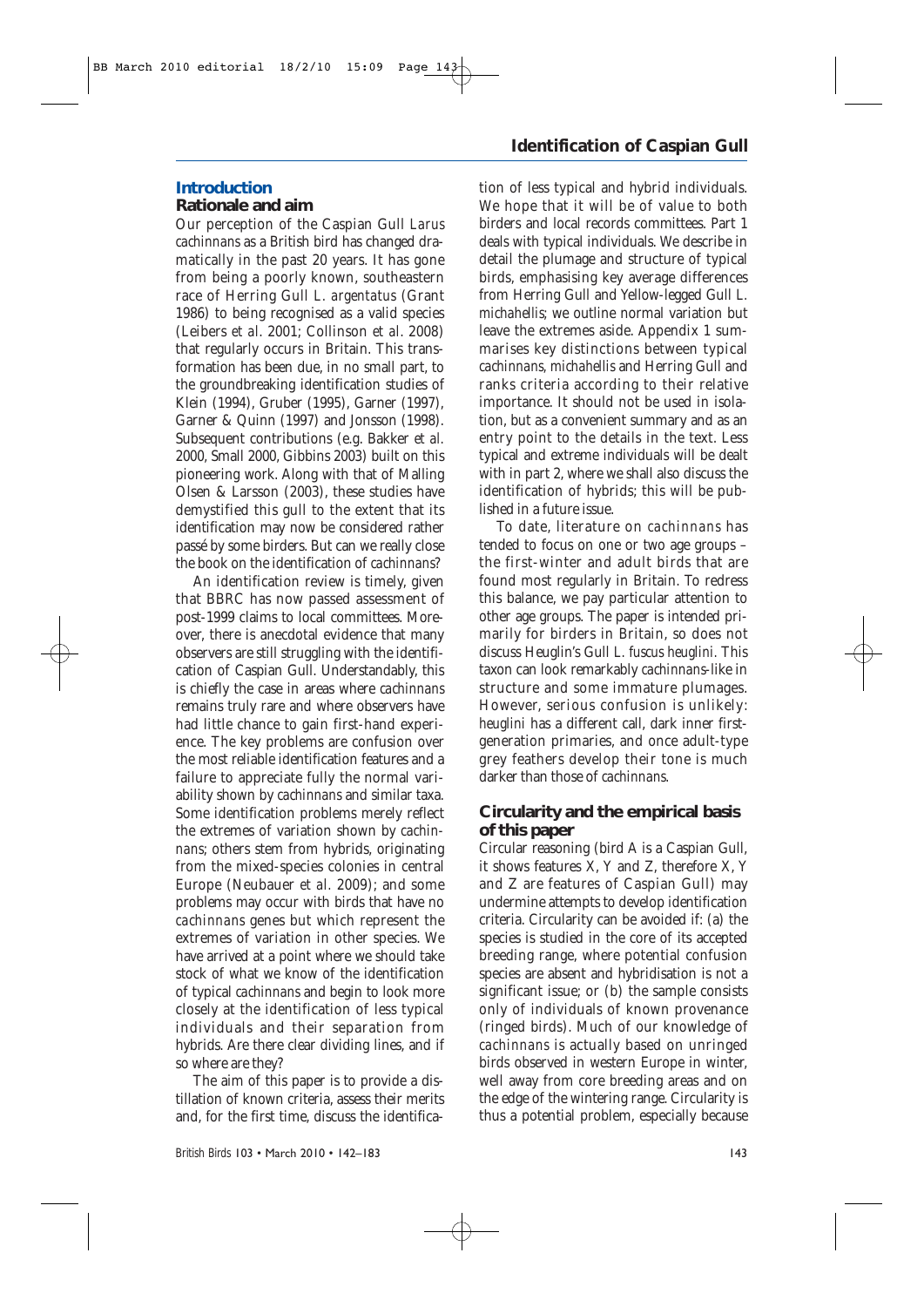of the risk of incorporating an unknown number of hybrids into the '*cachinnans'* sample. Moreover, as we may be picking up only the most striking birds in Europe, there is a danger of developing criteria based on an unrepresentative sample. Studies of *cachinnans* wintering in the Middle East suffer similar problems, owing to the presence of extremely similar taxa whose identification has yet to be fully resolved (notably *barabensis*). Access to the heart of the breeding range of *cachinnans,* where both Herring and Yellow-legged Gulls are absent, is difficult and few western ornithologists have studied the species there. Consequently, we are largely constrained to studying *cachinnans* in wintering areas and must be aware of the problem of circular reasoning.

Circularity is most problematic with less typical individuals. In part 2 we therefore use ringed individuals of known provenance to help to develop criteria for the separation of hybrid from pure individuals. Circularity is less of an issue with the 'classic' birds that are the focus of part 1. Nonetheless, to study *cachinnans* we have travelled to parts of the breeding range (e.g. several trips to the Danube Delta, Romania) and areas of the southern Baltic where *cachinnans* occurs in large numbers in the immediate postbreeding period and can be the most abundant large gull at some localities (e.g. on the Curonian Spit in Lithuania). The majority of plates show birds from these areas. Since the paper is aimed at British birders, it may seem that examples of *cachinnans* photographed in Britain are under-represented in the plates; this is a product of the need to limit the problems of circularity.

'Herring Gull' is used here to refer collectively to both races; '*argentatus*' is used when referring specifically to the Scandinavian/ Baltic race and '*argenteus*' when referring to the British/west European race. Yellow-legged Gull is referred to as '*michahellis*' and relates only to Mediterranean birds. The Atlantic Island populations of Yellow-legged Gull represent a taxon whose status is still debatable and which, in any case, have rather dark immature plumages and structural traits that make them unlikely to be confused with *cachinnans*. We treat *cachinnans* as monotypic, as the extent and nature of geographic plumage variation has yet to be firmly established. Nonetheless, future work may reveal consistent differences between eastern and western birds (see section on adults). Fig. 1 illustrates key terms used in the text.

#### **Patterns of occurrence in Britain**

It is difficult to assess the number of *cachinnans* currently occurring in Britain each year.



**48.** A lone Caspian Gull rests with a group of Herring Gulls on a landfill site in Poland (17 Jan 2004). Can you see it? It is white-headed, dark-eyed and is holding its bill distinctly downwards. Some fine 'pencil' streaks are visible on the lower rear neck. It is below-right of centre.

This relates chiefly to the fact that the species is now so abundant in some areas that observers do not necessarily report all sightings. Nonetheless, it is clear that *cachinnans* is recorded more frequently now than in the past and that there are strong seasonal and geographic patterns to its occurrence. Caspian Gulls are most frequent in southern England, particularly the southeast. The first birds arrive in late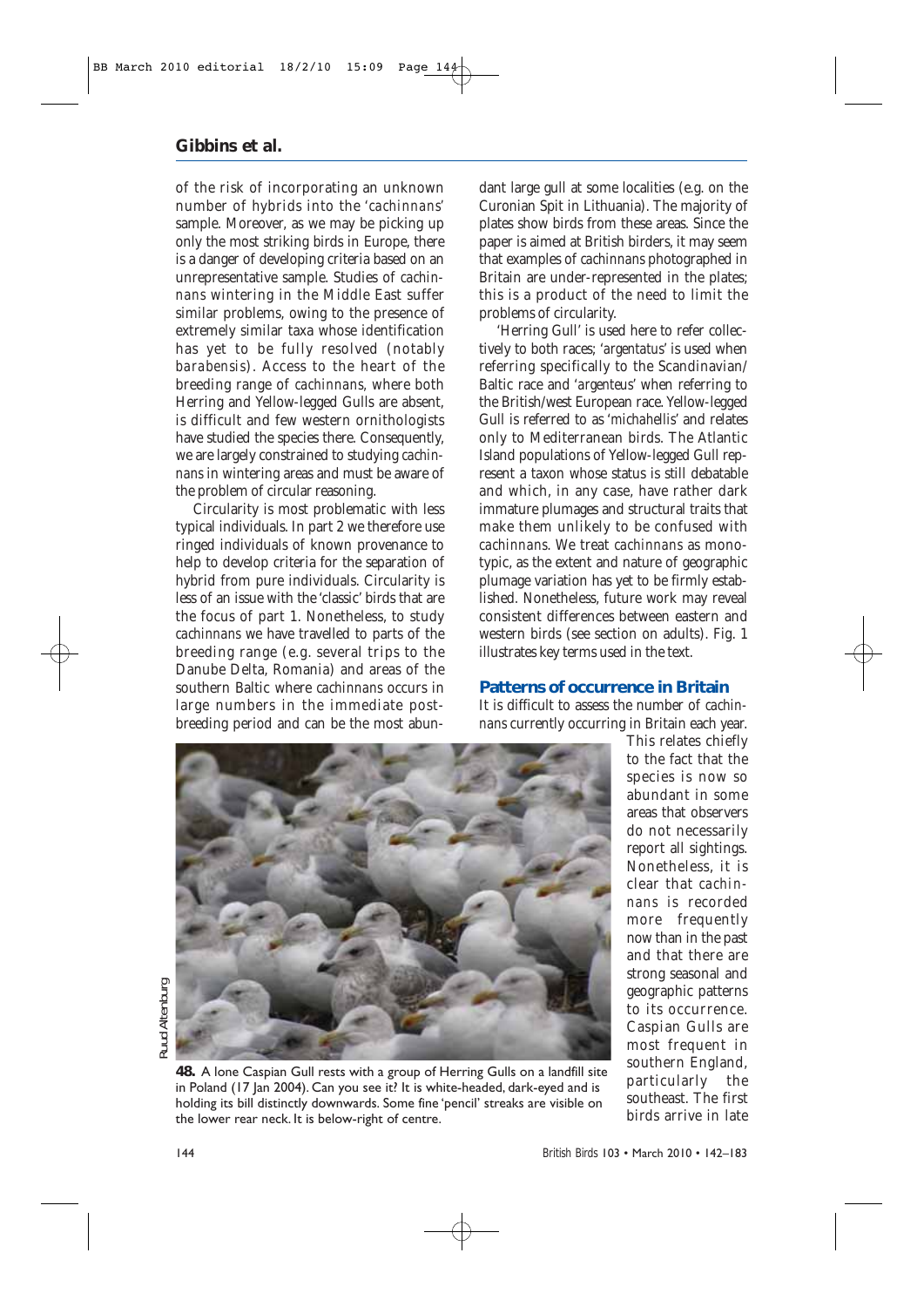summer and early autumn, when the majority of records come from the coastline between Kent and Suffolk. Juvenile *cachinnans* now occur regularly in early August, when many young British Herring Gulls are not even fully independent. These *cachinnans* are not necessarily from the nearest breeding areas, since juveniles may disperse far from their natal colony soon after reaching independence. For example, a bird at Espoo, Finland, on 26th July 2004 had been ringed as a pullus on 27th May on the River Dnper in southern Ukraine (49°46'N 31°28'E). Consequently, observers should be looking out for first-calendar-year (1CY) *cachinnans* from late July onwards. Post-breeding adults tend not to be seen in Britain until later in the autumn; this delayed arrival may be linked to the progression of primary moult.

Following their arrival, many birds move inland and disperse northwards as the autumn and winter progress. They are supplemented by new arrivals, perhaps linked to cold weather on the Continent. For example, hundreds of *cachinnans* are present at lagoons along the coast of Lithuania in

### **Identification of Caspian Gull**

autumn but these disappear in midwinter, once the water freezes (Vytautas Pareigis pers. comm.). The largest numbers of *cachinnans* in Britain are recorded in winter, with birds seen regularly on favoured landfill sites and in reservoir roosts in southern and central England. However, they remain distinctly scarce in north and northwest Britain; there are few records north of the River Tees and the species remains extremely rare in Scotland (fewer than five records) and Ireland. Very few are recorded in the summer months. This probably reflects the movement of birds back to the Continent, but perhaps also the relative difficulty of identifying moulting immatures in summer and the fact that gull-watching in Britain tends to be a winter pursuit.

#### **Identification**

#### **Size and structure**

Caspian Gulls can be strikingly large, tall birds, but most individuals are similar in length and weight to Herring Gull and so do not stand out on size alone. However, *cachinnans* is structurally distinctive at all ages,



**Fig. 1.** Key terms, feather groups and plumage features referred to in the text. All images show *cachinnans*: upper two are from an adult (Latvia, April 2009), lower left is a 1CY (Romania, September 2006), lower right is an adult (Romania, September 2008). All images *Chris Gibbins*.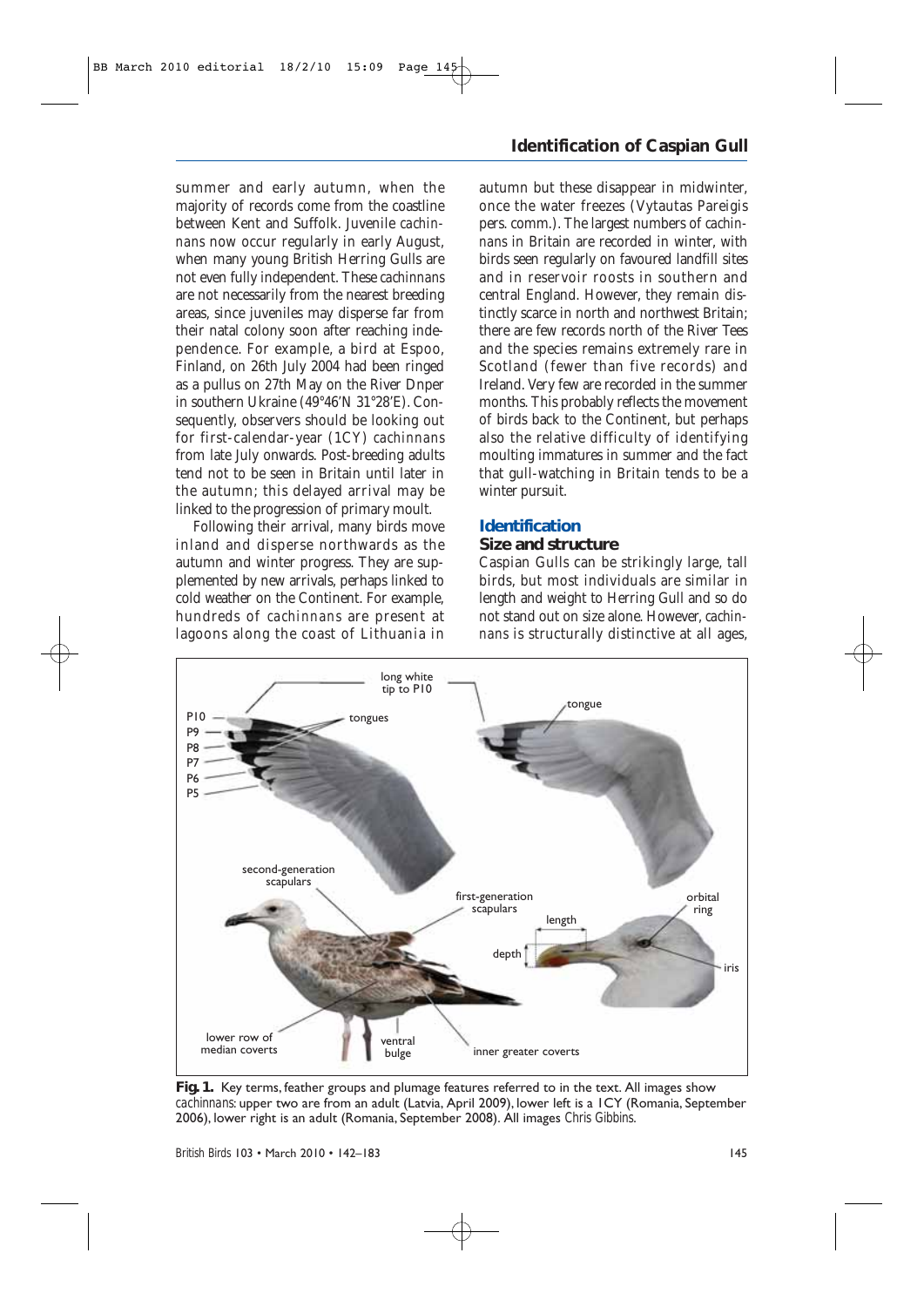often described as 'lanky' or 'gangly'. It has relatively long, thin-looking legs (the extra length is particularly noticeable in the tibia) and often seems to stand taller than Herring Gull. Next to *michahellis*, its legs tend to look longer and less robust. However, some *michahellis* are long-legged compared with Herring Gulls, so observers should be mindful of this when confronted with an apparently lanky bird. There are marked differences in size and structure between male and female *cachinnans* (see Malling Olsen & Larsson 2003) and these differences may be more marked than for other large gulls (Gibbins 2003). Some, presumably males, can look incredibly long-legged, yet others, presumably females, can actually look rather short-legged. Consequently, birders and committees should not automatically dismiss a bird that lacks the textbook long-legged look.

The head can appear oddly small for the body, generally looks pear-shaped, and normally lacks the bulky feel of the head of Herring Gull and (especially) *michahellis.* The head often looks 'anorexic', as though there is little flesh covering the skull; this means that head shape equates more closely to skull shape than for other large gulls. The often-quoted, but perhaps over-emphasised, 'snouty' look is due to a combination of the long sloping forehead and the relatively long, slim bill, which gives the front of the head a tapering, 'pulled-out' appearance. This snouty look can be a striking and defining feature, but it is important to note that not all *cachinnans* show it. For a significant proportion of (presumed) females, the bill length is unremarkable, and, because of their higher, more rounded heads, they may recall Common Gull *L. canus*. Conversely, some larger males can have a robust bill and a solid, more angular head that overlaps in appearance with both Herring and Yellowlegged Gulls. Yellow-legged Gulls typically have a deeper, blunter bill and a larger, more angular head, yet, as with other gulls, males and females can be rather different, and the slighter individuals overlap with Herring and even Lesser Black-backed Gulls *L. fuscus*. Furthermore, *michahellis* from the Atlantic coast of the Iberian Peninsula tend to be smaller, less robust and less rangy than Mediterranean birds.

Most Caspian Gulls appear longer-billed than Herring Gull and *michahellis.* They have a more gentle, even curve to the culmen and a less obvious gonydeal angle; unlike Herring Gull and *michahellis* there is little or no bulging at the gonys and the general impression is of a gently tapering bill. Data in Malling Olsen & Larsson (2003) indicate that there is actually much overlap in the bill length of *cachinnans* and Herring Gull (males: Herring 46.4–64.9 mm, mean 54.6, *cachinnans* 50.7–63.5 mm, mean 56.3; females: Herring 44.9–59.0 mm, mean 49.7, *cachinnans* 48.0–59.5 mm, mean 51.9). Thus, the longer-billed impression given by *cachinnans* results from the interaction of its shape, depth and length, accentuated in some birds by the pear-shaped head and long neck.

Gibbins (2003) assessed the ratio between bill length and gonys depth (measured from photographs; length and depth as indicated in fig. 1) in a sample of Herring and Caspian Gulls  $(n = 68)$ . Most Herring Gulls were scored as having a ratio of 1.75–2.00 whereas most *cachinnans* were scored as 2.25–2.50. Thus for *cachinnans* the bill is most often more than twice as long as its maximum depth, while for Herring it is most frequently a little less than twice its maximum depth. Some *cachinnans* can be extremely long- and slim-billed, with ratios up to 3.25, compared with a maximum of 2.5 in Herring. Note that bill deformity is not uncommon among gulls (especially first-years), so a long, slim bill is not, in itself, sufficient for identification or record acceptance.

The body shape of *cachinnans* is subtly distinctive. One of the most noticeable features is the attenuated rear end; this is a consequence of a flat back, limited or absent tertial step and relatively long wings. The tip of the tail falls one-third to halfway along the exposed primaries, while on Herring Gull it usually reaches halfway or slightly further (this comparison holds good only for birds that are not moulting their outer primaries). Herring Gulls and *michahellis* are generally less attenuated and have a more prominent tertial step although, especially in hot weather, *michahellis* can appear to have a very long rear end. The belly profile of *cachinnans* often continues behind the legs as a ventral bulge that sags below the wings, making the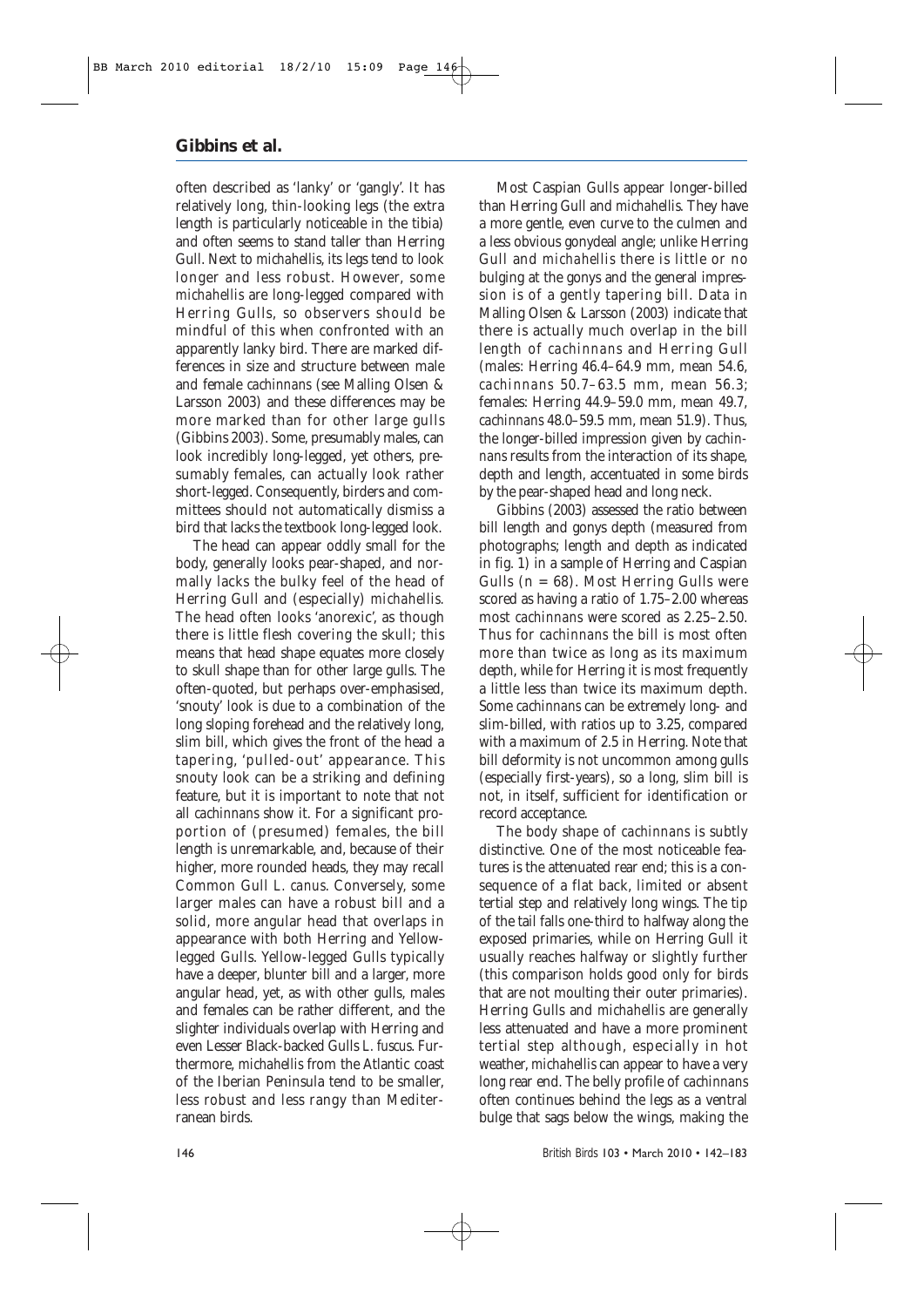underbody resemble a boat keel in shape. This may be obvious for some birds yet not apparent for others. At rest, compared with Herring Gull and most *michahellis*, *cachinnans* has a higher chest, with a slightly 'bosomed' effect, as if holding its breath. This stance is exaggerated by the long wings and ventral bulge, which, along with the head and bill shape, give the most typical birds an instantly recognisable jizz.

In flight, the long- and broad-winged appearance of *cachinnans* may catch the eye of regular gull-watchers. Compared with Herring Gull and *michahellis*, the greater length of the head, bill and neck extension in front of the wings is also noticeable.

To summarise, the most typical *cachinnans* have a striking jizz, much more eyecatching than that of *michahellis*. They can be a large yet elegant gull, easily located in mixed flocks. However, some lack the rangy/gangly/snouty character usually associated with the species and so are much less distinctive. Weather conditions and posture influence appearance, and in hot conditions, when their feathers are sleeked down, *cachinnans* may look very slim, long-legged and

lanky. On cold winter days they look quite different, and experience from birding holidays in the Middle East may not translate well to Britain.

#### **Behaviour and voice**

Caspian Gulls mix freely with other large gulls in both feeding and resting areas (plate 48). When feeding on rubbish dumps, large individuals are often extremely aggressive (more so than Herring and *michahellis*) and dominate favoured patches. Caspian

### **Identification of Caspian Gull**

Gulls habitually raise their wings, especially in aggressive encounters, and this can be an easy way to locate them in groups of feeding gulls.

Their calls (appendix 1) also attract attention and can be heard clearly even above the noise created by large numbers of squabbling Herring Gulls. The importance of the long call and long-call posture in separating *cachinnans* from other large gulls has been rather underplayed in the literature and it is clear that not all birders are aware of their value. Calls are always difficult to capture in words and the long call of *cachinnans* has been described in various ways. The full long call is a loud, rapid 'haaa-haaa-haa-ha-ha-haha-ha-ha-ha', with a characteristic nasal, laughing quality, very different from Herring Gull's. Once heard it is easily recognised. Adults frequently give shorter versions of this call (the last six or seven notes) during aggressive encounters. Evidence suggests that the full long call takes time to develop: in August and September, 1CY birds give a much more subdued version (Hannu Koskinen, pers. comm., CG pers. obs.). Juveniles often also give screeching calls, especially



*Chris Gibbins* Gibbir Chris

**49.** Adult Caspian Gull, Latvia, 11 Apr 2009.This large male was typically aggressive and, as pictured here, incessantly gave the rapid, laughing call which is diagnostic of Caspian Gull. Unlike Yellow-legged and Herring, Caspian Gulls hold their wings open when giving the long call – the so-called 'albatross posture'.The characteristic primary pattern is visible here: note the grey tongues eating into the black wing-tip on the upperside of P7–10 and the long silvery tongue on the underside of P10. Like Yellow-legged Gull, Caspian usually has a broad, black subterminal band extending unbroken across P5, but there is much individual variation and this bird has only isolated black marks on the outer and inner webs.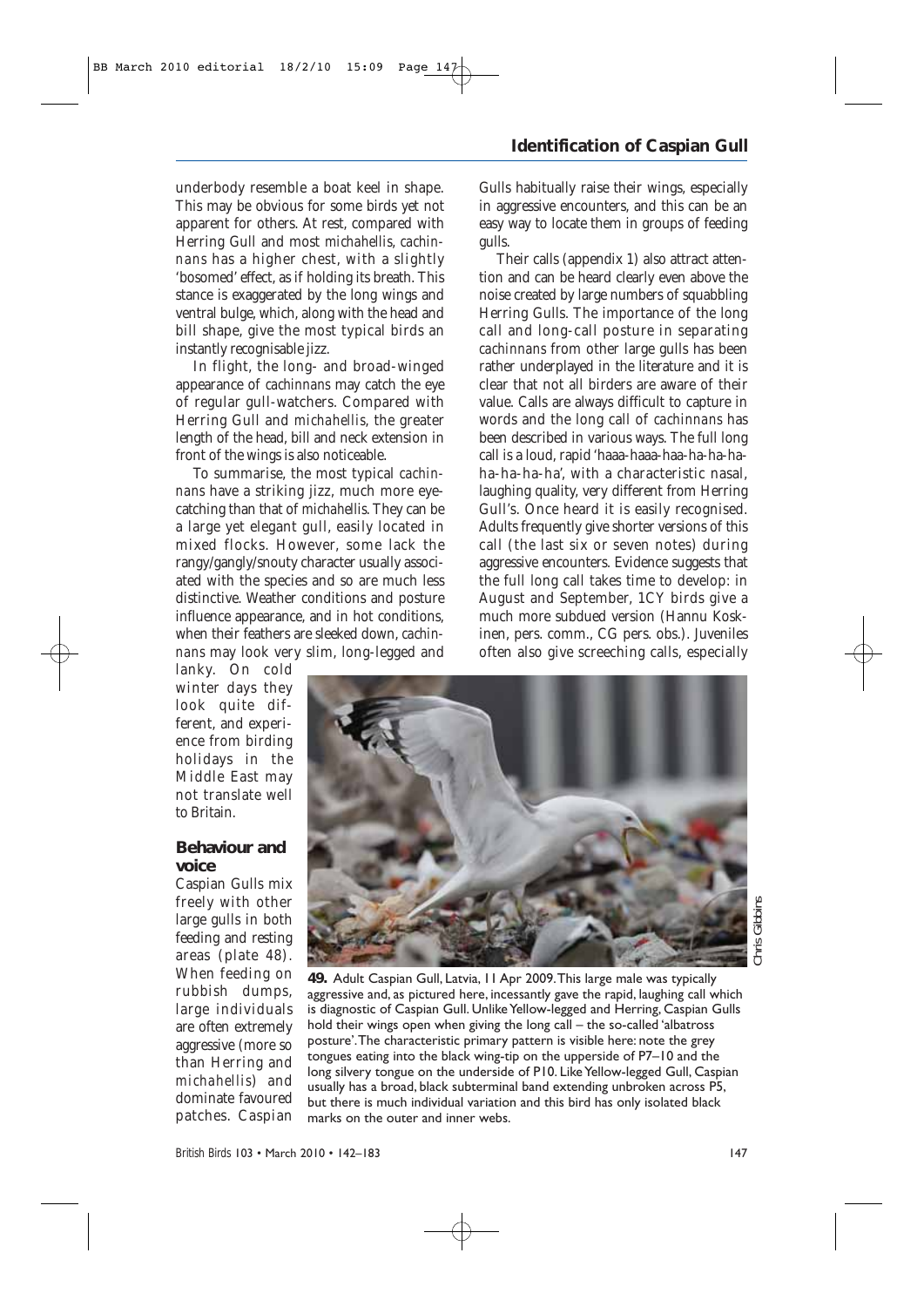when coming in to land to join a feeding melee. These calls are very high-pitched (they have a clear squealing quality) and, once heard, are distinct from the whine of juvenile Herring Gulls.

The full long call is frequently accompanied by the 'albatross posture', with wings open and held back and the head raised progressively as the notes are delivered (plate 49). Herring Gulls and *michahellis* keep their wings closed when long-calling, so this is a key distinction. Herring Gulls raise their heads only to approximately 45° when longcalling, while both *cachinnans* and *michahellis* often (but not always) raise them to  $90^\circ$ 

### **Juveniles**

#### **(1CY birds in July–September)** Moult and wear

This section deals with a period when both fully juvenile birds and individuals moulting into first-winter plumage may be encountered. Plates 50–58 show a selection of birds photographed during this period; captions emphasise key identification features.

Caspian Gulls in fully juvenile plumage may be seen in July and early August, but by mid August many have commenced their post-juvenile moult (the partial moult into first-winter plumage). By early September it is rare to find a *cachinnans* with a full set of first-generation feathers – most have at least some new scapulars and some have a few new coverts and tertials.

Both *cachinnans* and *michahellis* hatch much earlier in the year than Herring Gulls and this contributes to their earlier postjuvenile moult. The stage of scapular moult seen in early to mid September among 1CY *cachinnans* is not reached until late October in many British Herring Gulls. The difference between *cachinnans* and northern *argentatus* is even greater, with many of the latter retaining some or all of their first-generation scapulars throughout the winter. The extent of wear and fading differs among the species, but is likely to be a function of environmental conditions in breeding areas as well as hatch timing. As with *michahellis*, it is not unusual to see *cachinnans* in early September with clear signs of wear on their first-generation feathers; at this time, young Herring Gulls are still in pristine condition. Moult timing and wear can thus be very useful in the identification of 1CY *cachinnans* (and *michahellis*) in a British context; before mid September, any 1CY large gull whose scapulars are mainly second-generation is well worth a closer look. In addition, it is extremely rare for Herring Gulls to include coverts or tertials in the post-juvenile moult (<1% of individuals; CG unpublished data from North-east Scotland). Consequently, any 1CY bird in western Europe with second-generation coverts or tertials and clear signs of wear on remaining first-generation feathers may well prove to be *cachinnans* or *michahellis.*

#### Plumage

Fully juvenile *cachinnans* (i.e. those with only first-generation feathers) are often quite different from the 1CY birds seen in western Europe in winter; although on average cleaner-looking than Herring Gulls, they are not as strikingly white as 1CYs in midwinter. Relative to Herring Gull, textbook juvenile *cachinnans* have fewer streaks and blotches on the head and body, and their upperparts have a rather washed-out, 'watercolour' look. The first-generation scapulars and wingcoverts are typically light grey-brown ('wet mud') in colour, with narrow, simple, pale fringes which tend to lack the large pale notches and indentations found on Herring Gull and many *michahellis*. Rusty tones are sometimes present on the lower rear neck, but otherwise the overall colour is a rather greyish 'mouse brown', lacking sharp contrasts. The generally soft tones and featureless pattern can sometimes be more reminiscent of juvenile Common Gull than Herring Gull. Juvenile *michahellis* are distinctly darker, more chocolatey brown and often have a dark eye-patch that contrasts with an otherwise white head.

The most striking *cachinnans* have greater coverts that completely lack pale notches; instead, each feather has a dark basal section and a diffuse pale tip that, at a distance, forms a striking pale wing-bar shaped rather like the Nike 'swoosh'. The exact pattern on the greater coverts varies subtly among individuals (e.g. plates 50–52), but the most typical birds have only weak, diffuse and irregular notches on the inner greater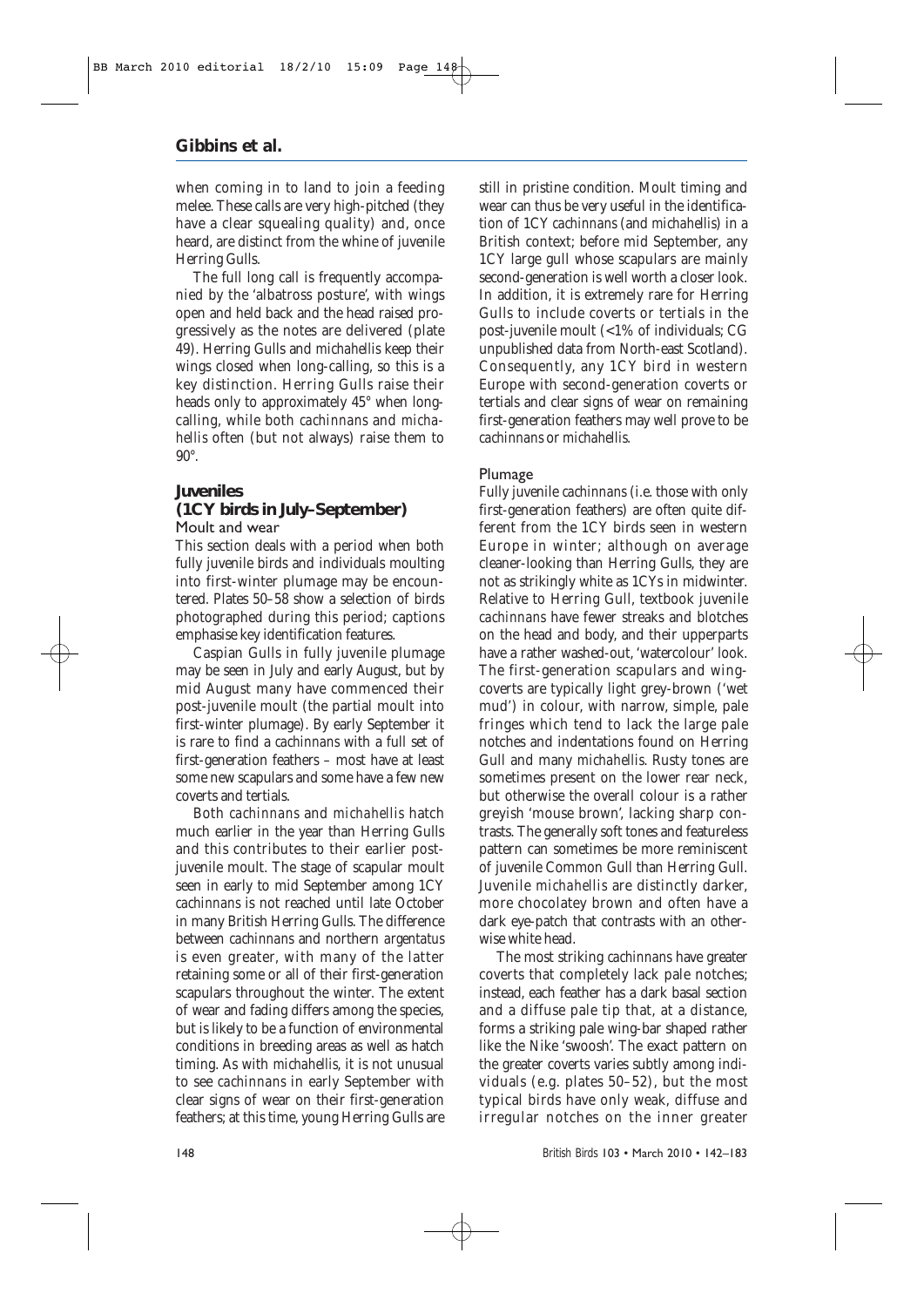**50.** 1CY (juv moulting to 1W) Caspian Gull, Latvia, 15 Aug 2008. A typical, elegant individual. Apart from three or four new upper scapulars, this bird is in full juvenile plumage.

> Chris Gibbins *Chris Gibbins Chris Gibbins Chris Gibbins*

**51.** 1CY (juv moulting to 1W) Caspian Gull, Romania, 17 Sep 2008. Another typical individual. Note the simple narrow fringes to almost all feathers, lacking strong notches; compare the greater-covert and tertial patterns with those of the Herring Gull in plate 53. The jizz is distinctive: it is a large but elegant bird, with a small, pear-shaped head, long tibia and a relatively slender bill which lacks strong contours. Note the ventral bulge, also apparent on the birds in plates 50 & 52.

**52.** 1CY (juv moulting to 1W) Caspian Gull, Latvia, 12 Sep 2009.This bird has more second-generation scapulars than the previous individuals.The diffuse pale distal portion of the inner 6–7 greater coverts contrasts with their dark bases and forms a wing-bar. On this individual there is also a hint of a pale bar across the lower median coverts.



**Identification of Caspian Gull**



Chris Gibbins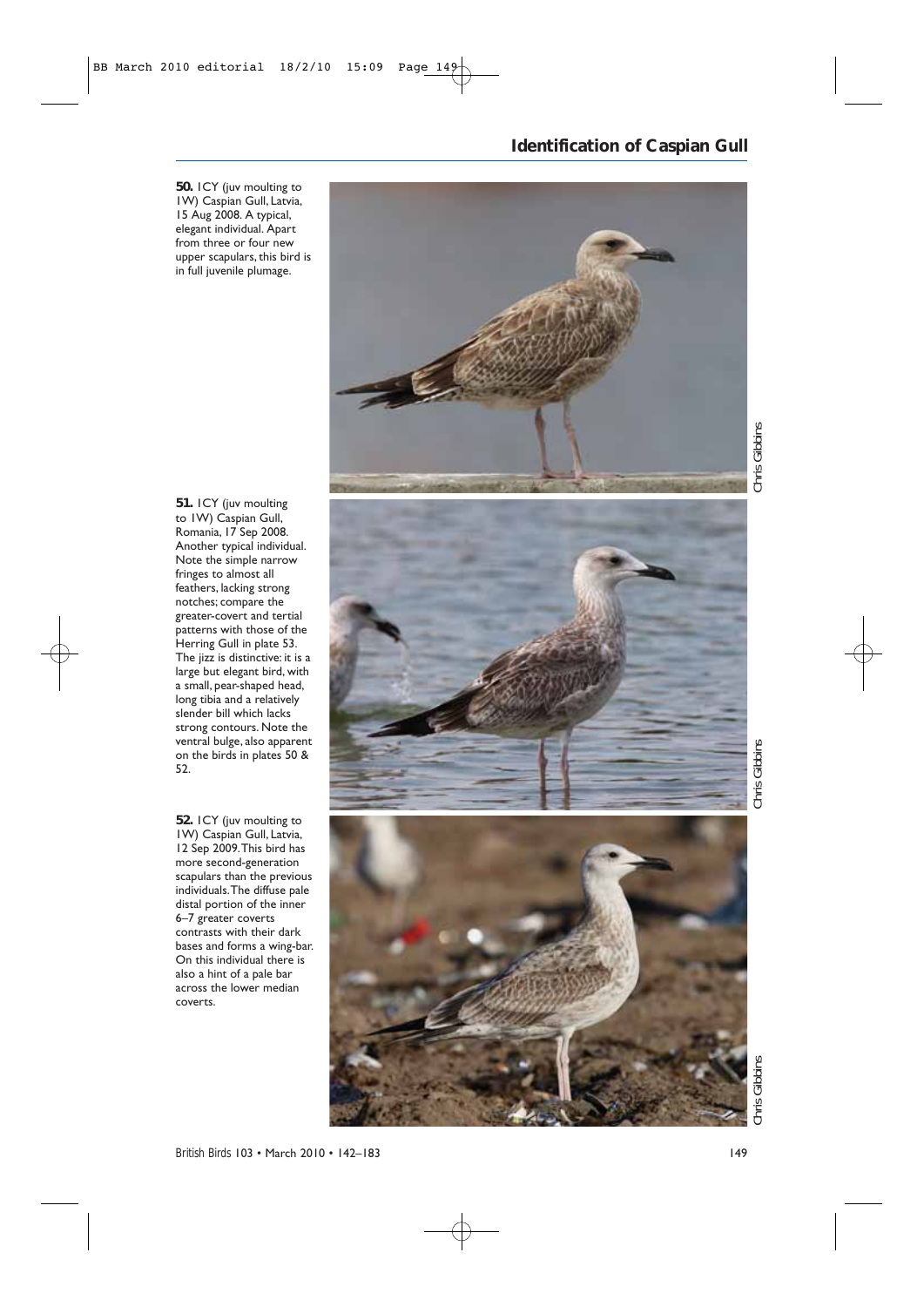

**53.** 1CY (juv) Herring Gull, 14 Aug 2008.Typical juv Herring Gulls such as this should pose no identification problems. Note the stocky, compact shape and heavily notched overall appearance, with the notches especially obvious on the greater coverts.The tertials and scapulars have pale fringes that have clear indentations.

Chris Gibbins



**54.** 1CY (juv) Yellow-legged Gull, Spain, 13 Aug 2009. A typical, strongly marked *michahellis*.The tertials have simple, sharply defined narrow fringes that extend only around the distal part of the feather, and the greater coverts have extremely obvious notches. There is a dark mask around the eye.

*Chris Gibbins Chris Gibbins Chris Gibbins* Chris Gibbins



**55.** 1CY (juv) Caspian Gull, Romania, 2 Sep 2006. A striking bird, with a well-marked tail pattern and an extensively white underwing.The 'window' in the inner primaries is paler and more distinct than on *michahellis* but less striking than on most Herring Gulls. Note the pale 'lozenges' on the outer webs of P2 and P3: these are less frequently present on the inner primaries of *michahellis* and, when they are, are typically smaller and less prominent than on this *cachinnans*.

*British Birds* 103 • March 2010 • 142–183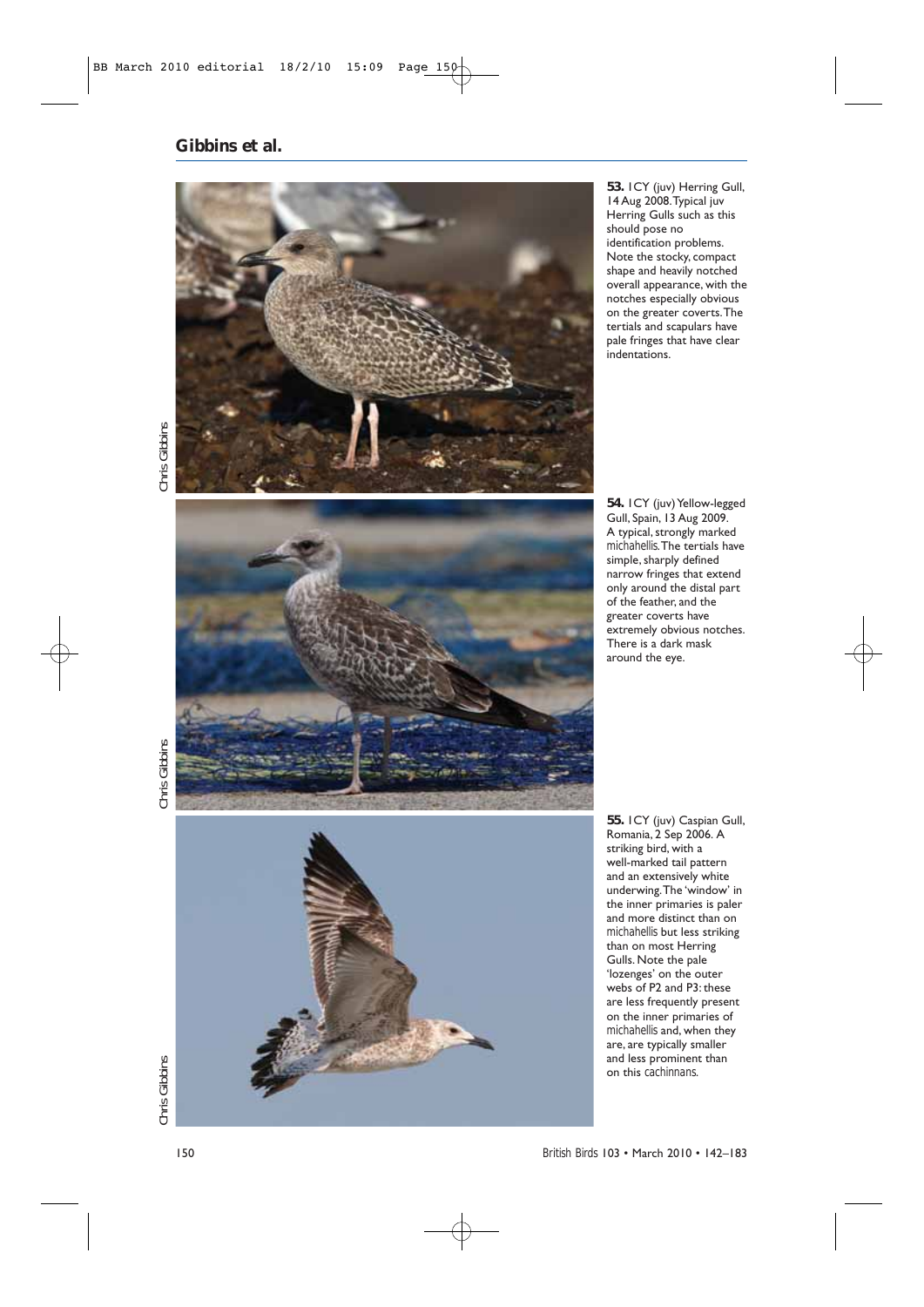#### **56.** 1CY (juv moulting to 1W) Caspian Gull, Romania, 14 Sept 2008.This is an example of a bird with darker inner primaries (overlapping with *michahellis*); note also that it has fine but extensive pale brown barring on the underwing-coverts.This is the same individual as shown in plate 51.



**Identification of Caspian Gull**

Gibbins *Chris Gibbins Chris Gibbins Chris Gibbins* Chris C

**57.** 1CY (juv) Herring Gull, North-east Scotland, 2 Nov 2008.A typical individual showing an extensive pale inner-primary window and heavily marked rump, uppertail-coverts and tail base. Despite the late date, this bird appears not yet to have any second-generation feathers (hence, juvenile plumage).The inner primaries have a complex pattern of dark arrowheads and crossbars on a pale ground colour.

**58.** 1CY (juv moulting to 1W) Yellow-legged Gull, Romania, 14 Sep 2008. The underwing is much darker than on *cachinnans*, with a bold pattern of alternate dark and pale bands.The inner webs to the inner primaries of this individual are at the paler end of the scale, but note that it lacks pale lozenges on the outer webs of the inner primaries.



**Chris Gibbins**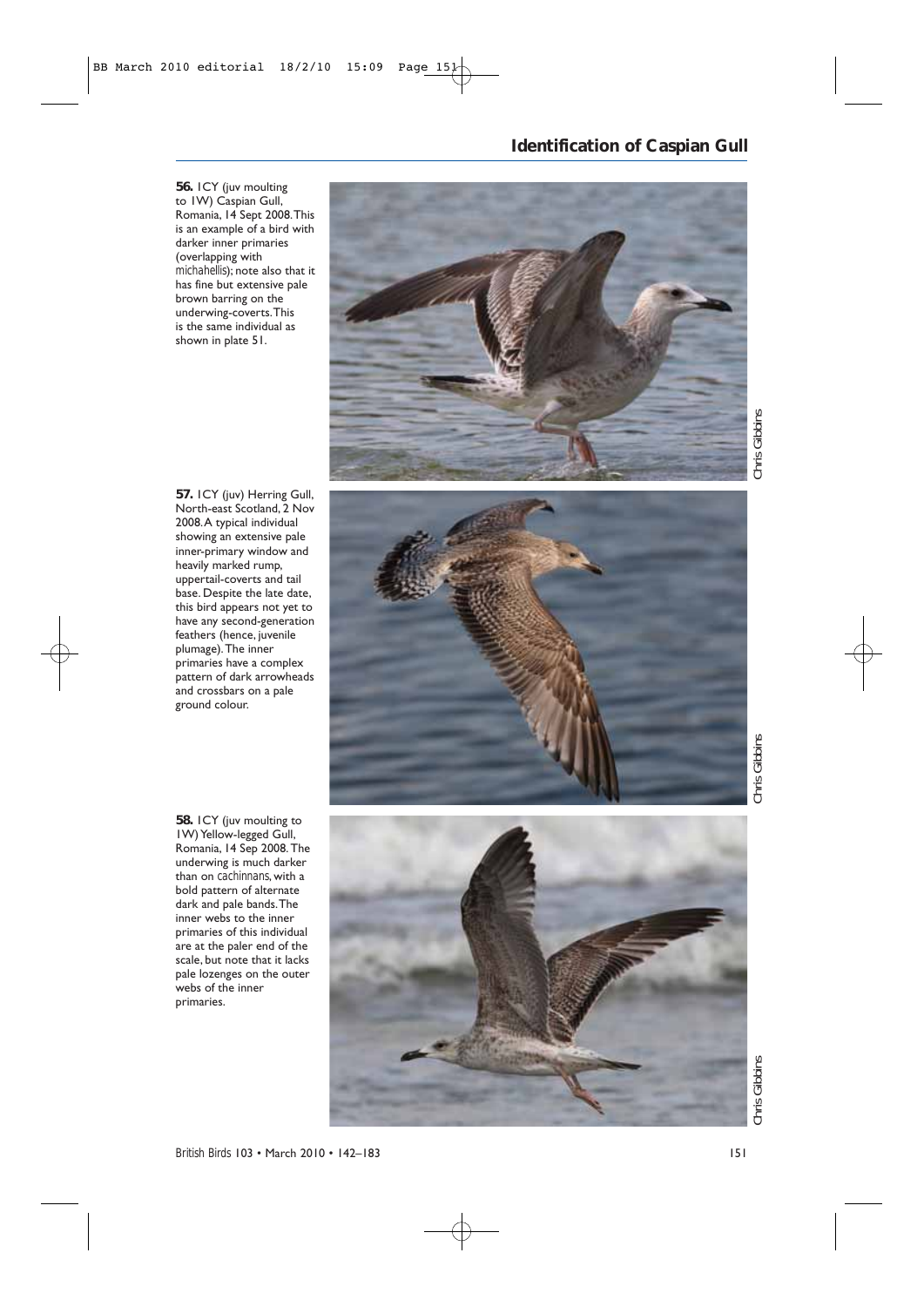coverts, much less obvious than those of Herring Gull and *michahellis*. Normally, the pattern on the inner greater coverts appears to be more vermiculation than notching. A bird with strongly notched greater coverts should be checked carefully for other anomalous features. Caution is needed with *michahellis*, as some lack notches on their greater coverts (instead, some simply have sharp pale fringes). An oft-quoted feature of *cachinnans* during their first winter (1CY/2CY birds) is the presence of a second pale wing-bar, on the lowest row of median coverts. This, however, is rarely evident on fresh juveniles in July and August.

The first-generation tertials of *cachinnans* typically have a muddy-brown base and a diffuse pale fringe around the distal portion of the feather. The pale fringe sometimes coalesces with pale oval patches in the central part of the feather to form an extensive pale tip, reminiscent of the pattern on a juvenile Common Gull (e.g. plate 50). The exact pattern varies subtly but the key point is that the pale fringe lacks the notches of Herring Gull (plate 53) and is generally broader and less sharply defined than shown by typical *michahellis* (plate 54).

Most juvenile *cachinnans* are as striking in flight as they are on the ground (plates 55 & 56). From above and below, the general impression is clearly different from Herring Gull (plate 57), and while they look similar to *michahellis* from above, their underside is quite different. The relatively white underwing is perhaps the most obvious in-flight feature of *cachinnans*. This is created by the off-white ground colour to the underwingcoverts; the secondaries and primaries are also paler (silvery to off-white) than those of Herring and *michahellis.* Most *cachinnans* have a degree of soft, grey-brown barring on the axillaries and underwing-coverts, so the underwing is not wholly white (e.g. plate 56). The underwing-coverts of Herring Gull are much more extensively and strongly marked with brown and the general impression is therefore of a much darker and rather uniform underwing. In *michahellis* (plate 58) the underwing-coverts are heavily marked with dark, chocolate brown over a pale base colour, often creating a contrasting pattern of light and dark bands. However, some *micha-* *hellis* lack such extensive dark marks so from a distance their underwings can look surprisingly pale. The incidence of pale underwings may be more prevalent in eastern populations of *michahellis*.

The underwing of some *cachinnans* is strikingly white, and photographs suggest that some birds drop some underwingcoverts and axillaries during their first winter; this exposes the paler bases to remaining feathers and heightens the appearance of a white underwing. Conversely, observations on breeding lakes in Romania (i.e. birds with known provenance) indicate that some 1CY *cachinnans* can have quite well-marked underwings, with dark brown barring and spotting across many feathers, especially the lesser underwing-coverts and axillaries. Such dark birds tend to have more contrasting underwings than Herring Gulls, as the brown barring sits on an otherwise rather pale ground colour. This creates a degree of overlap with *michahellis*.

The contrasting black-and-white pattern of the rump and tail of *cachinnans* is striking in flight and often likened to that of a Roughlegged Buzzard *Buteo lagopus*. The general pattern is more like that of *michahellis* than Herring Gull. Juvenile Herring Gulls show a variable but usually extensive scatter of dark bars and spots on the rump, uppertailcoverts and tail base. This reduces the contrast between these areas and the broader, more diffuse tail band, which averages a little browner than that of *cachinnans* and *michahellis*. Both *cachinnans* and *michahellis* have a very dark (black-looking) tail band that contrasts strongly with the white rump and tail base. Malling Olsen & Larsson (2003) stated that the tail band of *cachinnans* is 'fuller and more even*'* than that of *michahellis.* Certainly, the tail band of many *michahellis* is uneven, being noticeably deeper on the central tail feathers. In general, the tail band of *cachinnans is* more even in width but on some it is clearly deepest in the middle, and hence uneven. While many *cachinnans* the tail band is deep across its whole width, on some it is no fuller than for *michahellis*. In short, the depth and evenness of the dark tail band are thus of no real value for the separation of *cachinnans* and *michahellis.* There is a greater tendency for the dark tail band of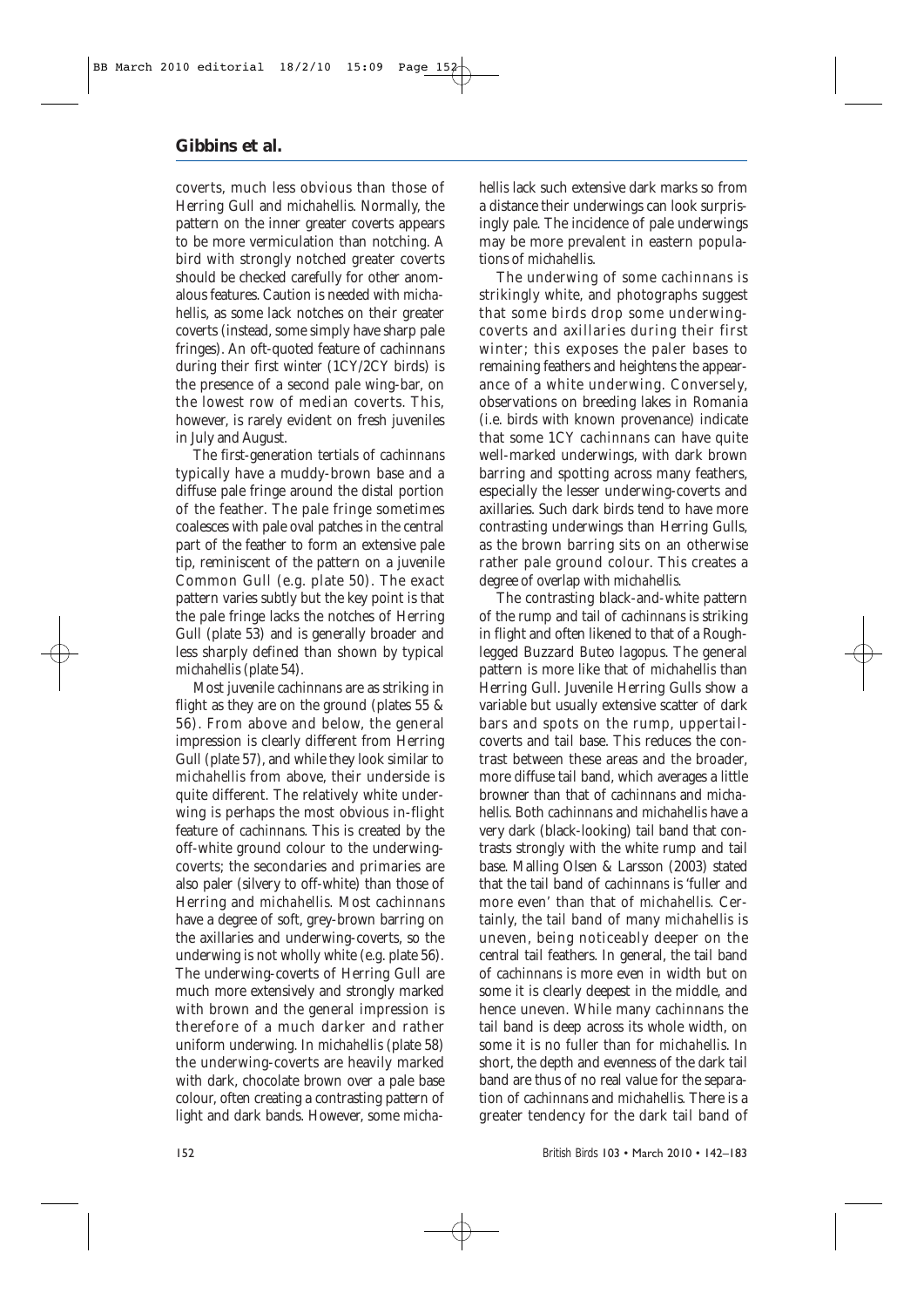*cachinnans* to break into a series of narrow, regular bars along its basal edge (e.g. plate 55) while the white tips to the tail feathers are deeper in *michahellis* than *cachinnans*, forming a more striking terminal band (Jonsson 1998).

The pale 'window' on the inner 4–5 primaries is generally less prominent in *cachinnans* than Herring Gull. The (ranked) order of window prominence runs from Herring to *cachinnans* to *michahellis* to Lesser Blackbacked Gull (virtually no window). In Herring Gull, the inner primaries (both inner and outer webs) are much paler brown than the outer primaries, creating an obvious panel; in *michahellis*, the outer webs of all the primaries are much more similar in tone and only the inner webs of the inner primaries are slightly paler, giving a much less obvious window. In *cachinnans* the pattern is rather variable but overall intermediate between Herring and *michahellis*: on many, the inner webs of the inner primaries are distinctly paler than the outer webs, while the outer webs of these feathers are almost as dark as the outer primaries. This produces a more contrasting, 'Venetian-blind' pattern than seen on Herring Gull and *michahellis*. However, darker *cachinnans* are very similar to *michahellis*, with only slightly paler inner webs to the inner primaries. Occasionally, the outer webs of the inner primaries of *cachinnans* are also paler than the outer wing, so rather than a Venetian-blind pattern the impression is of a subtle, pale panel.

There are also some differences among the species in the markings at the tip of the inner 4–5 primaries. Herring Gulls normally have a complex pattern: individual feathers have a mixture of subtle, diffuse pale areas on both webs, a dark shaft streak and arrowhead, often with a crossbar (plate 57). The precise pattern varies individually, but the key point is the complexity. There is no such complex patterning to the inner primaries of *michahellis*, which simply have a uniform dark outer and a fractionally paler inner web (plate 58). Occasionally, *michahellis* have a small and subtly paler oval patch on the outer and/or inner web of some of their inner primaries (P2–P4/5). Contrary to some literature (e.g. Garner & Quinn 1997), *cachinnans* frequently also show such pale

### **Identification of Caspian Gull**

patches. In fact, a large proportion have clear, sharply defined lozenge- or cigar-shaped patches on the outer web of the inner primaries (e.g. plate 55) which are more striking than those of *michahellis*. These are often accompanied by a more diffuse oval patch on the inner web. When present, these pale areas tend to break up the Venetian-blind pattern. However, darker *cachinnans* lack pale patches in their inner primaries and so resemble typical *michahellis*. In general, it seems that both *cachinnans* and *michahellis* have the outer web of P1 entirely dark, with pale patches present on only P2–P4/5, whereas Herring Gull has pale areas as well on P1.

Overall, the pattern on the inner primaries is useful for separating Herring Gull from *michahellis.* Typically, *cachinnans* sits somewhere between the two, but extremes overlap with darker Herring Gulls and lighter *michahellis*, so the pattern of the inner primaries is only a supportive feature. Assessment of the primary pattern requires good-quality flight photographs.

#### Bare parts

The bill of 1CY *cachinnans* usually appears largely black, with a pinkish base to the lower (and sometimes the upper) mandible visible at close range. In extreme cases, the bill of *cachinnans* (and *michahellis*) can be extensively pale in mid September. This seems to be a more common feature in these species than in Herring Gull. The legs of 1CY *cachinnans* are a pale, washed-out flesh colour, sometimes appearing greyish or bluish flesh. The iris is dark brown.

#### **Birds in their first winter (1CY/2CY birds in October–April)**

At this age, *cachinnans* are arguably at their most striking and easy to identify (plates 59 & 60). The general impression is of a bird with an extremely white head and body, pale and rather delicately marked scapulars, and wing-coverts and tertials that, especially at a distance, look as though they have been painted softly in watercolours.

By October, *cachinnans* has second-generation mantle feathers, scapulars and, in some birds, coverts and tertials, representing the progression from juvenile to first-winter plumage. Second-generation scapulars may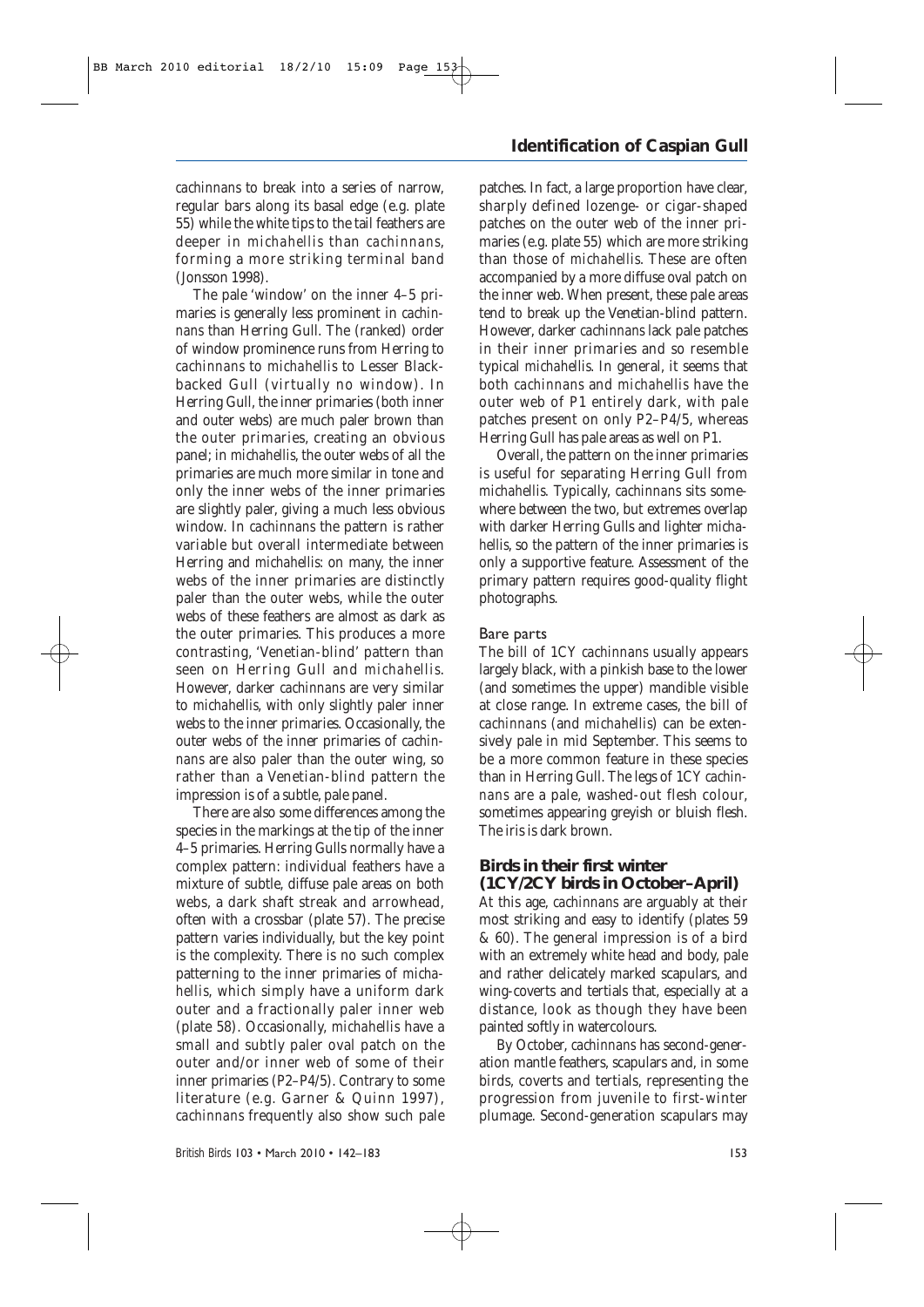

**59.** 1CY (1W) Caspian Gull, Finland, 20 Oct 2008. This is a rather typical, striking 1W *cachinnans*. Note that, for example, the second-generation scapulars have a silvery tone and only a narrow dark subterminal band and shaft streak.This bird has not (at least by this date) included any coverts or tertials in its post-juvenile moult.

Hannu Koskinen *Chris Gibbins Chris Gibbins Hannu Koskinen*

Chris Gibbins





**60.** 2CY (1W) Caspian Gull, Latvia, 9 Apr 2009.This bird has the typical pale and silvery overall appearance of late 1W *cachinnans*. Its second-generation scapulars lack strong anchors. It has gained many new wing-coverts during post-juv moult and by early spring these are faded and blend in with remaining first-generation ones. The lower tertials are firstgeneration, but the upper ones are greyer, secondgeneration ones, probably moulted during the post-juv moult.This combination of moult and plumage pattern is typical of 1W Caspian but not of Herring Gull.

**61.** 2CY (1W) Yellowlegged Gull, Spain, 16 Apr 2006. The post-juv moult of *michahellis* is similar to that of *cachinnans*, but typically the second-generation feathers (visible here in the scapulars, tertials and coverts) are strongly marked with bars and anchors.Yellow-legged Gull includes 0–100% of its coverts in the post-juv moult; this bird has had a more extensive moult than many and only a few firstgeneration feathers are visible in the wing. Herring Gulls do not look like this until mid July of their second calendar-year.

*British Birds* 103 • March 2010 • 142–183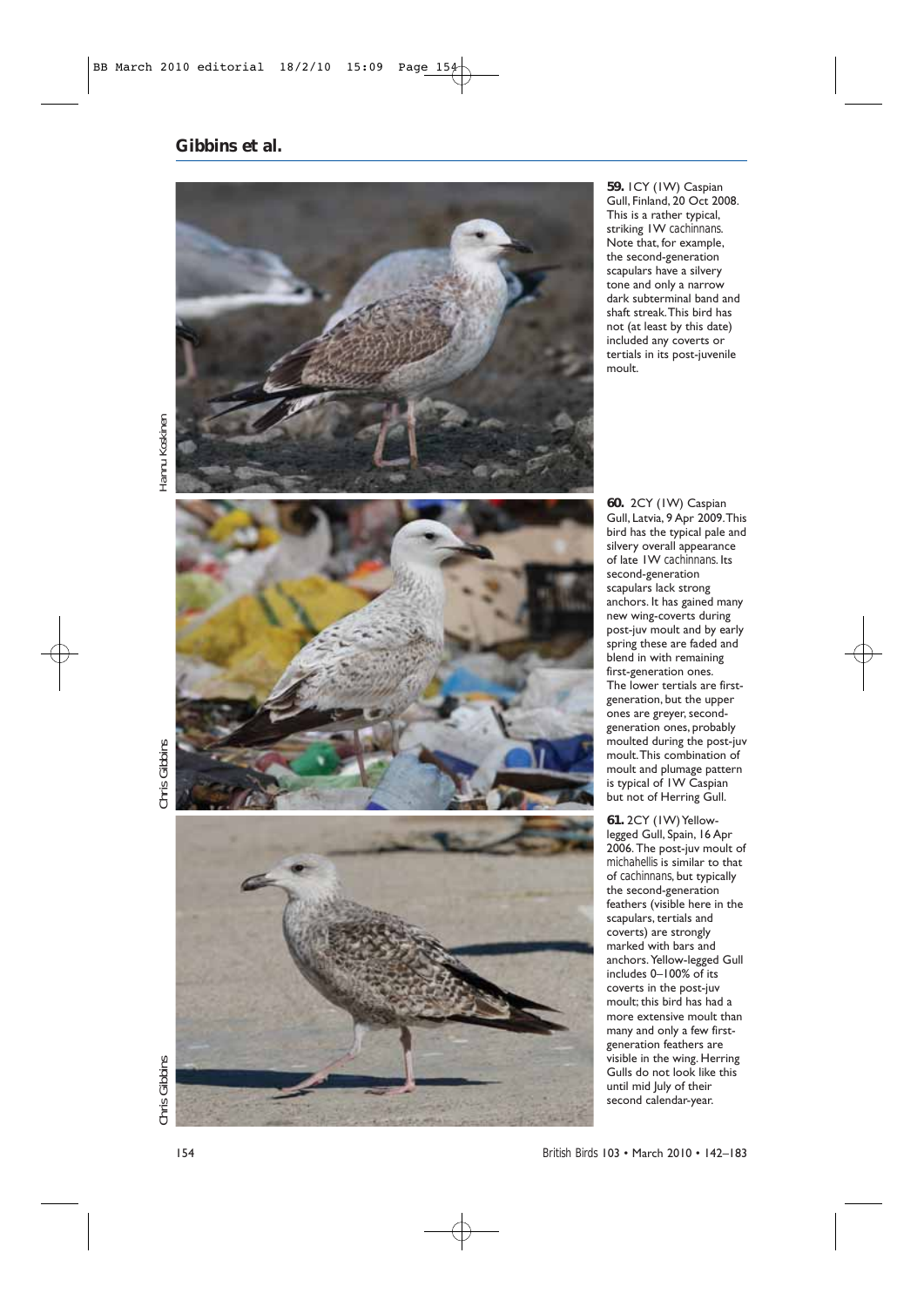**62.** 2CY (1W) Herring Gull, Latvia, 13 Apr 2009. Note the strongly marked scapulars and heavily notched greater coverts, as well as the compact jizz.

### **Identification of Caspian Gull**

Chris Gibbins *Chris Gibbins Chris Gibbins Chris Gibbins*

**63.** 2CY (1W) Caspian Gull, UAE, 7 Feb 2009. Some Caspian Gulls, like this one, have rather heavily marked second-generation scapulars and overlap with Herring Gulls in this respect. However, note the second-generation lesser and median coverts dotted within the first-generation ones, and the characteristic jizz.



Chris Gibbins

**64.** 2CY (1W) Caspian Gull, UAE, March 2007. By early spring, some 1W Caspian Gulls are extremely pale and abraded, especially those that have wintered in hotter climates.The once blackish areas are faded brown and the sunbleached wing-coverts lack any clear pattern.The underwing is gleaming white.

Chris Gibbins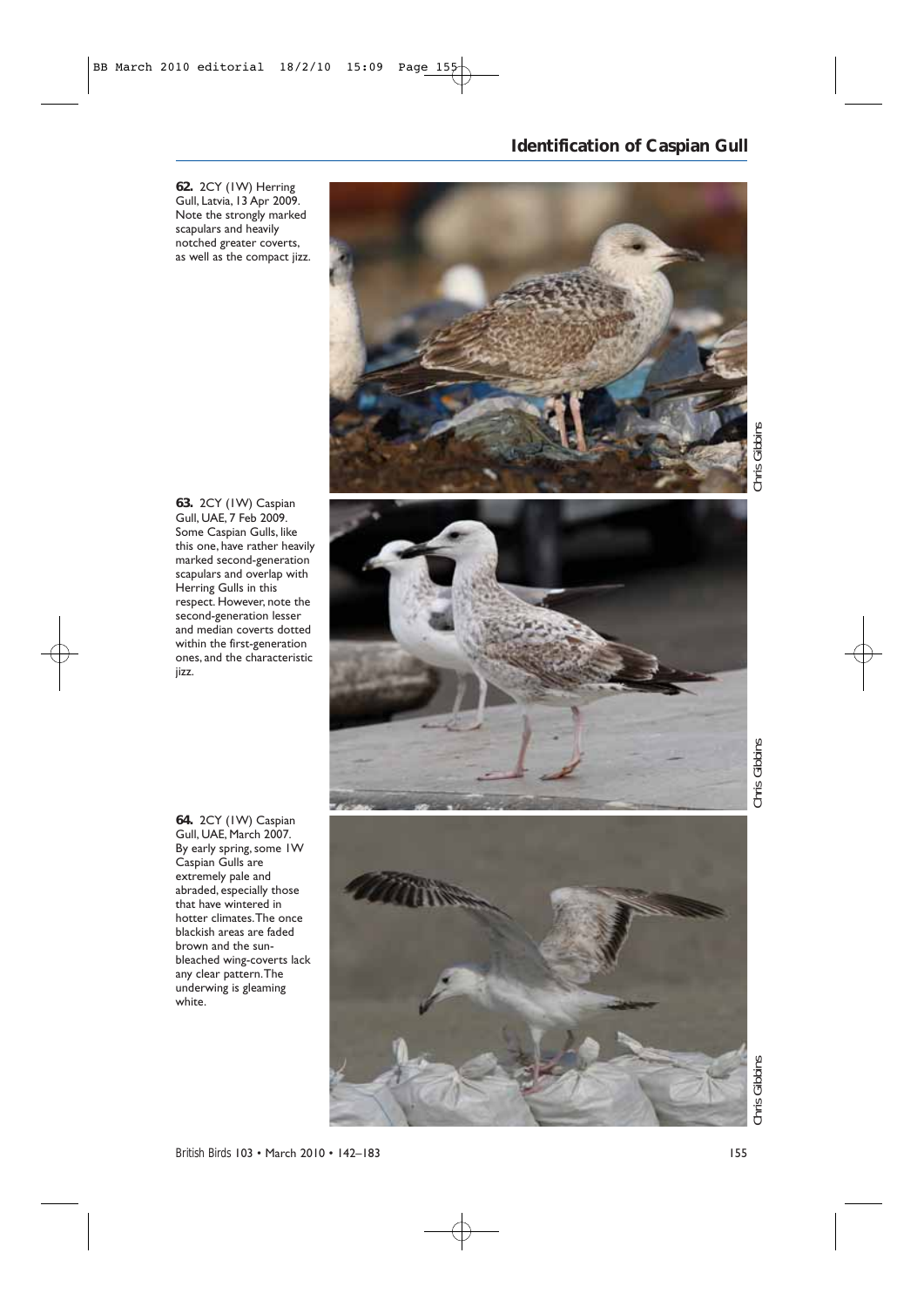be highly distinctive, typically showing a silvery-grey ground colour (paler grey than those of adults) with a simple dark shaft streak and either a rather diffuse subterminal anchor pattern or a dark basal diamond; most lack strong crossbarring. The silvery ground colour fades rapidly as the winter progresses and the dark markings become more subdued, leading to an increasingly pale and uniform-looking bird. On many *cachinnans*, the lowest row of second-generation scapulars appear paler and more lightly marked than the rest, and hence form a pale band separating the upper scapulars from the brown wing-coverts. Younger feathers in a moult sequence may differ in pattern from older ones (Howell 2001), which may explain the presence of this pale band.

Typically, *michahellis* are quite different (plate 61): their second-generation scapulars are strongly marked with heavy crossbars and a broad, dark anchor near the tip. The same relative differences occur on any new wingcoverts or tertials moulted in during the autumn: *cachinnans* usually have simple and subtle patterns, *michahellis* strong and bold ones. The pattern on the second-generation scapulars of Herring Gull is extremely variable (plate 62) but in broad terms is intermediate between that of *cachinnans* and *michahellis*. The ground colour of each feather ranges from pale, sandy brown to mid brown, and most have darker crossbars and an anchor pattern towards the tip. It is extremely rare (perhaps unknown) for genetically pure Herring Gulls to have the silver tone and simple dark shaft streak of classic *cachinnans.* Importantly, however, a significant proportion of *cachinnans* have rather heavily marked second-generation scapulars (e.g. plate 63).

The striking appearance of many *cachinnans* during their first winter stems from a combination of the patterns on new secondgeneration feathers and wear on remaining first-generation ones. Wear is especially evident on birds reared earlier in more southerly and easterly areas, where sun bleaching and sand blasting (on dry beaches) take their toll on feather condition. Even in September, 1CY *cachinnans* around the Black Sea can be rather worn and shabby. Light 'pencil' streaking on the head and body progressively wears away, and can give rise to a startlingly white appearance, compared with Herring Gull. By midwinter, any remaining streaks are confined to a neat necklace around the lower rear neck. The white head isolates and emphasises the dark eye. Wear tends to simplify and thus emphasise the pattern on remaining first-generation greater coverts (dark base, pale distal bar) and, on some, the second pale bar (on the lowest row of median coverts) becomes prominent. The fact that this second bar is less frequently apparent on the same feathers in late summer suggests that its prominence is related to wear and fading.

By spring, most *cachinnans* look a little paler than in autumn, with a more subdued contrast between the whites, greys, browns and blacks. The first-generation feathers can look rather washed-out, with the feather patterning less clear. For those individuals that included some coverts or tertials in the postjuvenile moult, these (now somewhat worn) feathers show up as discontinuities on an otherwise juvenile wing (plate 60). On some, pure grey feathers are distributed randomly across the scapulars (these may be third-generation feathers grown during the winter), giving an overall impression quite unlike Herring Gull; in fact, such advanced *cachinnans* (and especially those which also have some second-generation coverts and tertials) are more likely to be mistaken for a secondwinter Herring Gull than a first-winter. The plumage of *michahellis* also fades over the winter and those that have retained their first-generation coverts and tertials can be a trap for the unwary. Despite their original notched patterns, the worn coverts of *michahellis* can become surprisingly uniform by spring. Similarly, tertial wear makes the feather pattern more difficult to discern and so it is effectively inseparable from that of *cachinnans*. The rangy appearance of some *michahellis* means that observers faced with a worn, putative *cachinnans* in the late winter/early spring period should be wary. Careful assessments of bill shape, head proportions, call and details of the underwing are critical at this time.

During their first autumn and winter, a small proportion of *michahellis* moult their tail feathers (certainly less than 20%, and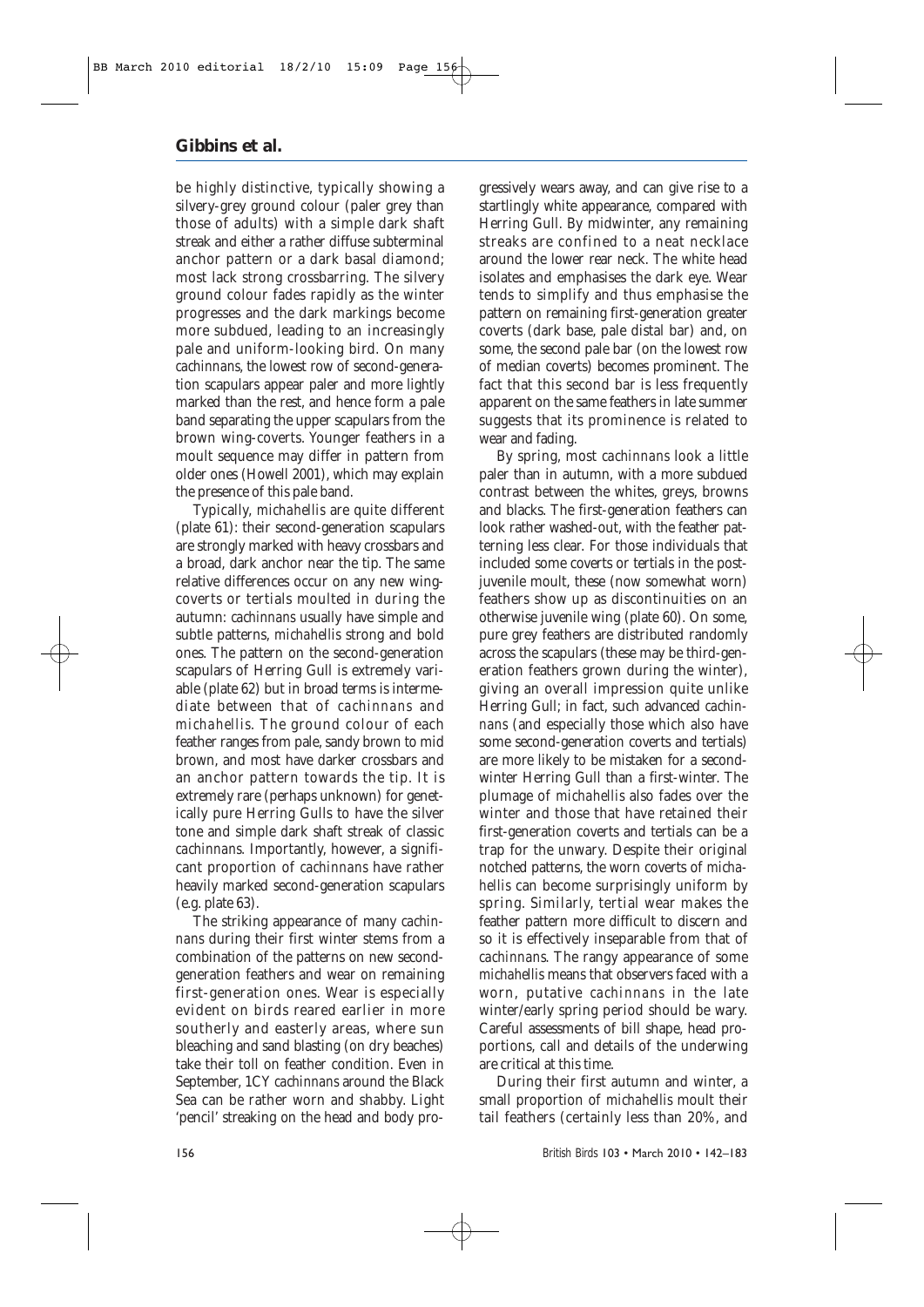perhaps less than 10%; Hannu Koskinen and Visa Rauste pers. comm., based on studies in Italy and Greece respectively). Herring Gulls (many thousands observed) and *cachinnans* in northwest Europe (c. 100 first-winters observed) normally do not, unless rectrices are lost or damaged. Thus, a late winter/early spring 2CY is unlikely to be *cachinnan*s if it has new tail feathers – it will most likely be *michahellis*. However, the wintering range of *cachinnans* is large and, for example, those wintering in the Persian Gulf may follow a different strategy; insufficient data are available to assess this.

As the remiges and rectrices are not (normally) included in the post-juvenile moult of *cachinnans*, the wing and tail patterns of first-winters are the same as described above for juveniles. However, by late winter *cachinnans* tend to look paler in flight than in the autumn (as a consequence of wear and fading) and so the primary window or Venetian-blind effect often appears more contrasting. The underwing also looks paler, more gleaming white and more sparsely marked than earlier in the winter (plate 64). This suggests that at least some underwingcoverts and axillaries are dropped or replaced with pure white feathers over the winter.

#### Bare parts

The bill remains black with a variable amount of dirty pink on the basal portion. Close views may reveal a pale tip, which can suggest that birds have a diffuse, subterminal dark band. There is a tendency for *cachinnans* to have a more extensively pale bill than *michahellis* during the first winter, but this is far from diagnostic. The legs and irides are as described for juveniles.

#### **Birds in their first summer (2CY birds in May–September)** Moult

At some point in the spring or early summer, 2CY *cachinnans* drop their innermost primary; this signals the start of their first moult of the wings and tail. In large gulls, what was traditionally seen as the first complete moult (e.g. Grant 1986) is now regarded as the continuation of a cycle of moult that starts in autumn with the partial, post-juvenile moult (e.g. Howell 2001). Large gulls in

### **Identification of Caspian Gull**

western Europe generally do not moult during midwinter, so there is a clear break between the end of post-juvenile moult and the start of wing and tail moult several months later. However, some 2CY *cachinnans* in the Middle East do moult in winter (pers. obs.). Moult has not been studied intensively in *cachinnans* and it is difficult to be sure whether the species' post-juvenile and first complete moults are best regarded as two separate events or part of the same continuous cycle. What *is* clear is that the identification of worn, faded 2CY birds in spring does not necessarily become easier once they start moulting – as with both Herring Gull and *michahellis,* the pattern on new feathers varies enormously from bird to bird and truly diagnostic markings are lacking.

Separation of *cachinnans*, *michahellis* and Herring Gull is arguably most difficult during the summer moult period. This is because, once in heavy moult, all three species can look tatty, and their jizz is affected by missing feathers. In Britain, the difficulty of separating these three species at this time is compounded by the fact that many birders are unfamiliar with the identification of worn and/or moulting first-summers because they spend more time looking at gulls in the winter. Importantly, many Herring Gulls look white-headed at this time, so a white-headed appearance is not a particularly useful identification feature.

#### Plumage

New scapulars grown during the summer may be grey and hence adult-like, but other birds show heavy spotting and anchoring; the same applies to new lesser and median coverts. The new tertials and greater coverts have a rather more consistent pattern, and to a degree resemble first-generation ones. On many *cachinnans* the new tertials have a plain, dark brown base and a diffuse, offwhite distal portion. The greater coverts generally lack strong barring and anchoring, instead having a rather uniform greyish to mid-brown wash basally and a diffuse pale fringe and finely vermiculated tip. As with first-generation feathers, there is a pale bar across the greater coverts and often also on the lower medians. The greater-covert and tertial patterns are unlike those of the most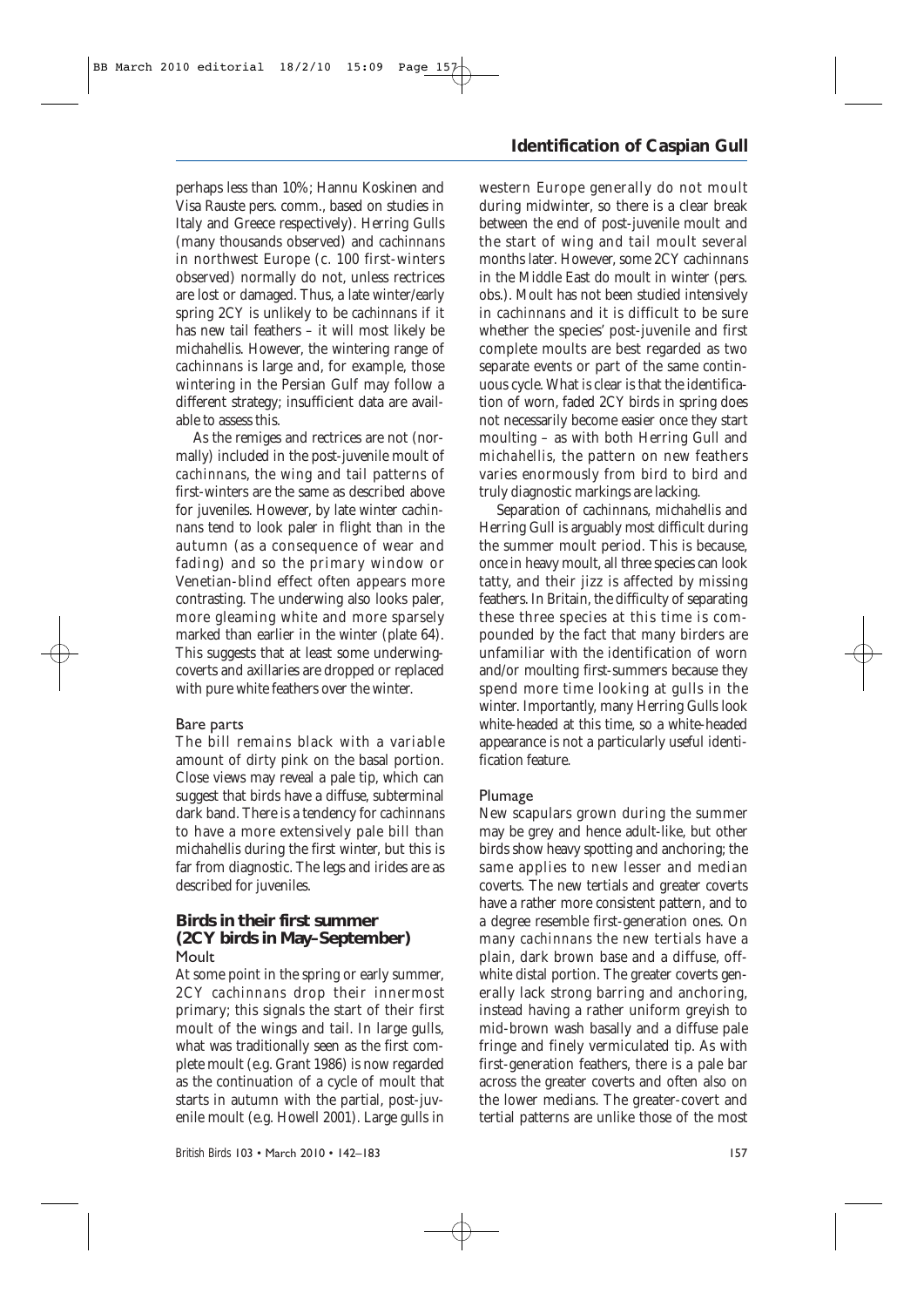

**65.** 2CY (1S) Caspian Gull, Latvia, 17 Aug 2008.This is an example of the more distinctive plumage type seen in late summer, with some silvery-grey (probably third-generation) mantle feathers and lower scapulars on the right side. The greater coverts are a rather uniform mid brown. The new (dark) second-generation primaries have much more rounded tips than the remaining firstgeneration ones.This large, elegant bird should not pose any identification problems.



**66.** 2CY (1S) Caspian Gull, Lithuania, 10 Sep 2009.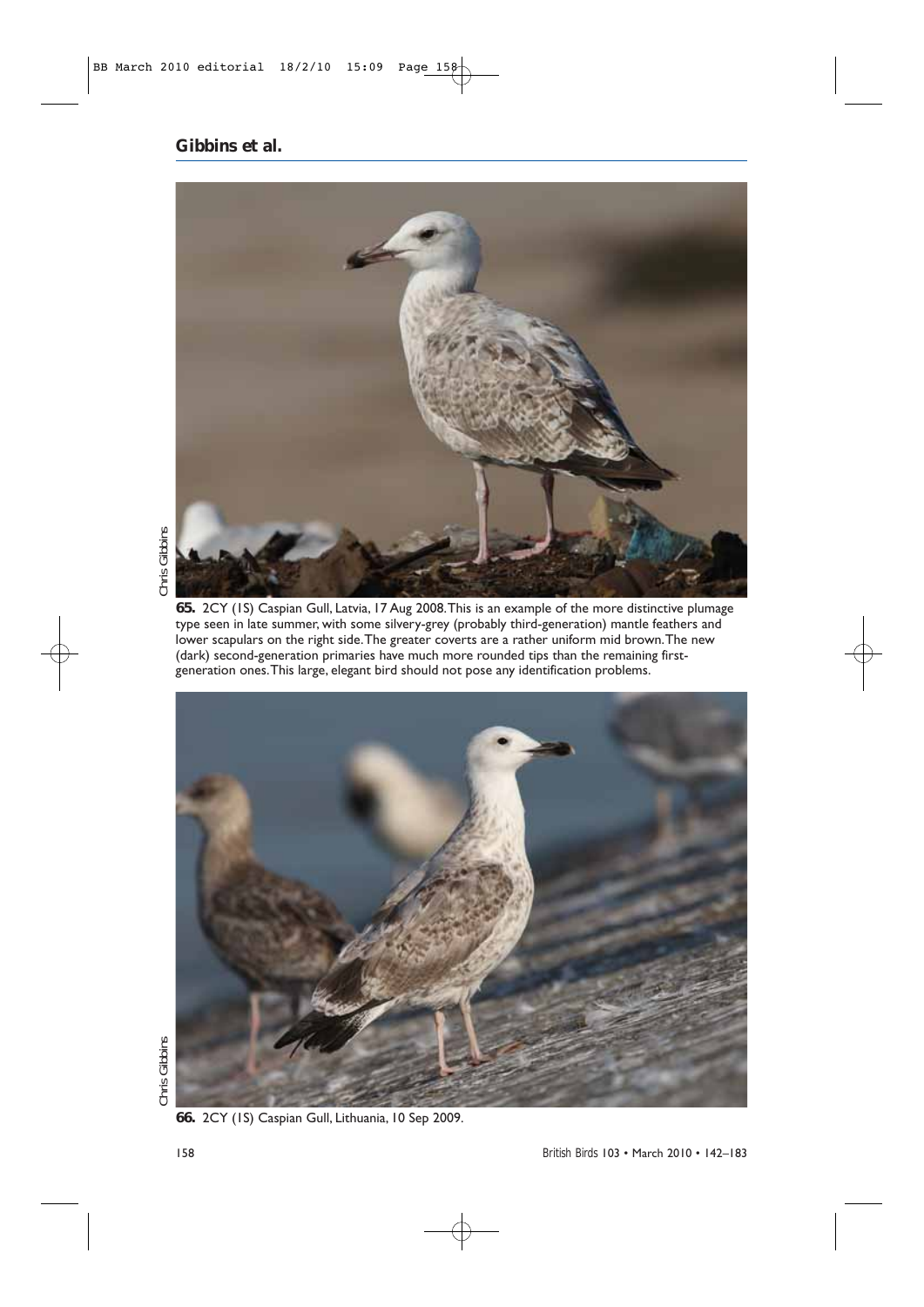**67.** 2CY (1S) Yellow-legged Gull, Spain, 15 Aug 2009. The plumage is quite different from 2CY Herring Gull (e.g. many clear grey scapulars) but overlaps to some degree with *cachinnans*. Best separated using jizz and the pale eye.

### **Identification of Caspian Gull**



**68.** 2CY (1S) Yellow-legged Gull, Spain, 15 Aug 2009.

First-summer *michahellis* show bewildering variability. This bird is a rather typical example of the more heavily marked type.

Chris Gibbins

**69.** 2CY (1S) Herring Gulls, Latvia, 14 Aug 2008. Herring Gulls of this age are variable, but typically rather dull and nondescript. The head of 1S Herring Gull often lacks streaks, so a white-headed appearance is shared with *cachinnans* at this time of year and is not an important identification feature for this age group.

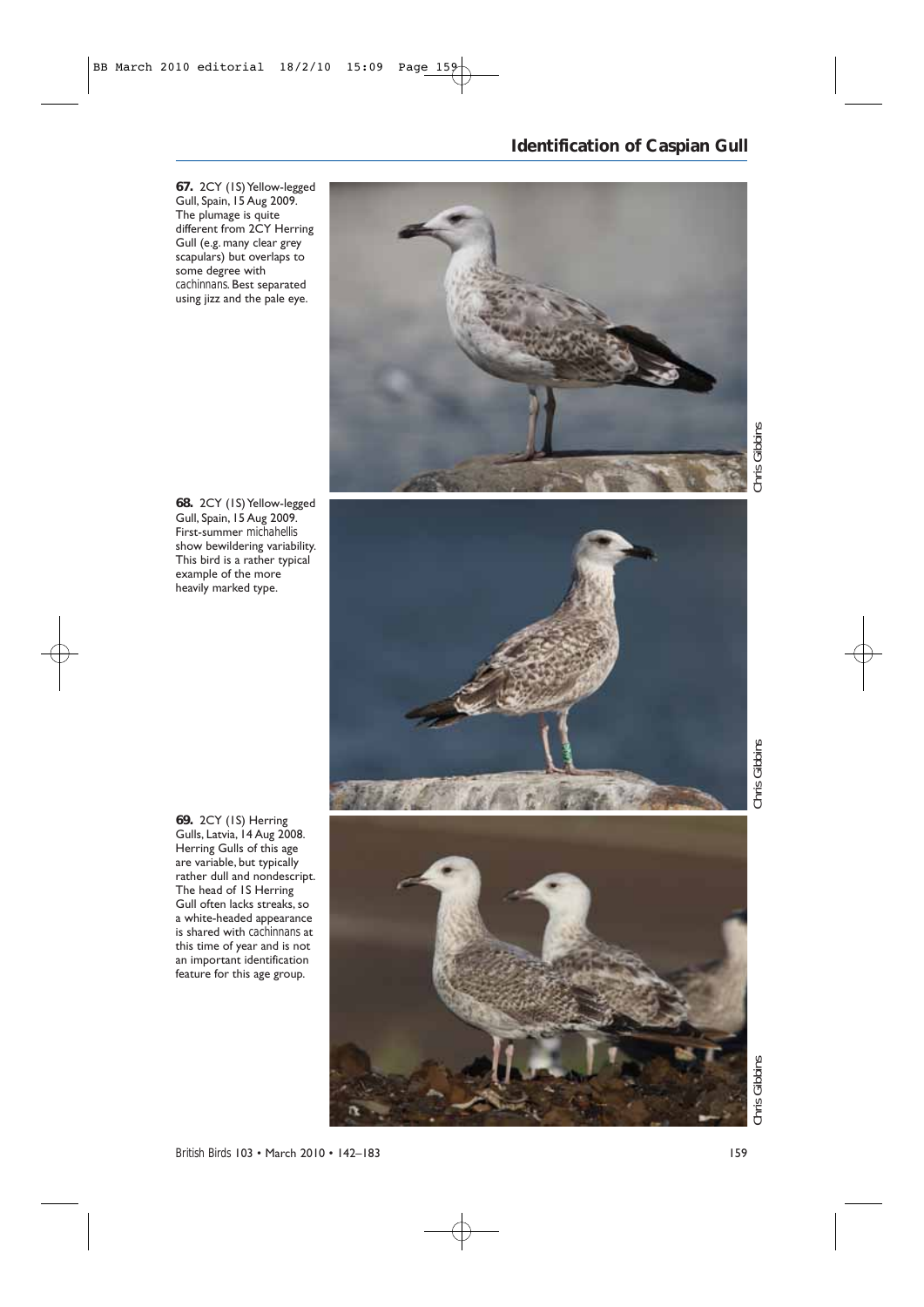distinctive *michahellis*, which have strong blackish crossbars and anchors on otherwise pale feathers, and unlike those of Herring Gulls, which have a similar pattern to *michahellis* but more subdued.

By September, it is possible, in very general terms, to recognise two 'types' of 2CY *cachinnans* and *michahellis* (plates 67 & 68). Advanced birds have extensive, clean grey scapulars, wing-coverts and tertials, while less advanced types are heavily spotted and barred in these areas. The former are very mature-looking compared with 2CY Herring Gulls, while the latter share a number of features with them. With less advanced birds, observers should not be looking for individually diagnostic features; identification should be based on structure, voice and subtle plumage clues.

#### Bare parts

Most 2CYs develop extensive pale areas on the bill by summer; the colour is highly variable, from rather bright pink, through dirty greyish-flesh to yellowish-grey. The legs appear flesh-coloured, sometimes with a grey cast. Eyes are invariably dark-looking (the iris is brown).

### **Birds in their second winter (2CY/3CY birds during October–April)**

The moult to second-winter plumage is usually complete by late November (some complete in October), at which point all feathers are at least second generation. This moult started in spring/early summer and continued through the summer and autumn. Importantly, some of the new feathers gained early in this period are not retained throughout the second winter. Scapulars, some wing-coverts (most frequently the medians) and some tertials may be moulted again later in the period; these third-generation feathers are grey and adult-like and contrast with the remaining brown or barred second-generation ones. Essentially, this is why late summer 2CYs look rather different from December ones, even though in terms of our standard terminology they are in the same plumage/age class. The proportion of adult-type grey feathering is highly variable at this age, but the proportion is typically

greater than in Herring Gull (many of which are essentially brown in second-winter plumage) and so *cachinnans* generally look cleaner, older and more striking (plate 70).

The head and body are normally pure white, except for a well-defined collar of dark streaking around the hindneck on some. The mantle and scapulars may be entirely grey, forming a grey saddle, but more typically some feathers retain dark shaft streaks and a paler, creamy fringe. The remaining secondgeneration lesser and median coverts are basically brownish with creamy or buffish fringes, but dark shaft streaks and small, dark subterminal anchor marks may be apparent in close views. At a distance the greater coverts look rather uniform brown, forming a dark panel; close views reveal a variable amount of pale vermiculation, which typically becomes more prominent towards the inner feathers. A typical *cachinnans* has some grey, third-generation median coverts (matching the scapulars) and some also have one or two grey tertials which contrast with the largely brown second-generation ones. Some inner greater coverts may also be grey, contrasting with the brown outer ones.

These feather patterns give *cachinnans* an overall impression that is typically quite different from Herring Gulls of this age. Most Herrings have many brown, heavily anchormarked feathers in the mantle, scapulars and wing-coverts and extensive streaking or blotching on the head and body (plate 72). Nonetheless, some do have grey feathers in the scapulars (plate 73) and, less frequently, in the wing-coverts, so this difference is not diagnostic. Herring Gull tertials are normally barred and only rarely show the plain brown pattern typical of *cachinnans*. Second-winter *michahellis* (plates 74 & 75) share the relatively advanced appearance of *cachinnans*, but their legs and bill are typically much brighter (often with strong yellow tones evident) and their wings have much stronger, spotted and notched patterns. They also regularly have fine, sharp pencil streaking on the head, especially around the eye, and on the neck.

The underwing of second-winter *cachinnans* (plate 76) can be gleaming white, but some retain isolated light brown blotches or broken bars over the off-white ground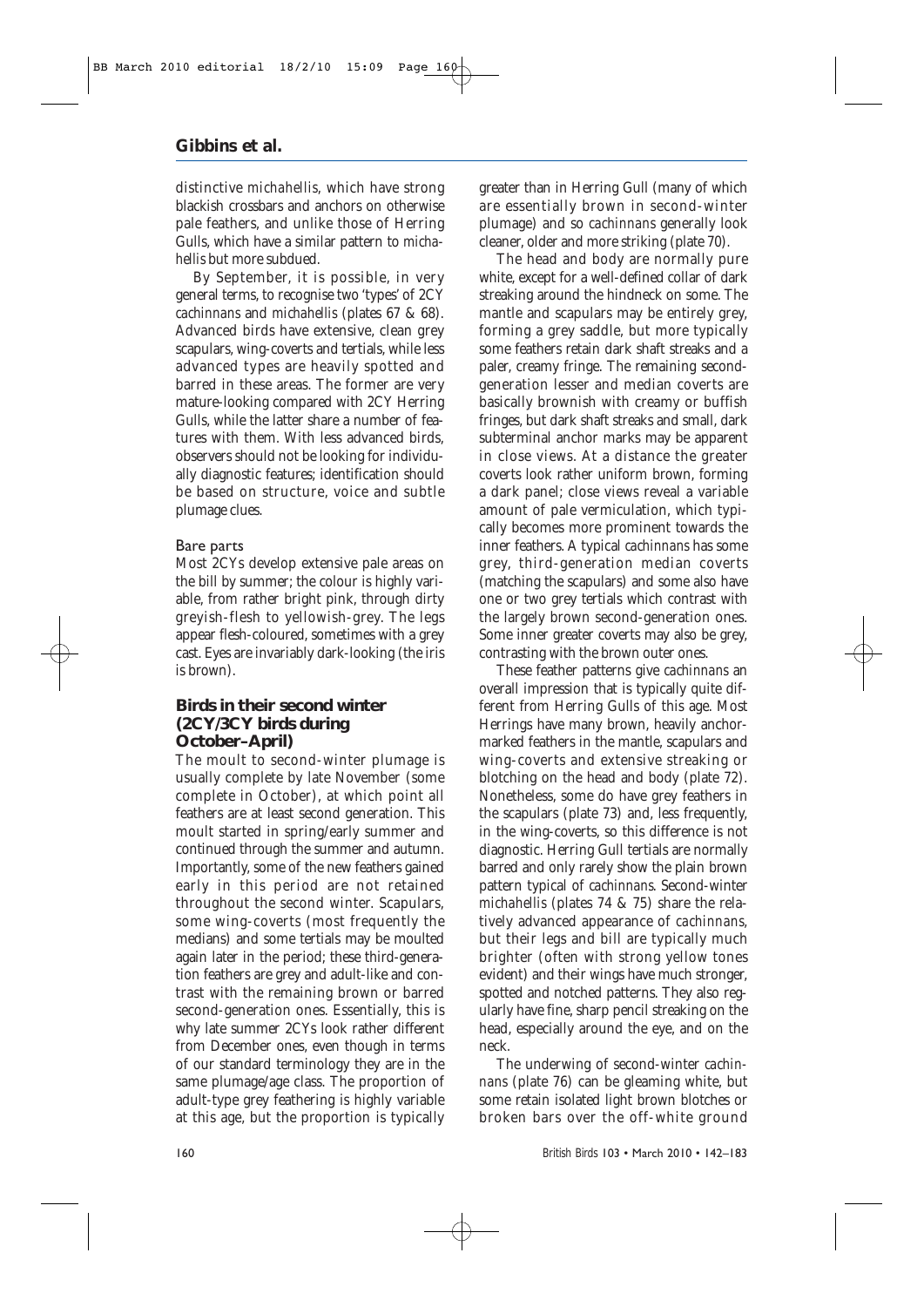### **Identification of Caspian Gull**



**70.** 3CY (2W) Caspian Gull, UAE, 7 Feb 2009. The plumage tones are essentially pure white, silver and black, much sharper and cleaner than 2W Herring Gulls.The dark eye contrasts markedly with the gleaming white head and the typical grey-flesh tones are evident on the legs, especially the tibia. Note that the pattern of the greater coverts matches that of 1W birds – uniform dark bases and a pale bar along the tips.

**71.** 3CY (2W) Caspian Gull, Latvia, 10 Apr 2009.

*Chris Gibbins Chris Gibbins Chris Gibbins* Chris Gibbins

**72.** 3CY (2W) Herring Gull, North-east Scotland, 8 Mar 2009. As shown by this and plate 73, the plumage of 2W Herring Gulls is extremely variable. Nonetheless, typically they look much less mature than *cachinnans*: they lack sharp plumage contrasts, appearing to be a mix of off-white and light brown tones. Note particularly the pale eyes of these birds.



Chris Gibbins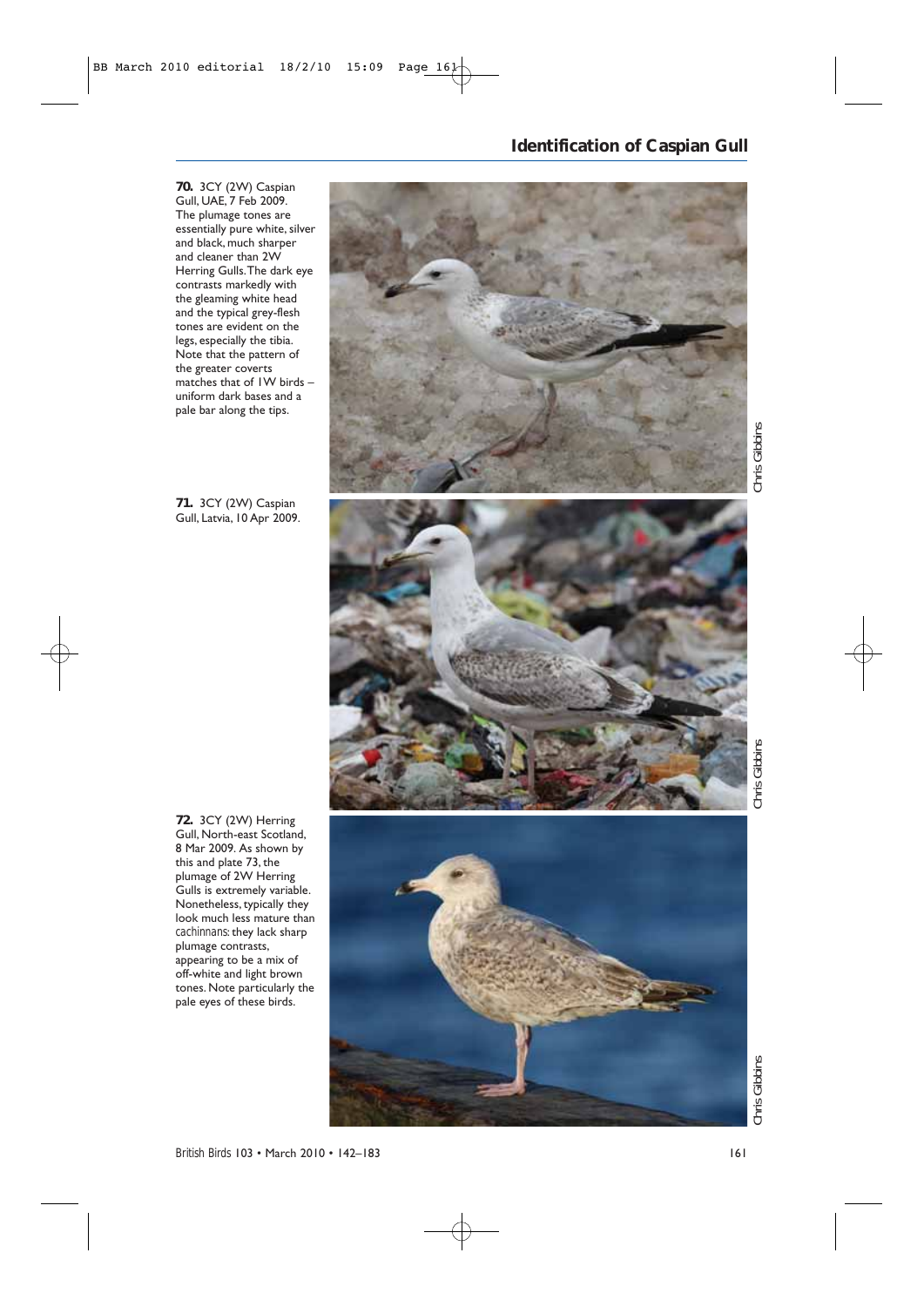

**73.** 3CY (2W) Herring Gull, Latvia, 13 Apr 2009. This bird has a rather more *cachinnans*-like plumage than many (i.e. it has a grey saddle and upper tertials), but the greater coverts are heavily speckled and it has extensive diffuse streaks on its head and body; also, its stocky, compact jizz should preclude any confusion.

Chris Gibbins



**74.** 2CY (2W) Yellowlegged Gull, Spain, 20 Dec 2006. Compared with *cachinnans* of this age, note the solid structure, dark streaking around the eye and foreneck, and especially the heavily marked greater coverts. As with *cachinnans*, the advanced plumage of 2W *michahellis* (clean head and body, pure grey saddle and many wing-coverts) makes them look older than Herring Gulls of the same age.

*Chris Gibbins Chris Gibbins Chris Gibbins* Chris Gibbins



**75.** 3CY (2W) Yellowlegged Gull, Spain, 8 May 2009. By early spring, 3CY Yellow-legged Gulls become extremely clean and bright; compared with the *cachinnans* in plates 70 & 71, note the bright yellow bill/yellow-toned legs and the strongly notched coverts. The eye is clearly rather pale.

*British Birds* 103 • March 2010 • 142–183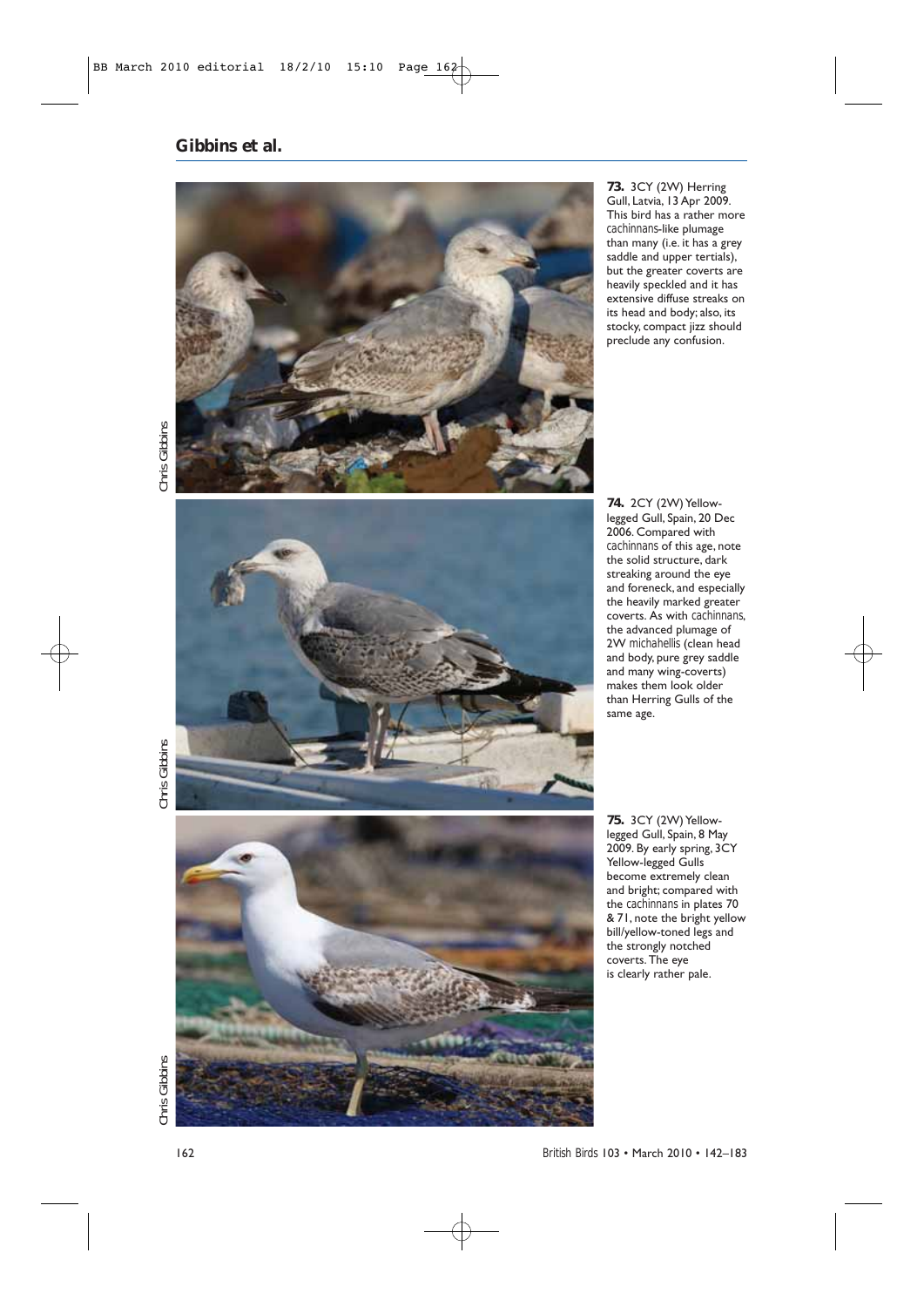**76.** 2CY (1S–2W) Caspian

Gull, Lithuania, 10 Sep 2009. Note the white underwing, with just a few isolated light brown spots and crescents, and the small mirror on P10. This bird is just completing its moult into 2W plumage, with P9 and P10 not quite

fully grown.

### **Identification of Caspian Gull**



**77.** 2CY (2W) Caspian Gull, Lithuania, 10 Sep 2009. Note the contrasting blackand-white tail,Venetianblind pattern on the middle primaries (clearer on the far wing), grey saddle and clean head.



**78.** 3CY (2W) Herring Gull, North-east Scotland, 8 Mar 2009.The overall impression is of a rather uniform brown bird, without strong plumage contrasts.The tail is extensively dark and the rump and uppertail-coverts are well marked.



*British Birds* 103 • March 2010 • 142–183 163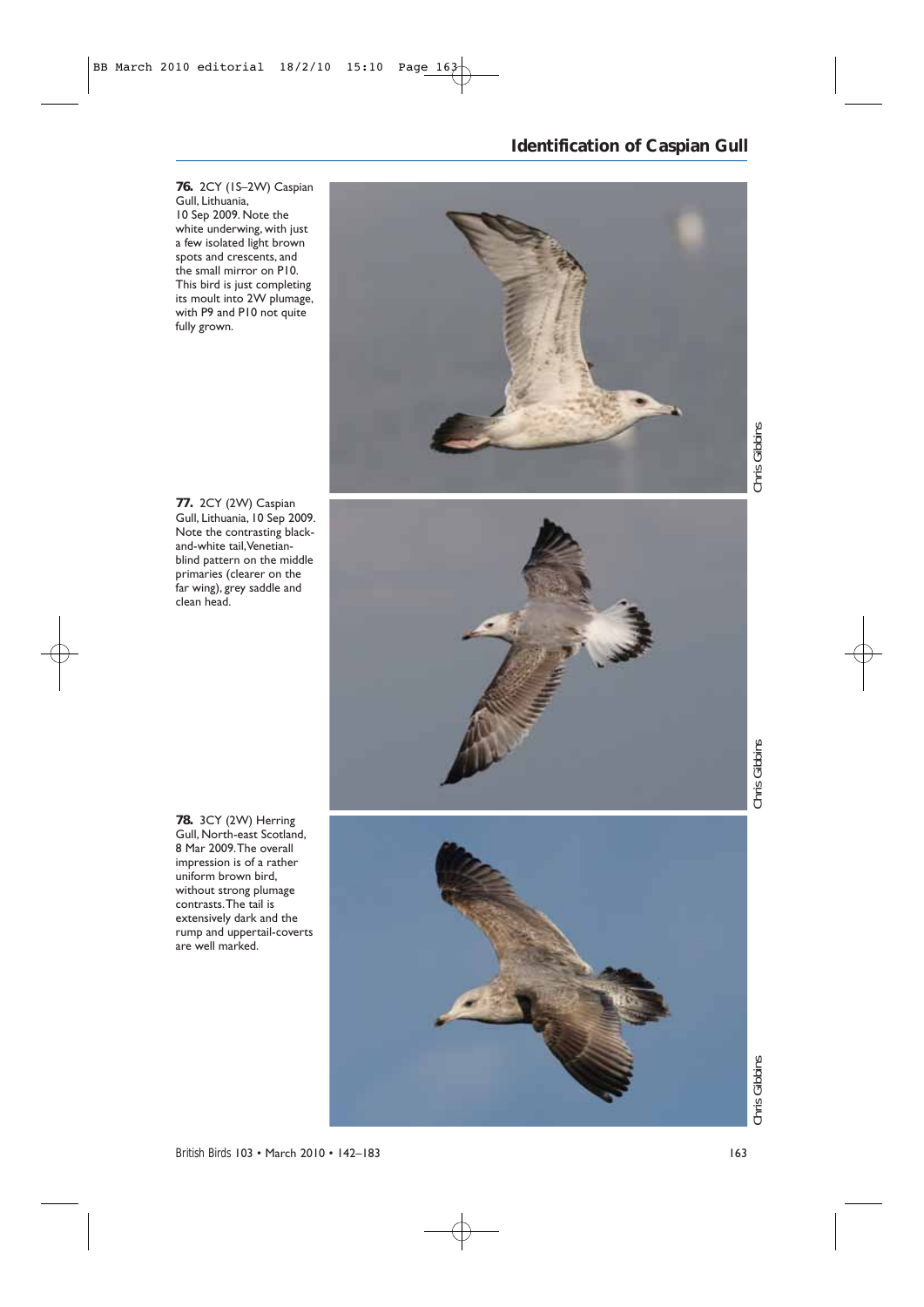colour. The axillaries tend to be unmarked, pure white. Second-winter *michahellis* most frequently have contrasting light and dark brown bands on their underwing-coverts, so the underwing looks much darker overall than that of *cachinnans*; darker birds resemble *graellsii* Lesser Black-backed Gull. In flight, the general impression of the *cachinnans* upperwing is very similar to that of first-winters, with blackish-brown outer primaries, secondaries and primary coverts. The pattern on the second-generation inner primaries is extremely variable, but at least some have a strong Venetian-blind pattern – pale, greyish inner webs on the inner primaries that contrast markedly with blackish outer webs. This contrast is much less marked on most Herring Gulls. On some *cachinnans*, the inner-primary pattern is less distinctive, with light brown rather than grey inner webs; such birds are similar to Herring Gulls. Some *cachinnans* have a diffuse pale lozenge on the outer web of the inner 4–5 primaries (as for first-generation feathers), but on others the distal part of these feathers is a rather uniform brown.

The rump and tail pattern of *cachinnans* is rather variable at this age (plate 77) but typically the pattern is distinctly different from Herring Gull's. In the most striking *cachinnans*, the rump, uppertail-coverts and tail base are unmarked, pure white and contrast markedly with a narrow black tail band. Most frequently, the tail band has fine black vermiculation along its basal edge. In others, the rump and uppertail-coverts have some isolated spots and bars and the tail band is more coarsely and extensively vermiculated. In Herring (plate 78), the rump and tail base are, on average, more spotted and barred and the tail band is browner, deeper and less sharply defined, so the general appearance is much less clean and striking than in *cachinnans*. A bird whose tail/rump pattern does not differ markedly from Herring Gull' should be checked for other anomalous features (see part 2).

Most second-winter *cachinnans* have a small but distinct mirror on the outer primary (P10). On some it is small and sandy-grey, on others it is large and whitish, but is generally clearly visible. This feature is extremely useful for separating Herring and Caspian Gulls, although not wholly diagnostic: a small proportion (c.1–5%) of second-winter Herring Gulls, particularly *argentatus*, have a P10 mirror, while a small proportion of *cachinnans* lack a P10 mirror. It is extremely rare for second-winter *michahellis* to have a mirror on P10 (the authors have seen only one such individual); when present it is very small and usually apparent only in good quality photographs.

#### Bare parts

The bare parts of second-winter *cachinnans* begin to take on some distinctive hues. The legs are invariably a rather sickly grey ('dead flesh'), compared with the distinctly pink legs of Herring Gulls. The legs of second-winter *michahellis* are extremely variable: yellowish, greeny-yellow, flesh or grey-flesh.

The basal two-thirds of the bill usually becomes much paler than on first-summers, ranging from greyish-pink on some *cachinnans* to dull greeny-yellow on others. Typically, there is a dark smudge near the tip that extends back along the cutting edge towards the base. The pale bill tip is usually much more prominent than on first-winters. However, while *cachinnans* typically have this bill pattern, the colours and patterns of all taxa vary markedly: there is much overlap and it is not hard to find Herring Gulls and *michahellis* that match *cachinnans.*

The eye is almost invariably dark-looking in second-winter *cachinnans*, contrasting sharply with the white head. Most Herring Gulls and *michahellis* begin to develop paler irides at this age (greyish or brown) and so a bird with distinctly pale eyes is unlikely to be *cachinnans*.

#### **Older immature plumages (3CY–5CY birds)**

Moult and plumage development

The second complete moult takes place during the summer and autumn of the third calendar-year and brings in new, pure grey feathers to the mantle, wing-coverts and tertials. The third-generation primaries have small white tips (unlike first- and secondgeneration ones), as well as large mirrors on P10 and, most frequently, also on P9. The outer primaries are otherwise blackish and the inner ones have adult grey tones. Once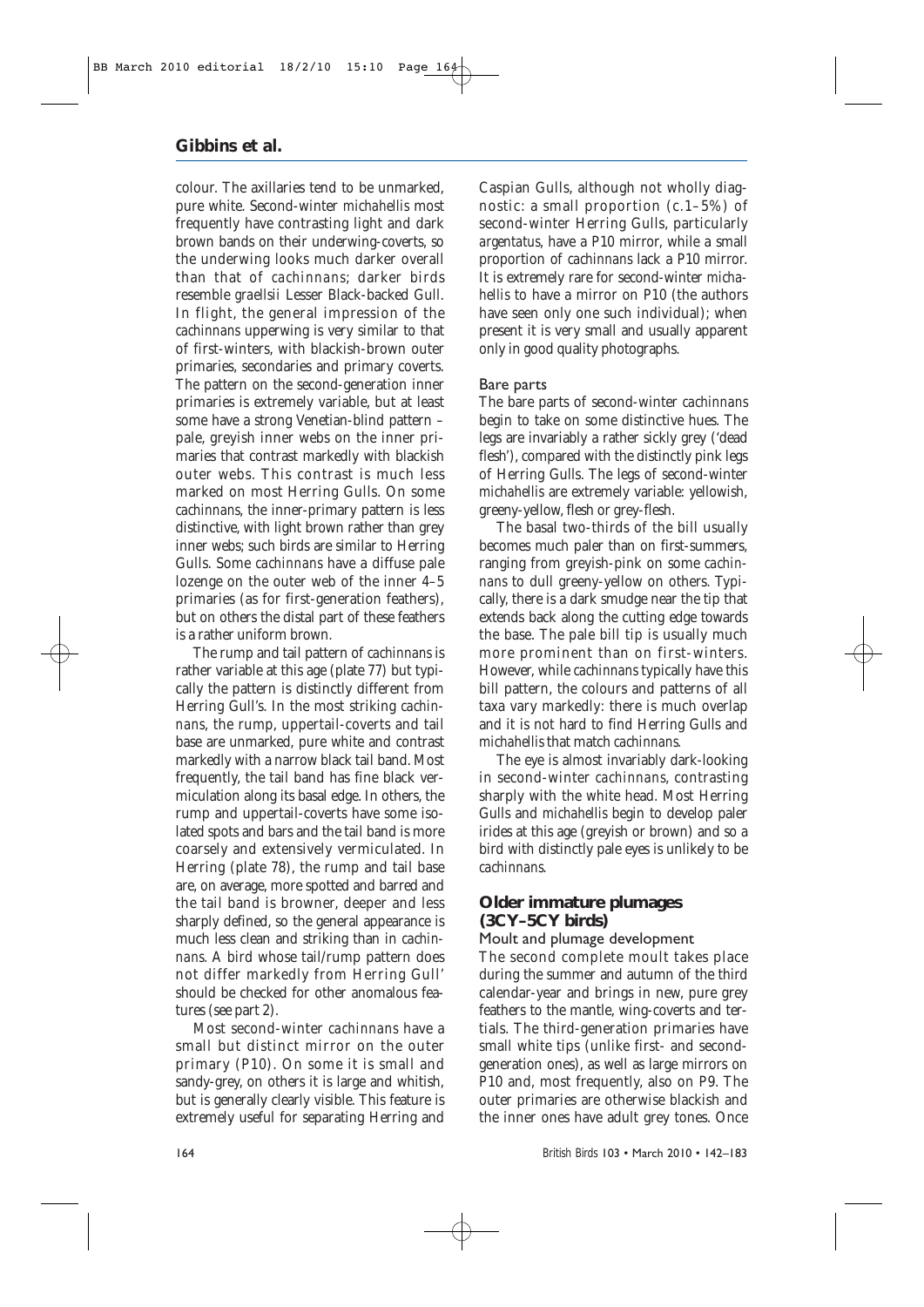this moult is complete, birds can be regarded as being in third-winter plumage (plates 79–82) and, overall, they show a greater resemblance to adult than earlier immature plumages. The upperparts are largely grey, with variable amounts of brown retained in the tertials and coverts. This plumage is retained over the winter and following spring/early summer, when the third complete moult takes place. This brings fourthgeneration primaries and fully adult upperpart tones; normally, the only traces of immaturity are dark marks in the primary coverts and on the bill. The following text deals primarily with third-winter birds, but provides some information and illustrations of fourth-winter individuals.

Once the second complete moult is finished (and third-winter plumage attained), the mantle and scapulars are generally adult grey, while the coverts are most frequently a mixture of grey and creamy-brown. There is much variability in the coverts, with some birds having wholly grey feathers. Brown feathers tend to be retained more in the marginal and lesser coverts, with the medians and greaters being contrastingly grey. The tertials are either all adult-like or have some brown patches. The outer primary coverts and the alula also retain extensive, blackishbrown marks (plate 82). The secondaries of some birds have small, neat brown centres forming a broken bar. The tail pattern is extremely variable. Frequently there is an obvious vestigial tail band created by isolated black spots, rather like that of second-winter Ring-billed Gull *L. delawarensis*; such tail bands also occur in *michahellis* but are very rare in third-winter Herring Gulls. Some third-winter *cachinnans*, however, have a wholly white tail.

Although not yet the full adult pattern, the third-generation primaries of *cachinnans* offer useful identification clues. There is a broad, complete black band across P5 and usually some black on P4, either on both webs or just the outer. Third-winter birds that have limited or no black on P5 are unlikely to be *cachinnans* or *michahellis*. The white mirror on P10 can be a useful distinction from *michahellis*: in terms of size and prominence*,* the P10 mirror of most thirdwinter *cachinnans* matches that of an adult

### **Identification of Caspian Gull**

*michahellis* (much larger than on thirdwinter *michahellis,* which have either no mirror or only a small one). Most thirdwinter *cachinnans* also show a white mirror on P9, unlike *michahellis* (but see plate 84). Third-winter Herring Gulls can also show a reasonably large mirror on P9 and P10; *argentatus* can show a long white tip to P10, with only a small dark subterminal smudge (plate 86). Thus, the patterns on P9 and P10 are not diagnostic of third-winter *cachinnans* and are more useful for ruling out *michahellis* than Herring.

On some third-winter *cachinnans*, the middle primaries (P6–P8/P9) have black that extends further up the outer web than the inner; this gives the impression of grey 'tongues' cutting into the black of the wingtip, a pattern that develops more strongly in adults. This is very different from *argenteus* Herring Gulls and especially *michahellis* (plate 84), both of which show a solid, triangular black wedge across the wing-tip. Not all *cachinnans* have the distinctive tongued pattern, and so match *michahellis* and Herring Gull*.* Both *cachinnans* and *michahellis* show dark marks on the alula and primary coverts, which tend to be blacker and more clearly defined than in Herring Gull.

The head of *cachinnans* tends to be clean white, lacking distinct streaking. In autumn and early winter, a relatively neat half-collar of dark streaks is usually visible on the hindneck and can make *cachinnans* distinctive even at a distance. This streaking wears away as the winter progresses. Herring Gulls have more widespread, diffuse and blotchy head and neck streaking. The head streaking of 3CY–4CY *michahellis* in winter is often concentrated around the face rather than restricted to the hindneck.

In the summer of their fourth calendaryear, the third complete moult brings in fourth-generation primaries. Once this is complete, birds are generally regarded as being fully adult, although some retain dark markings on the bill and black in the primary coverts and at the tip of P10. Confident ageing of such birds is difficult, however, since dark marks in the primary coverts and small areas of black in the bill are occasionally retained well into full adulthood. The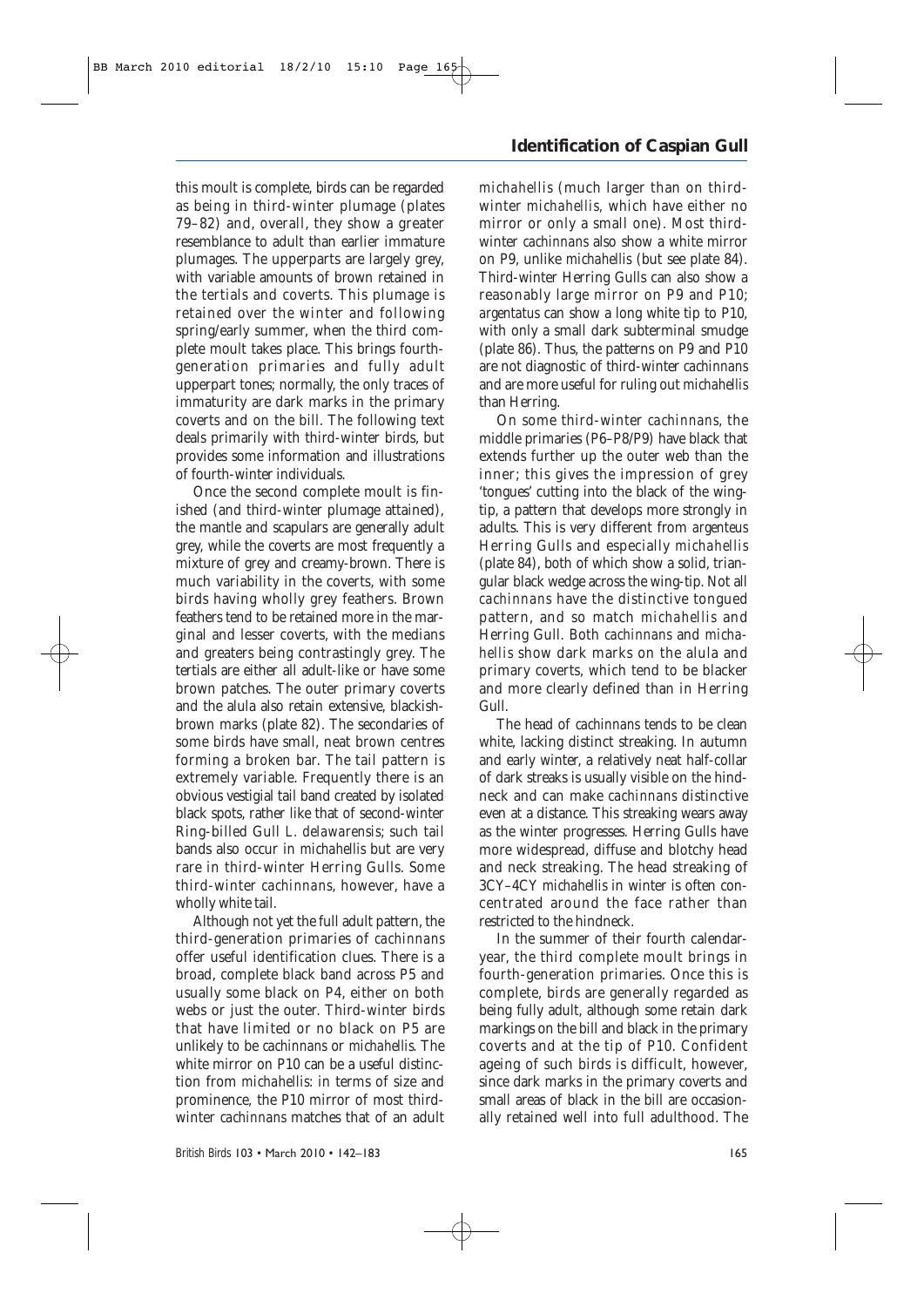

**79.** 3CY (2S–3W) Caspian Gull, Lithuania, 10 Sep 2009.This bird is near to the end of its moult into 3W plumage (the outer primaries are not quite fully grown). A number of subtle features, used collectively, make 3W Caspian Gulls rather distinctive, but as all are found from time to time in Herring Gulls, none are diagnostic.This bird and those in plates 80 & 81 show 'lead shot' eyes, contrasting with a clean white head, greeny-yellow bill and grey-flesh legs.

**80.** 4CY (3W) Caspian Gull, Latvia, 10 Apr 2009. The extent of any brown remaining in the wing of this age group is variable – this bird has rather a lot of dark in the coverts, but none in the tertials.



**81.** 4CY (3W) Caspian Gull, Latvia, 8 Feb 2010. A bird with soft, greybrown patterning in the coverts and some brown remaining in the tertials. All the plumage features and bare-part colours visible in this bird can be found from time to time in Herring Gulls, so it illustrates nicely the fact that identification of birds in this age group should be supported by structure and, ideally, voice.

*Chris Gibbins Chris Gibbins Chris Gibbins* **Chris Gibbins**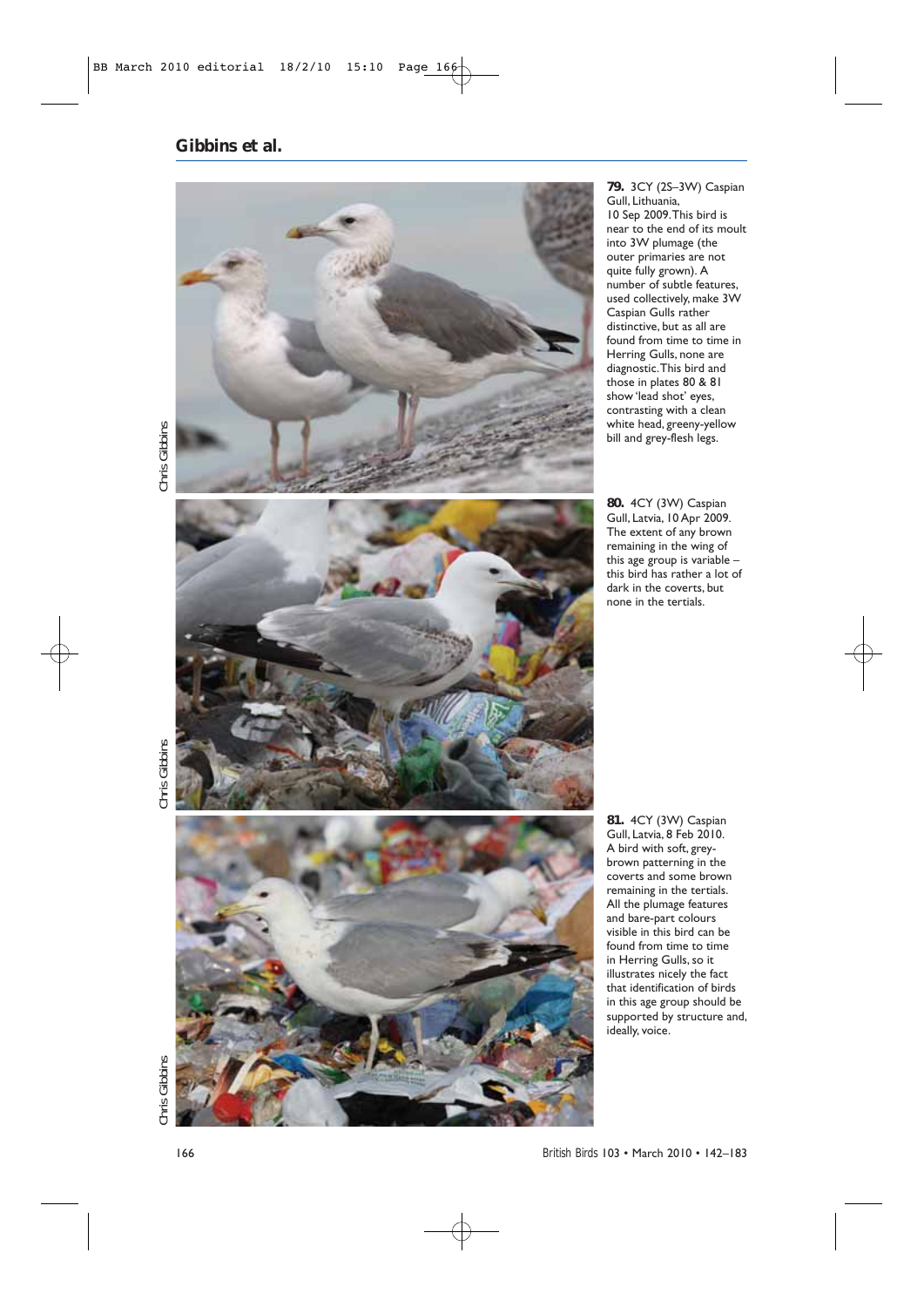### **Identification of Caspian Gull**



**82.** 3CY (3W) Caspian Gull, Lithuania, 10 Sep 2009. The primary pattern of this bird is beginning to take on some of the features of adults – note the grey tongues eating into the black wing-tip.The outer primary coverts and the alula retain extensive, blackish-brown marks.



**83.** 3CY (3W) Herring Gull, North-east Scotland, 2 Nov 2008.This bird shows an extensive brown wash to its wings, a well-streaked head, has only limited black on P5 and (already) a very pale eye. Individually and collectively, these features make confusion with *cachinnans* unlikely. 3W *argenteus* Herring Gulls regularly show a complete, deep black band across P5, unlike this *argentatus*, which has isolated dark smudges. So, the presence of a black band on P5 is not a key feature at this age. Note that P10 is not yet fully grown.



**84.** 3CY (3W) Yellow-legged Gull, Spain, December 2006. Birds of this age are variable.This one has a rather large mirror in P10 but on others it is much smaller or even lacking. It has a clean white tail but many retain vestigial dark marks.The extensive blackish-brown primary coverts contrast with the otherwise grey upperwing.The black of the primaries forms a solid wedge on the outer wing. Note the asymmetrical wing-tip pattern – there is a mirror on P9 on the left wing but not the right wing. Such asymmetry is not unusual in gulls; consequently, where a particular feature is critical for identification, it is always worth making sure that both wings have the correct pattern.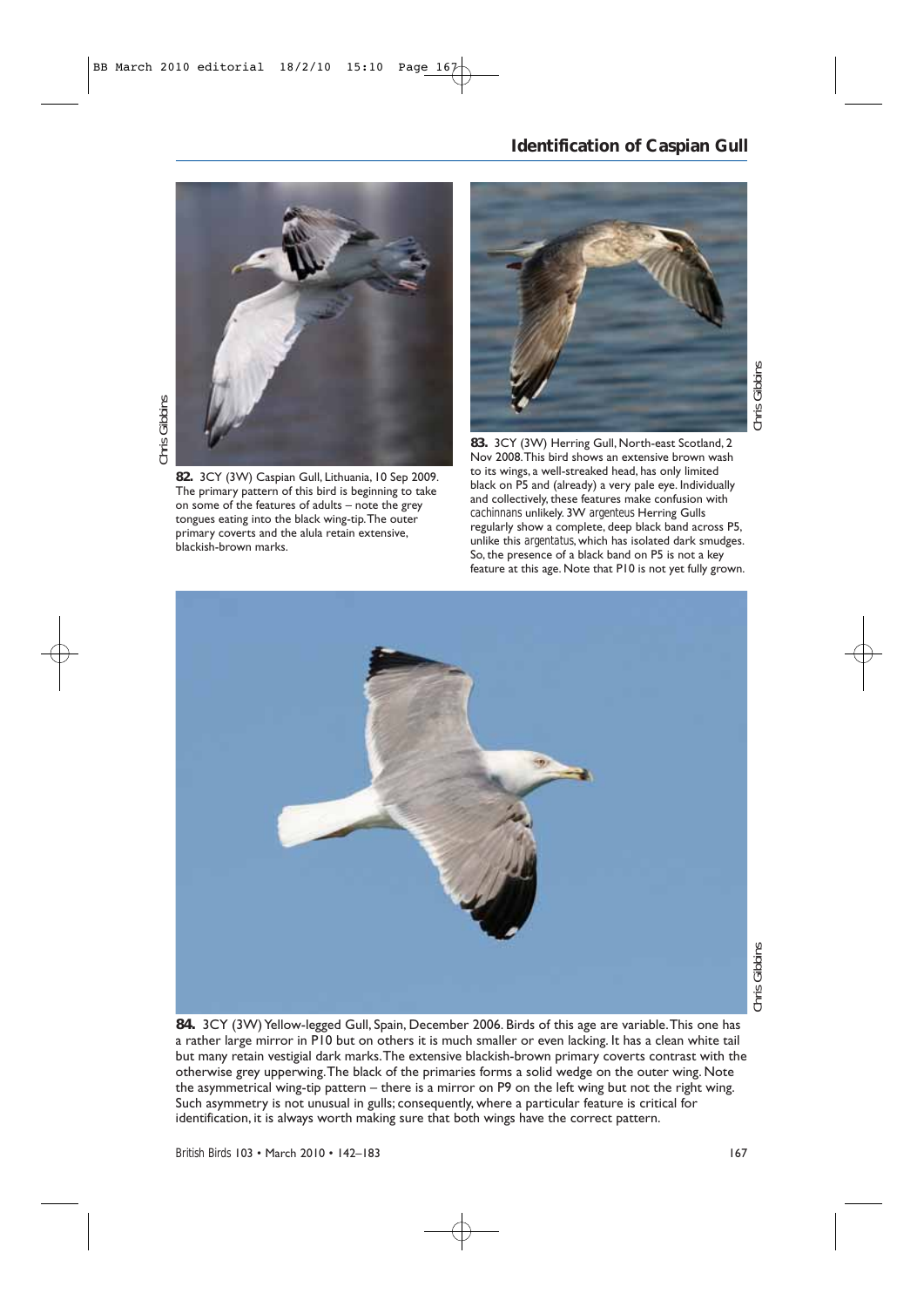fourth-generation primaries of *cachinnans* are similar to those of adults, with a long white tongue on the underside of P10 and grey tongues eating into the black wing-tip on the upperside of P8–P10.

#### Bare parts

The third-winter bill has a mix of blackish brown and paler areas. Black is usually confined to the gonys region as a diffuse 'thumbprint', with a paler tip and basal third to the bill. Some isolated darker smudges are often present closer to the base, and many have a little black bleeding along the cutting edge from the gonys. The pale parts of the bill are most frequently a dull greeny yellow, typically with a strong grey cast. Some have rather more yellow-toned bills. Red is not prominent in the gonys of *cachinnans* of this age. The legs are invariably a rather colourless, dead-flesh grey, compared with the pinker legs of Herring Gulls. The legs of third-winter *michahellis* are usually greenyyellow or grey-yellow, with some having clear yellow tones; they can, however, occasionally be dull flesh-coloured as in *cachinnans.* The eyes of most *cachinnans* still look dark brown, but slightly paler irides may develop from this age onwards. Most but not all *michahellis* and Herrings of this age have paler (greeny- or greyish-yellow) eyes. It is rare for *cachinnans* of this age to have very pale (cream or yellow) eyes, and such birds should be scrutinised closely. Eye-ring colour tones of third-winter birds also begin to reflect those of adults (see below).

#### Pitfalls

Despite often looking distinctive, thirdwinter and third-summer birds have no truly diagnostic plumage features. In essence, the distinctive features of younger birds have been lost, while the adult wing-tip pattern has not developed sufficiently for it to be considered critically important. Identification should be based on a careful assessment of structure, in combination with indicative plumage features listed above, and the absence of anomalies.

Some *cachinnans* of this age can be particularly tricky to separate from *michahellis*. Near-adult *michahellis* often have dark eyes and smaller individuals can have bill shape and overall jizz reminiscent of some *cachinnans.* Some *cachinnans* lack grey tongues in their third-generation primaries and so overlap with *michahellis;* however, they should have larger mirrors than *michahellis*. Long call and associated posture are the best way to separate the more difficult individuals.

Experienced gull-watchers are unlikely to mistake third- and fourth-winter Herring Gulls for *cachinnans*, but others should be aware of the problem posed by *argentatus.* Some late-winter *argentatus* are clean-headed and share some aspects of the *cachinnans* wing-tip pattern – with a long white tip to P10 and grey tongues that invade the black wing-tip. While the irides of most Herring Gulls will be rather pale by their third winter, a significant proportion retain dark eyes: a clearly pale eye in a near-adult gull is not good for *cachinnans* but a dark eye does not automatically rule out Herring Gull.

#### **Adults**

Adult Caspian Gulls are best located in gull flocks by a combination of their peculiar jizz, and relatively dark, small-looking eyes that contrast with the white head (plate 86). Identification can then be confirmed by detailed study of bill proportions, primary pattern, bare-part colours and upperpart tone. The following sections deal with these features in turn; plates 87–96 show a selection of adult *cachinnans, michahellis* and Herring Gulls.

#### Plumage

Fig. 2 shows the range of adult upperpart tones for *cachinnans* and similar taxa, at least in a British context. The figure uses the Kodak Grey Scale, a scale that has numbered increments from 0 (white) to 20 (black). The scale itself is not reproduced here and most gull-watchers will not go into the field armed with a copy of it; fig. 2 simply compares the upperpart tones among the various taxa and shows the degree of overlap between them.

For grey-tone comparisons to be reliable, other taxa should be directly alongside or nearby. Observers also need to be aware of the effects of light and viewing angle on the perception of tone. Diffuse sunlight or overcast conditions are best: strong direct sunlight tends to bleach out subtle differences.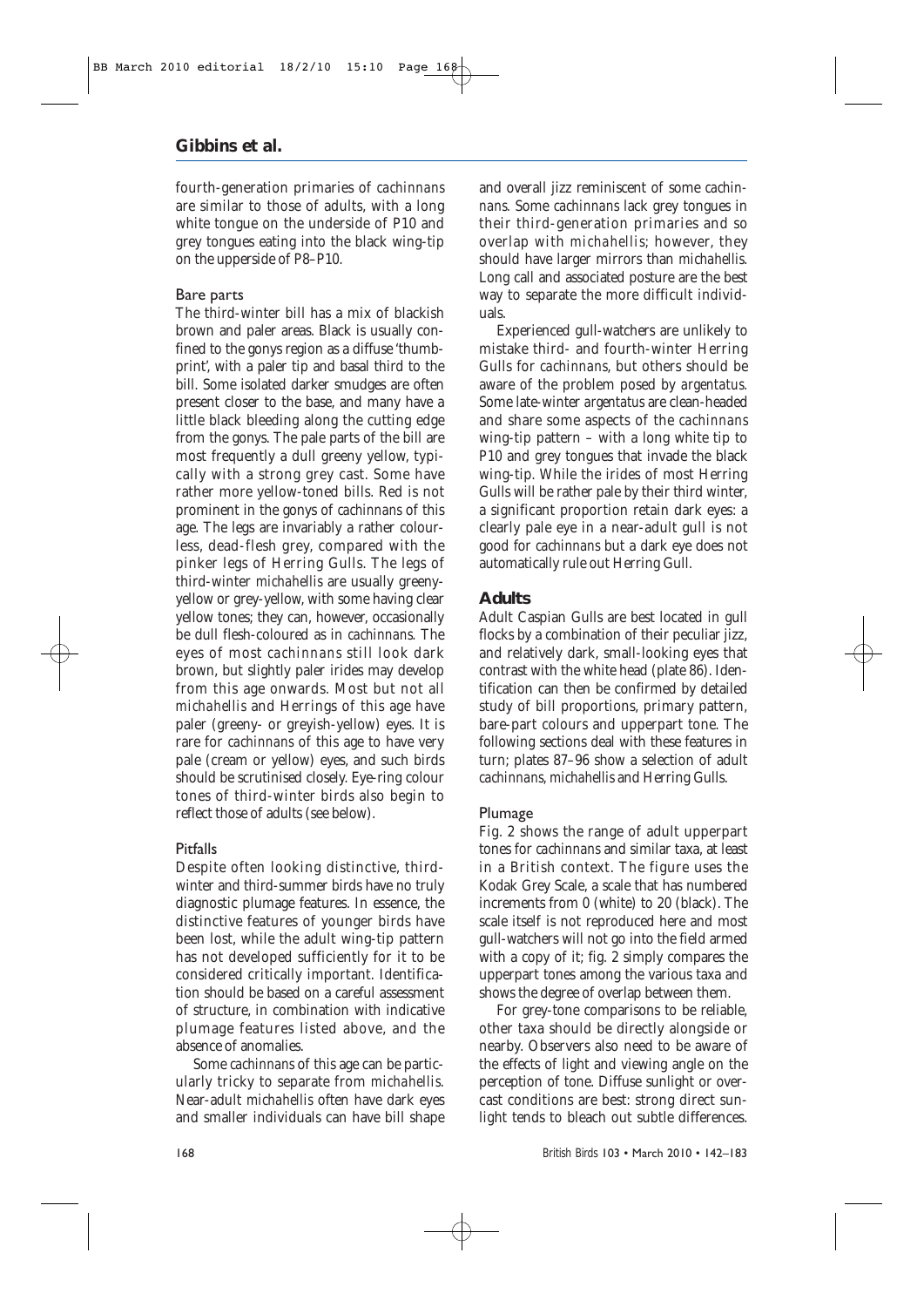Another problem is that the grey tone may appear to change on the same individual as it faces in different directions relative to the observer; upperparts tend to look darkest when the bird is facing obliquely towards or away from the observer. Thus, a slightly darker-backed gull in a flock might just be facing in a different direction from the others. Any apparent difference should be confirmed by seeing the bird in a variety of positions.

The tone (darkness) of the pure grey upperpart feathers of adult and near-adult gulls is of quite limited value in *cachinnans* identification, because it overlaps extensively with that of other species. Nonetheless, it can be useful when looking for the species among paler-mantled *argenteus* in Britain (although most darker birds will turn out to be *argentatus* or *michahellis,* depending on location and season). To the practised eye, *cachinnans* can be located in flocks of *michahellis* by their subtly paler upperpart tone. Common Gull is usually a close match for *cachinnans* and, when alongside, can be used as a tonal marker.

Regardless of tone, there is a subtle difference in colour hue between the upperparts of *cachinnans* and Herring Gull, when seen in good light and in direct comparison. That of *cachinnans* is a more neutral, silky grey, with less of a bluish hue than either *argentatus* or *argenteus*. The upperparts of *michahellis* are more of a slate-grey. The human eye is a per-

### **Identification of Caspian Gull**

ceptive tool and it is certainly possible to see the differences in colour hue between these species in direct comparison. However, because of differences between how observers perceive and describe colour, it is difficult to articulate the differences here, in words.

#### Wing-tip pattern

Adult *cachinnans* have a characteristic wingtip pattern and, particularly when multiple features in the wing-tip are used simultaneously, this can be a good means of identification (fig. 1 and plate 49). However, the wing-tip pattern is not truly diagnostic, because of a degree of overlap with *argentatus* Herring Gull.

The outermost primary (P10) of *cachinnans* is black, except for a long, pale 'tongue' on the inner web (grey on the upperside of the feather, white on the underside) and a long white tip. The black separating the tongue from the white tip is narrower than the length of white tip. This pattern is never seen in *michahellis* and is very rare in *argenteus;* however, it is common in *argentatus.* The details of the P10 pattern may be difficult to see well on flying birds (except, of course, in photographs) but can often be seen on a standing or swimming bird by viewing the underside of the folded wing.

Occasional variations in the P10 pattern of *cachinnans* include cases where the pale tongue breaks through the black to merge with the white tip – a pattern typical of



**Fig. 2.** Upperpart grey tones as represented on the Kodak Grey Scale for *cachinnans* and similar taxa. Common Gull *Larus canus* is included as a good tonal match for *cachinnans*; values are for nominate *canus*.The *michahellis* values exclude the Atlantic island populations (*atlantis*), which have darker grey tones (from 7-7.5) than Iberian and Mediterranean birds. Values are based on Malling Olsen & Larsson (2003) and Jonsson (1998).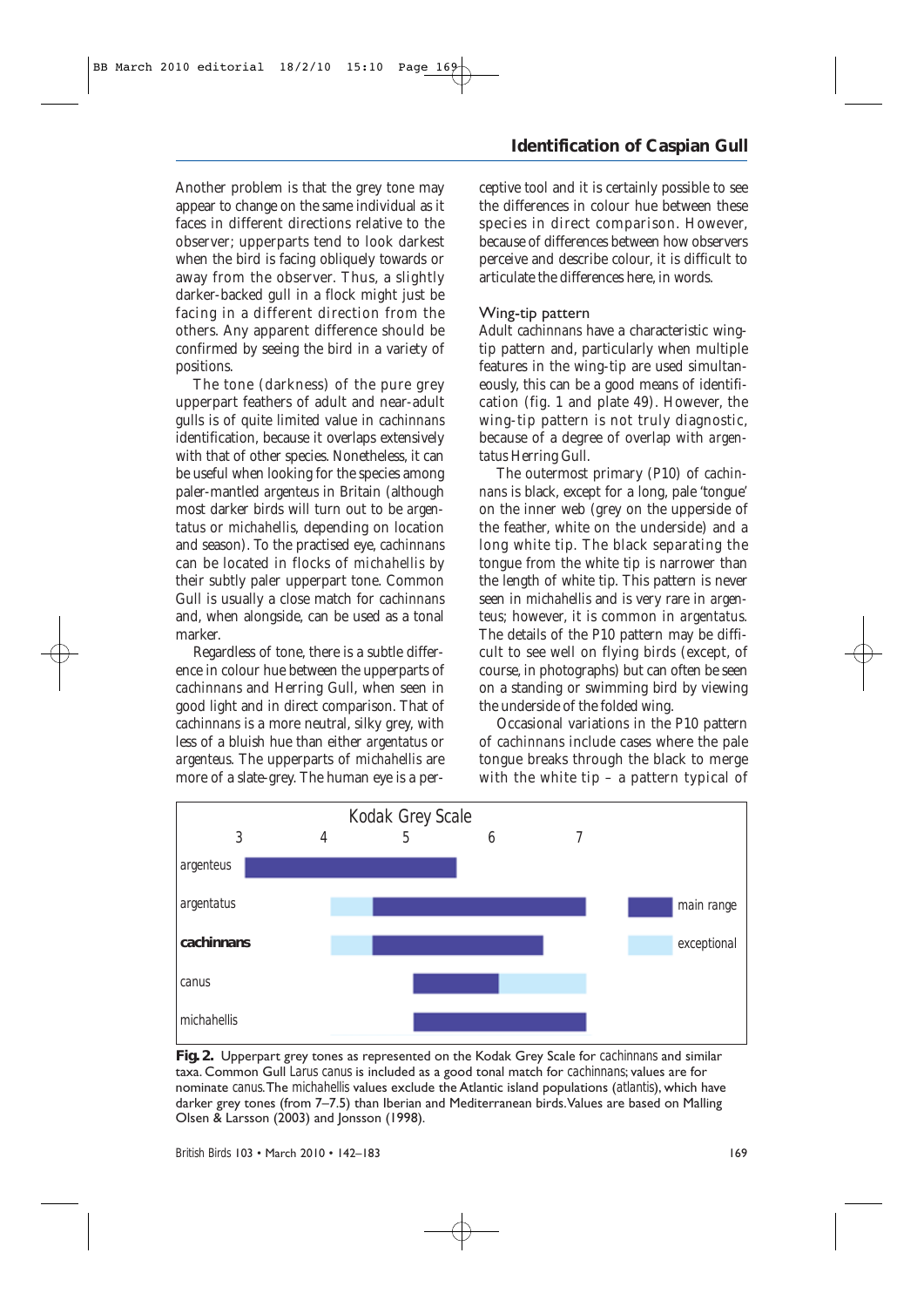

**85.** 5CY (4W) Caspian Gull, Latvia, 13 Apr 2009. The extensive dark areas on the primary coverts, dark grey wash on the outer webs of P5–P7 and the black band across the tip of P10 suggest that this is not a fully adult bird.

Chris Gibbins



**86.** Adult Caspian Gull (centre left) with Herring Gulls, Latvia, 14 Aug 2008. This photograph allows direct comparison of jizz, bare-part colours and grey tones of the two species.

*Steve Arlow Chris Gibbins Chris Gibbins* Chris Gibbins



**87.** Adult Caspian Gull, Essex, 7 Feb 2009.This bird's eye is at the dark end of the range.

Steve Arlow

170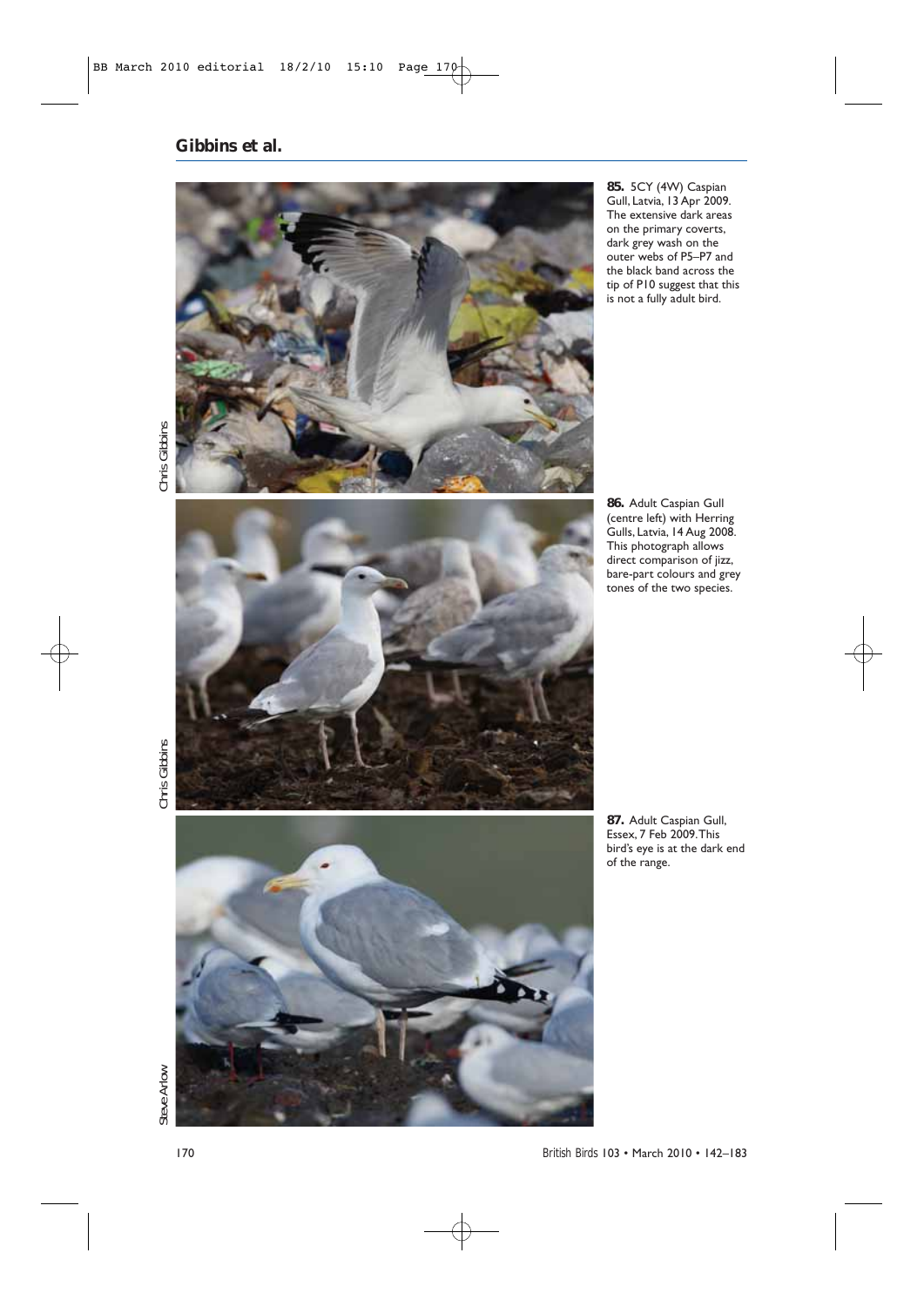### **Identification of Caspian Gull**



Chris Gibbins *Chris Gibbins*

**88.** Adult Caspian Gull, Romania, August 2006.The bill is particularly weak and has a fleshy tone to its basal portion.The eye of Caspian Gull is normally described as being dark, but rather few have truly dark eyes. Most have a speckled iris, which in the field varies in colour from pale amber to brown, depending on the density of speckling.The eye of this bird is medium amber.



**89.** Adult (or near-adult) Caspian Gull, Romania, August 2006.This bird may be a female: it looks rather compact, the bill is not noticeably long and the head is high and rather peaked. Because of the dark eye, many such presumed female *cachinnans* are surprisingly reminiscent of a Common Gull.The broad black band across P5 is visible below the tertials. Brown tones to some greater coverts and tail feathers suggest that this bird may not be fully mature.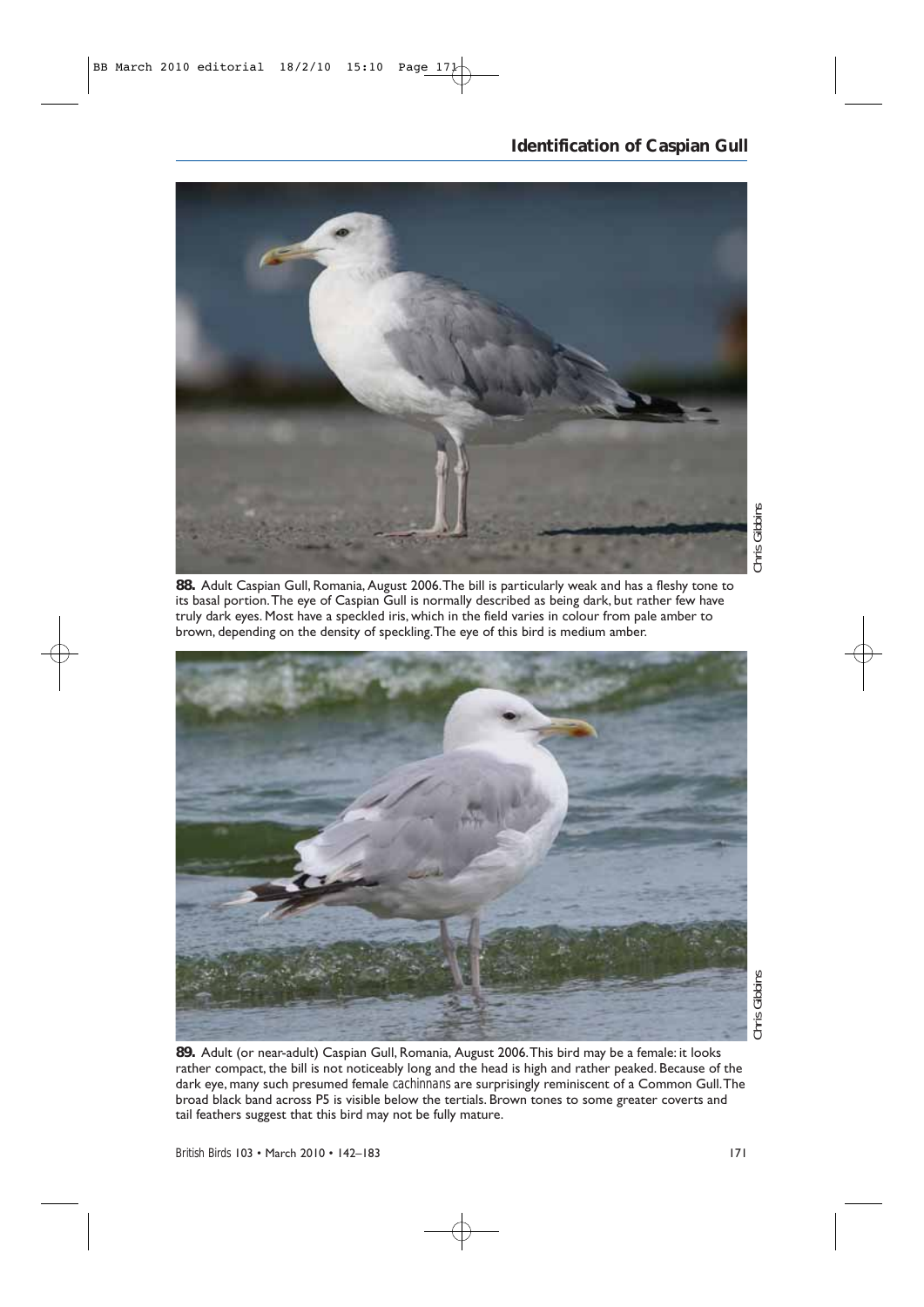

**90.** Adult Herring Gull, North-east Scotland, 23 Nov 2008. As well as the compact jizz, note the extensive soft streaks across the head, neck and upper breast, the pale eye and yellowy-orange eyering.This bird has black across both webs of P5; this is not uncommon in Herring Gulls.

Chris Gibbins *Chris Gibbins Hannu Koskinen Chris Gibbins*

Hannu Koskinen





**91.** Adult *argentatus* Herring Gull,Tampere, Finland, 21 Apr 2006. C435 was ringed as a pullus in June 1998 c. 30 km SE of Tampere and represents a potential trap for the unwary. It has a complete black band across P5, a long white tip to P10, yellowy legs and a reddish orbital ring; its bill is rather slender-based and its upperparts are a good match for *cachinnans*. However, the head retains the typical bulk of Herring Gull, its iris is unmarked yellow, and the bill has a rather sharply curved culmen and a marked gonydeal angle.

**92.** Adult Yellow-legged Gull, Portugal, 15 Jun 2005. A typically menacinglooking bird, with a staring pale eye set off against the deep red orbital ring. In this species, the vivid red of the gonys regularly spreads extensively onto the upper mandible, unlike the more restricted gonys spot of *cachinnans* and Herring Gull.

*British Birds* 103 • March 2010 • 142–183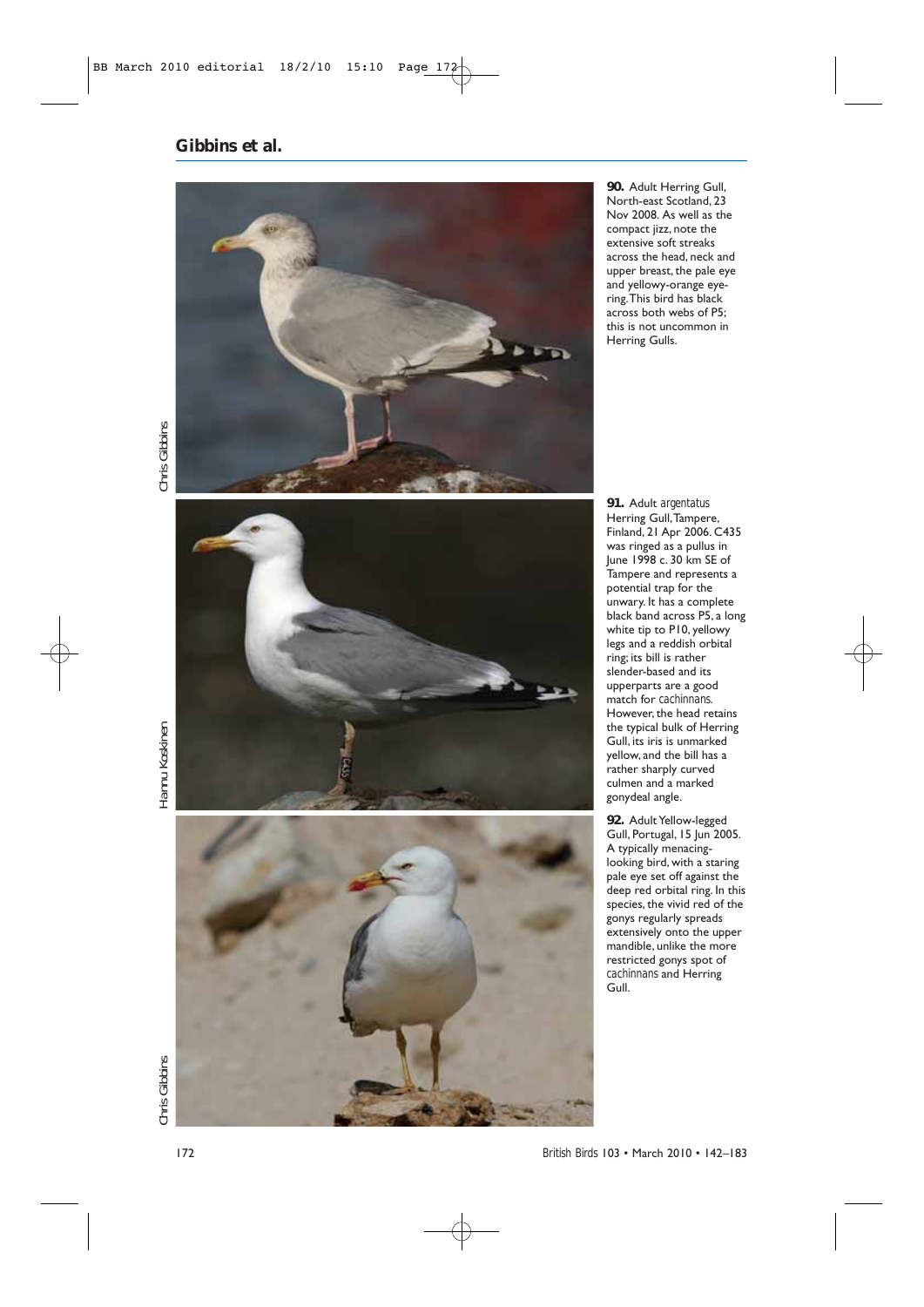**93.** Adult Herring Gull, North-east Scotland, 28 Feb 2009. Note the pale upperparts, black band across the tip of P10 and the limited black on P5. This is a typically compact and short-billed *argenteus*.



**94.** Adult Yellow-legged Gull, Spain, 7 May 2009. A typically large, robust and long-winged bird. Note the broad black band across P5 and the small mirror on P9.



**95.** Adult Yellow-legged Gull, Spain, 8 May 2009.The underside of P10 is visible here and shows a triangular wedge (not a square tongue) extending only halfway down the exposed feather.The huge bill suggests this is a male.The gape is bright red, similar in tone to the orbital ring.



*British Birds* 103 • March 2010 • 142–183 173

**Identification of Caspian Gull**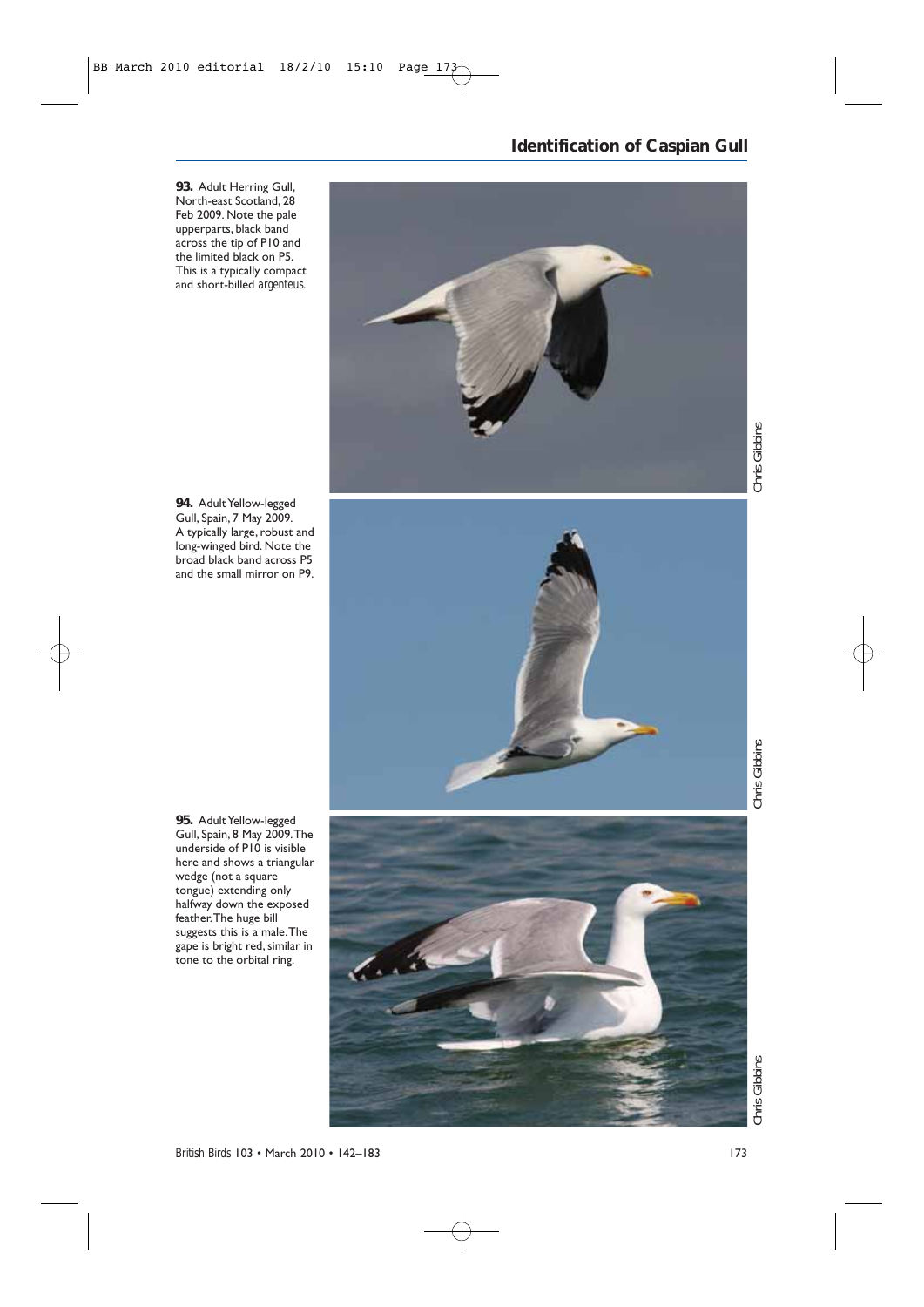**Gibbins** *et al.*



Hannu Koskinen *Hannu Koskinen*

> **96.** Adult Herring Gull *L. a. argentatus*, Finland, 30 Mar 2007.The P10 pattern of this bird is similar to that of *cachinnans* – it has a long grey tongue, visible here on the underside, and a long white tip to the feather. Coincidentally, it also has a red orbital ring and a dark-looking eye, both also features of *cachinnans*. Its bill, however, is robust and it has very limited black on P5.This bird illustrates the problems posed by some Baltic *argentatus*; careful assessment of the full range of features is needed for correct identification.

Thayer's Gull *L.* (*glaucoides*) *thayeri.* An example of this from Ukraine is shown by Liebers & Dierschke (1997, plate 289), while CG has seen such birds in Romania (Lake Histria, September 2006). These locations suggest that the '*thayeri* pattern' occurs occasionally in pure *cachinnans*, rather than being indicative of introgression with Herring Gull. Some birds show a small amount of black within the long white tip of P10: of 31 adult *cachinnans* examined in the hand by Liebers & Dierschke (1997), 11 showed a subterminal black band (complete or incomplete) across the tip of P10. There is also variation and overlap among the taxa with respect to the exact shape of the pale tongue, especially between *cachinnans* and *argentatus* (Gibbins 2003). To reiterate, the P10 pattern is not diagnostic.

Long, pale grey tongues are also present on the inner webs of P7–P9 of *cachinnans* and, collectively, these give the impression of pale wedges eating into an otherwise black wing-tip. This pattern is very different from

that of *michahellis* (which has a solid black wing-tip) but is seen on many *argentatus*. Black extends inward as far as P5 on *cachinnans* and on some (16%; Jonsson 1998) also to P4. Ideally, a candidate *cachinnans* should have a black band extending unbroken across both webs of P5, typically slightly less deep than that of *michahellis*. However, there is considerable variation in the pattern of black on P5 of all the taxa. Around 10% of *cachinnans* lack a complete black band on P5 (Jonsson 1998): such birds may have isolated marks on both the inner and outer webs of the feather (plate 49) or have black

restricted to the outer web. Herring Gulls may lack black on P5 altogether (e.g. many Norwegian *argentatus*), have black only on the outer web (frequent in *argenteus*) or have black on both webs. When black is present on both webs of P5 in Herring Gull, it may be as an isolated black spot on each (usually larger on the outer web), or as a complete band (plate 90). When present, the band is usually much narrower than on *michahellis,* but it matches many *cachinnans.* Black on both webs of P5 is a surprisingly common feature in eastern Baltic populations of Herring Gull (Malling Olsen & Larsson give a value of 30%), so these birds are a real cause of confusion. Overall, the variability in P5 pattern means that it is difficult to give definitive criteria regarding its value in identification. Like *cachinnans*, Herring Gulls can have black extending inwards as far as P4, though this is rare.

Some have argued that eastern and western populations of *cachinnans* differ with respect to primary pattern (e.g. Stegmann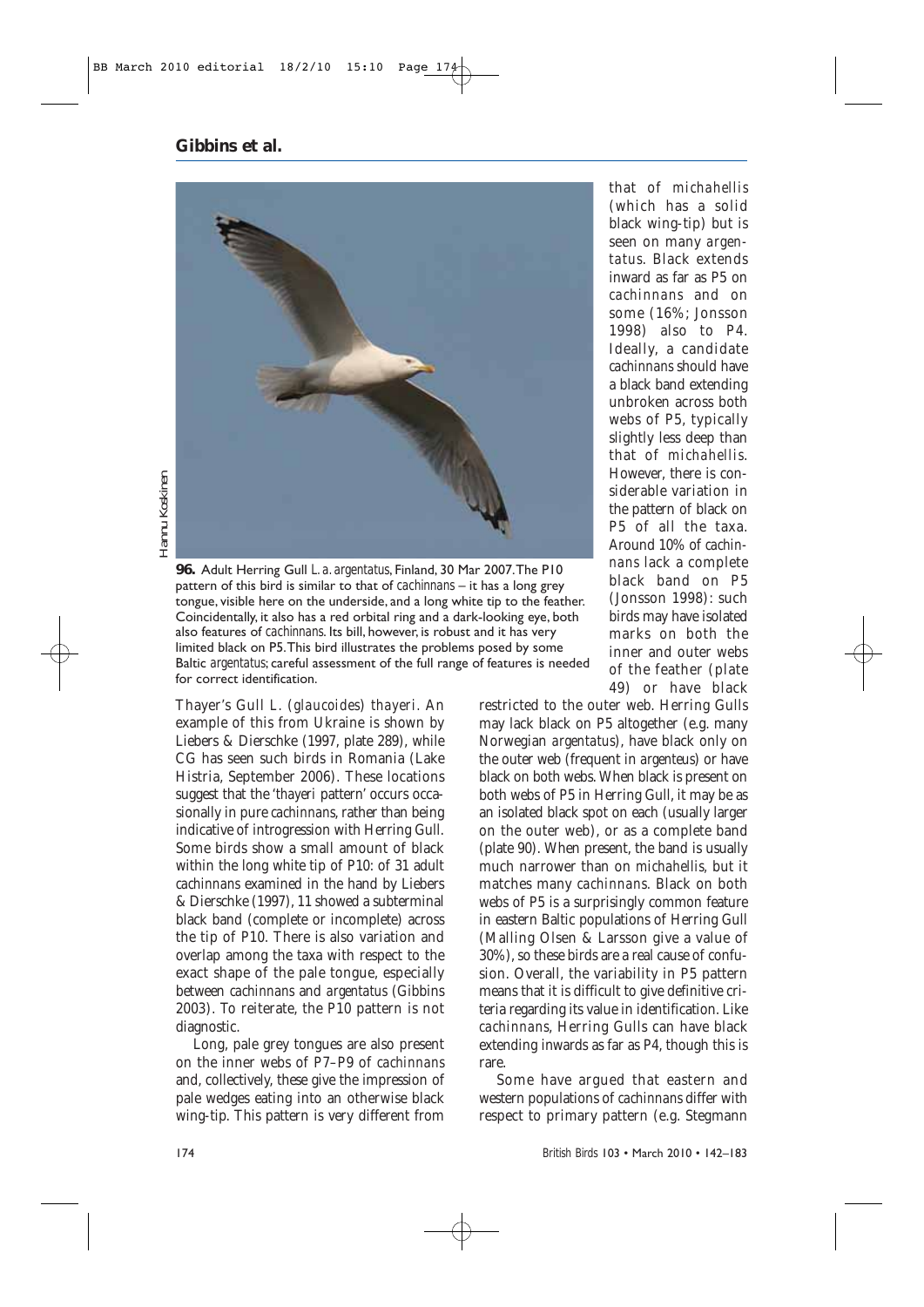1934). Adults from eastern populations normally have a less extreme wing-tip pattern, where the long white tip of P10 is regularly interrupted by small black spots on each web, sometimes merging to form a subterminal band. A significant proportion show black on P4 (50%; Jonsson 1998). Compared with western birds, eastern *cachinnans* may also show shorter pale tongues invading the black of the upperwing, but these still break up the black of the outer primaries in a way that *michahellis* never shows*.* More research is needed to determine whether eastern and western *cachinnans* deserve formal subspecies status.

#### Head pattern

The head of adult *cachinnans* normally appears unmarked (plate 87). Any streaks are extremely fine, often confined to the lower rear neck, and usually only apparent at close range for a limited period in autumn (plate 88). In *michahellis,* streaking is also usually apparent only in the autumn but is concentrated around the face and ear-coverts. On average, this streaking is clearer than shown by *cachinnans* at this time. Streaking disappears in late autumn, as feathers wear. From early autumn to mid/late winter, the vast majority of Herring Gulls show a variable but usually obvious degree of dusky streaking and/or blotching on the head and neck (plate 90). There are exceptions and it is possible (though uncommon) to find clean-headed *argenteus* and *argentatus* before January, just as it is possible to find the odd Black-headed Gull *Chroicocephalus ridibundus* with a full hood in midwinter.

#### Bare parts

Outside the breeding season, the bill of *cachinnans* is normally a rather weak, greenish-yellow, fading to grey-green basally. There are frequently some dark marks (small spots or crescents) in the gonys, while the red is usually less bright than for either *michahellis* or Herring Gull. Thus, in general, the bill of *cachinnans* in winter stands out as being duller than that of the other species. However, as many *argentatus* have washedout, greeny-yellow bills in winter, bill colour and pattern is merely a supportive feature.

The bill becomes a richer yellow in late

### **Identification of Caspian Gull**

spring and, during the breeding season the bill coloration of *cachinnans* overlaps with that of Herring Gull. Neubauer *et al.* (2009) argued that, unlike the orbital ring (see below), bill tones do not differ consistently between *cachinnans* and Herring Gull in breeding plumage. The bill of *cachinnans* is distinctly duller than the bright, orangetoned bill of *michahellis*; moreover, the red gonys spot of *michahellis* is extremely bright and regularly spreads extensively onto the upper mandible.

In the field, most adult *cachinnans* appear dark-eyed; in fact, the iris is not wholly dark, but peppered by dark brown spots. Depending on the density of these spots, the iris may appear dirty amber-yellow or uniformly dark brown, but never completely black. Eye colour varies enormously in *cachinnans*: Jonsson (1998) suggested that c. 75% of adult *cachinnans* appear 'medium- to dark-eyed' in the field, whereas Liebers & Dierschke (1997) found that 48% of birds in one Ukrainian colony and 62% in another were 'pale-eyed'. Much depends on how 'dark' is defined. Most birds do look darker-eyed in the field than typical Herring Gulls or *michahellis* and truly pale (clean yellow) eyes are rare in *cachinnans* (<10% Jonsson 1998; 2–5% Hannu Koskinen pers. comm.). Note also that some apparently adult Herring Gulls have dark peppering in the iris and some look genuinely dark-eyed in the field (plate 96); anyone checking large numbers of Herring Gulls should expect to find darkeyed birds with moderate regularity.

The orbital ring of *cachinnans* varies from pale orange to red (Liebers & Dierschke 1997; Neubauer *et al.* 2009). That of Herring Gull varies from yellow (typical *argenteus*), through pure orange to orangey red; that of some Baltic *argentatus* looks deep red and thus approaches *michahellis*. Orbital ring colour in Herring Gulls has been shown to differ among birds breeding in the same colony (Muusse *et al.* unpubl.). Thus, while orbital-ring colour is a useful feature for *cachinnans* (orange to red is acceptable, yellow is a problem), it is merely one of a number of features that combine to make the species distinctive but which are not individually diagnostic. Liebers & Dierschke (1997) reported a correlation between iris and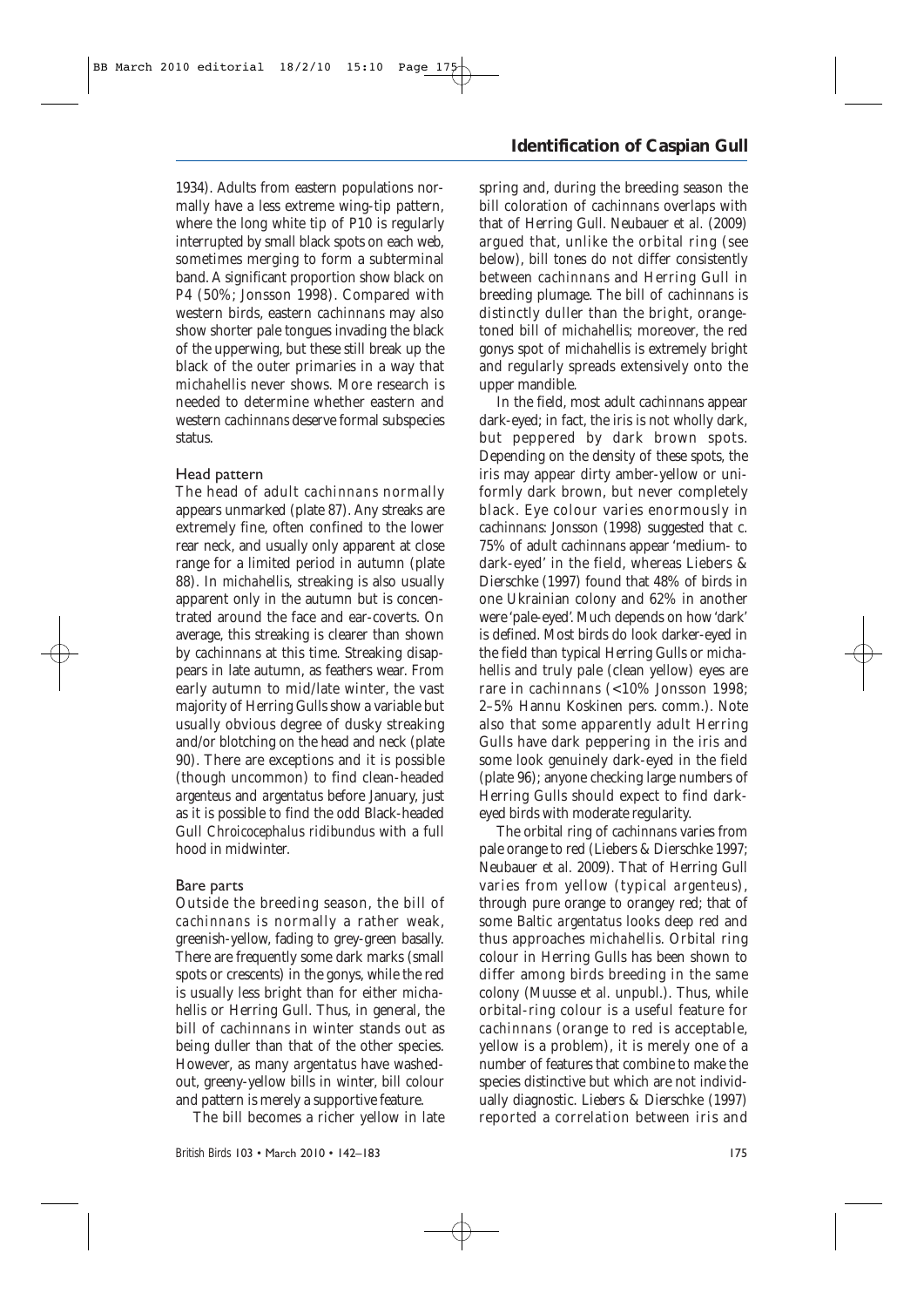orbital ring colour – pale-eyed *cachinnans* having pale orange orbital rings and darkeyed birds having redder orbitals – and this relationship is clearly worth further study.

The leg colour of adult *cachinnans* varies seasonally and individually. In winter, the legs are typically pale, greyish-flesh; some have a weak, greenish-yellow tint. In spring and early summer, the legs of many adults become distinctly brighter and yellowish. The proportion showing truly yellow legs during the breeding season is uncertain and may vary among populations and even from year to year (perhaps linked to diet). The leg colour of an individual bird can vary during the course of the breeding season, probably as a function of physiological condition (Neubauer *et al.* 2009). There is complete overlap in leg colour between *cachinnans* and the Herring Gulls of the eastern Baltic (from pure pink to lemon yellow) so this feature is of limited value. However, *cachinnans* rarely matches the rich yellow of the legs of *michahellis*.

#### **Pitfalls**

The most likely problem is confusion with a Herring Gull from the eastern Baltic. These are quite unlike the Norwegian *argentatus* that we are familiar with in the UK and can have upperpart tones, bare-part colours and wing-tip patterns that are virtually identical to those of *cachinnans*. The potential for confusion is increased by the fact that these *argentatus* may look slightly longer-winged, longer-legged and longer-billed than *argenteus* (although less obviously so than *cachinnans*). The occasional dark-eyed bird can create real problems.

#### **Concluding remarks**

The aim of part 1 of this paper has been to describe the appearance of typical Caspian Gulls. The birds featured in the plates are all rather typical and should not pose any identification problems. Variability is a feature of large gulls, however, and observers should not expect all *cachinnans* to look identical. Nonetheless, there is what might be regarded as normal or typical variation (that outlined above) and that which is extreme or atypical. In part 2 we shall deal with the extremes and discuss birds that sit in the overlap zones between the species. We shall also consider

hybrids; this is a very real problem given that hybridisation is occurring in Poland, for example, and that hybrids originating there have been recorded in Britain. Before becoming embroiled in debates about the more difficult individuals, it is important that birders are familiar with the identification of typical birds. We hope that part 1 has provided this familiarisation.

#### Acknowledgments

The authors would like to thank Nic Hallam, Hannu Koskinen, Ian Lewington and four anonymous reviewers, whose insightful comments greatly improved this manuscript.We are also grateful to Ruud Altenburg, Steve Arlow, Hannu Koskinen, Mike Langman and Pim Wolf for sharing and allowing us to use their photographs. A number of birders shared their knowledge and experience of *cachinnans* during the preparation of this paper; we especially thank Ruud Altenburg, Hannu Koskinen, Mars and Theo Muusse and Visa Rauste in this regard. Dmitri Mauquoy kindly produced fig. 1.

#### References

- Bakker,T., Offereins, R., & Winter, R. 2000. Caspian Gull identification gallery. *Birding World* 13: 60–74.
- Collinson, J. M., Parkin, D.T., Knox,A. G., Sangster, G., & Svensson, L. 2008. Species boundaries in the Herring and Lesser Black-backed Gull complex. *Brit. Birds* 101: 340–363.
- Garner, M. 1997. Large white-headed gulls in the United Arab Emirates: a contribution to their field identification. *Emirates Bird Report* 19: 94–103.
- & Quinn, D. 1997. Identification of Yellow-legged Gulls in Britain. *Brit. Birds* 90: 25–62.
- Gibbins, C. N. 2003. Phenotypic variability of Caspian Gull. *Birding Scotland* 6: 59–72.
- Grant, P.J. 1986. Gulls: a guide to identification. 2nd edn. Poyser, London.
- Gruber, D. 1995. Die Kennzeichen und das Vorkommen de Weißkopfmöwen *Larus cachinnans* in Europe. *Limicola* 19: 121–127.
- Howell, S. 2001.A new look at moult in gulls. *Alula* 7: 2–11.
- Jonsson, L. 1998.Yellow-legged Gulls and yellow-legged Herring Gulls in the Baltic. *Alula* 4: 74–100.
- Klein, R. 1994. Silbermöwen *Larus argentatus* und Wei'kopfmöwen *Larus cachinnans* auf Mülldeponien in Mecklenburg – erste Ergebnisse einer Ringfundanalyse. *Vogelwelt* 115: 267–285.
- Leibers, D., & Dierschke,V. 1997.Variability of field
- characters in adult Pontic Yellow-legged Gulls. *Dutch Birding* 19: 277–280.
- —, Helbig,A. J., & de Knifff, P. 2001. Genetic differentiation and phylogeography of gulls in the *Larus cachinnans-fuscus* group (Aves:
- Charadriiformes). *Molecular Ecology* 10: 477–2462. Malling Olsen, K., & Larsson, H. 2003. *Gulls of Europe, Asia and North America*. Helm, London.
- Neubauer, G., Zagalska-Neubauer, M. M., Pons, J-M., Crochet, P-A., Chylarecki, P., Przystalski,A., & Gay, L. 2009.Assortative mating without complete reproductive isolation in a zone of recent secondary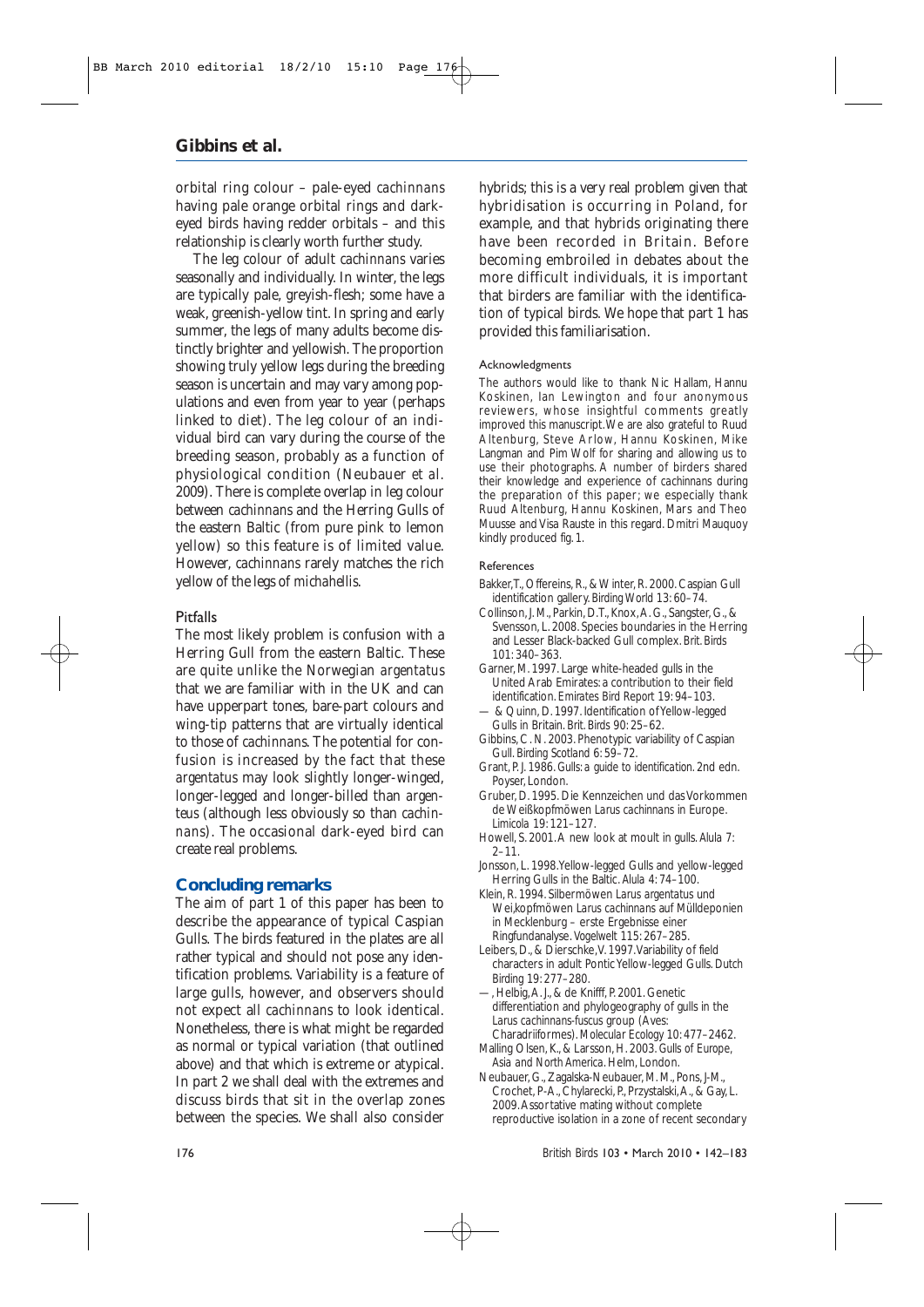### **Identification of Caspian Gull**

contact between Herring Gulls (*Larus argentatus*) and Caspian Gulls (*L. cachinnans*). *The Auk* 126: 409–419. Small, B. 2000. Caspian Gull *Larus cachinnans* in Suffolk

– identification and status. *Suffolk Birds* 49: 12–21. Stegmann, B. K. 1934. Ueber die Formen der Großen Möwen ('subgenus *Larus*') und ihre gegenseitigen Beziehungen. *J. Orn*. 82: 340–380.

*Chris Gibbins, 2 The Steadings, Newtyle Farm, Drums, Aberdeenshire AB41 6AS Brian J. Small, 78 Wangford Road, Reydon, Southwold, Suffolk IP18 6NX John Sweeney, 33 McLean Place, Paisley, Renfrewshire PA3 2DG* 



### **The British Birds Rarities Committee is sponsored by Carl Zeiss Ltd Chairman**

Adam Rowlands, East Walks Bungalow, Minsmere RSPB Reserve, Westleton, Suffolk IP17 3BY **Secretary** Nigel Hudson, Post Office Flat, St Mary's, Scilly TR21 0LL;

e-mail secretary@bbrc.org.uk

**BBRC members** Chris Batty, Chris Bradshaw, Lance Degnan, Paul French, Martin Garner, Nic Hallam, James Lidster, Richard Millington, Mike Pennington, John Sweeney **Archivist** John Marchant • **Museum Consultant** Brian Small **Summariser and RIACT Chairman** Reg Thorpe • **RIACT Secretary** Peter Kennerley



**97.** Unidentified adult gull, Lithuania, 10 Sep 2009.This striking bird has a confusing mix of characters. Its dark iris, red orbital ring and upperpart grey tones match cachinnans. However, its legs and bill are extremely bright for *cachinnans*, especially at that time of year, and the red of the gonys spreads extensively onto the upper mandible; it also has a rather well-streaked head for typical *cachinnans*.The bill and leg colours are reminiscent of *michahellis*, but any thoughts of that species are dispelled by the 'thayeri pattern' visible on the underside of P10 (and of course the dark eye is wrong too).While the P10 pattern matches some *argentatus* Herring Gulls, the leg, bill and eye colours make this option seem unlikely. Is it simply an extreme *cachinnans*, should it be considered a likely hybrid or is it best left unidentified? Fascinating birds such as this are the focus of part 2 of this paper.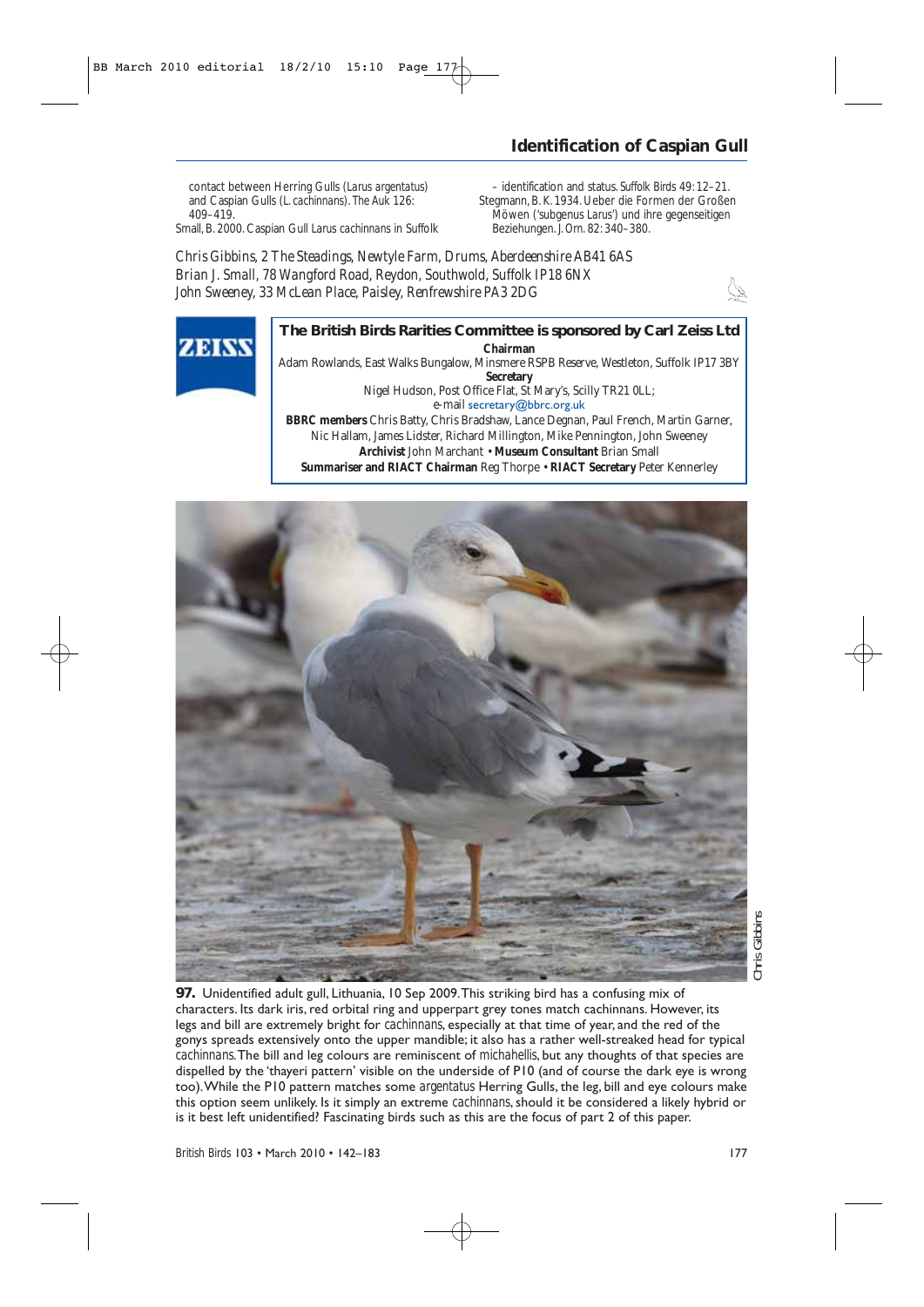**Appendix 1.** Summary of key differences between typical Caspian *Larus cachinnans*,Yellow-legged *L. michahellis* and Herring Gulls *L. argentatus*. It is important to note that these highly simplified statements should be read in conjunction with the main text. Features are given for each age group and in approximate order of importance/value for field identification; shaded blocks indicate the reliability of individual features, as detailed in the key.

- **Diagnostic** not found/known to occur in other species
- **Extremely indicative** should not be used in isolation, but any bird showing this feature *plus* one or two others should prove to be *cachinnans*
- **Indicative** very useful, but only in conjunction with other features
- **Supportive** should be used only to support details of other, more reliable, features
- **Of no real value**  overlaps completely with other species or is perhaps based on misconception

| <b>Structure and</b><br>behaviour      | Caspian<br><i>(cachinnans)</i>                                                                                                                                                              | Yellow-legged<br>( <i>michahellis</i> )                                                                                                                       | <b>Herring</b>                                                                                                                                     | <b>Comments</b>                                                                                                                                                                                                                                                                                                                                                                                                                                        |
|----------------------------------------|---------------------------------------------------------------------------------------------------------------------------------------------------------------------------------------------|---------------------------------------------------------------------------------------------------------------------------------------------------------------|----------------------------------------------------------------------------------------------------------------------------------------------------|--------------------------------------------------------------------------------------------------------------------------------------------------------------------------------------------------------------------------------------------------------------------------------------------------------------------------------------------------------------------------------------------------------------------------------------------------------|
| Long call<br>and long-<br>call posture | Rapid, nasal laughing<br>call with wings raised<br>and head vertical<br>(90°)                                                                                                               | Deep, guttural, single<br>and clearly separated<br>notes delivered more<br>slowly than<br><i>cachinnans</i> , with<br>wings closed and head<br>raised to 90°  | Call structure similar<br>to <i>michahellis</i> but less<br>guttural and pitch<br>higher; delivered with<br>wings closed and head<br>raised to 45° | Together, long call<br>and associated posture<br>are diagnostic; i.e. a<br>bird with correct call<br>and long-call posture<br>should prove to be<br>cachinnans. All other<br>structural features<br>vary individually and<br>between the sexes.<br>but assuming that key<br>plumage features<br>match, then non-<br>calling birds can be<br>identified using head<br>and bill shape; other<br>structural features<br>vary and so are less<br>important |
| <b>Bill shape</b>                      | Typically long, slim<br>and evenly tapering;<br>little or no expansion<br>at gonys                                                                                                          | Deep and long in<br>males; females overlap<br>with Herring. Curves<br>strongly at tip with<br>marked gonys angle                                              | Unremarkable.<br>but with clear<br>gonys angle                                                                                                     |                                                                                                                                                                                                                                                                                                                                                                                                                                                        |
|                                        | Head shape Generally pear-shaped<br>and snouty; small for<br>body. Some (females?)<br>can have high<br>rounded crowns and<br>some larger birds<br>(males?) have square,<br>more solid heads | Head typically large<br>and square. Females<br>overlap with Herring<br>and Lesser Black-<br>backed. Rarely as<br>snouty as cachinnans<br>but some are similar | Unremarkable: even<br>shape, neither snouty<br>nor square, but some<br><i>argentatus</i> can match<br>male <i>cachinnans</i>                       |                                                                                                                                                                                                                                                                                                                                                                                                                                                        |
| Leg length                             | Typically long and<br>thin but can look<br>unremarkable in<br>some (females?)                                                                                                               | Can overlap in length<br>with cachinnans, but<br>normally thicker and<br>more robust-looking                                                                  | Relatively short,<br>robust-looking                                                                                                                |                                                                                                                                                                                                                                                                                                                                                                                                                                                        |
|                                        | <b>Body shape</b> Very attenuated rear<br>end; ventral bulge<br>clear on many                                                                                                               | Attenuated but ventral<br>bulge lacking or less<br>pronounced                                                                                                 | Relatively short rear<br>end, lacking ventral<br>bulge                                                                                             |                                                                                                                                                                                                                                                                                                                                                                                                                                                        |
|                                        | Tertial step Normally lacking                                                                                                                                                               | Can be clear or<br>lacking                                                                                                                                    | Usually pronounced                                                                                                                                 |                                                                                                                                                                                                                                                                                                                                                                                                                                                        |
| <b>Stance</b>                          | Often upright, with<br>high chest; bill held<br>downward when<br>resting                                                                                                                    | Normally more<br>horizontal, but when<br>alert can look very<br>cachinnans-like                                                                               | Normally more<br>horizontal                                                                                                                        | <b>Varies hugely</b><br>depending on what the<br>bird is doing so is of<br>limited practical value                                                                                                                                                                                                                                                                                                                                                     |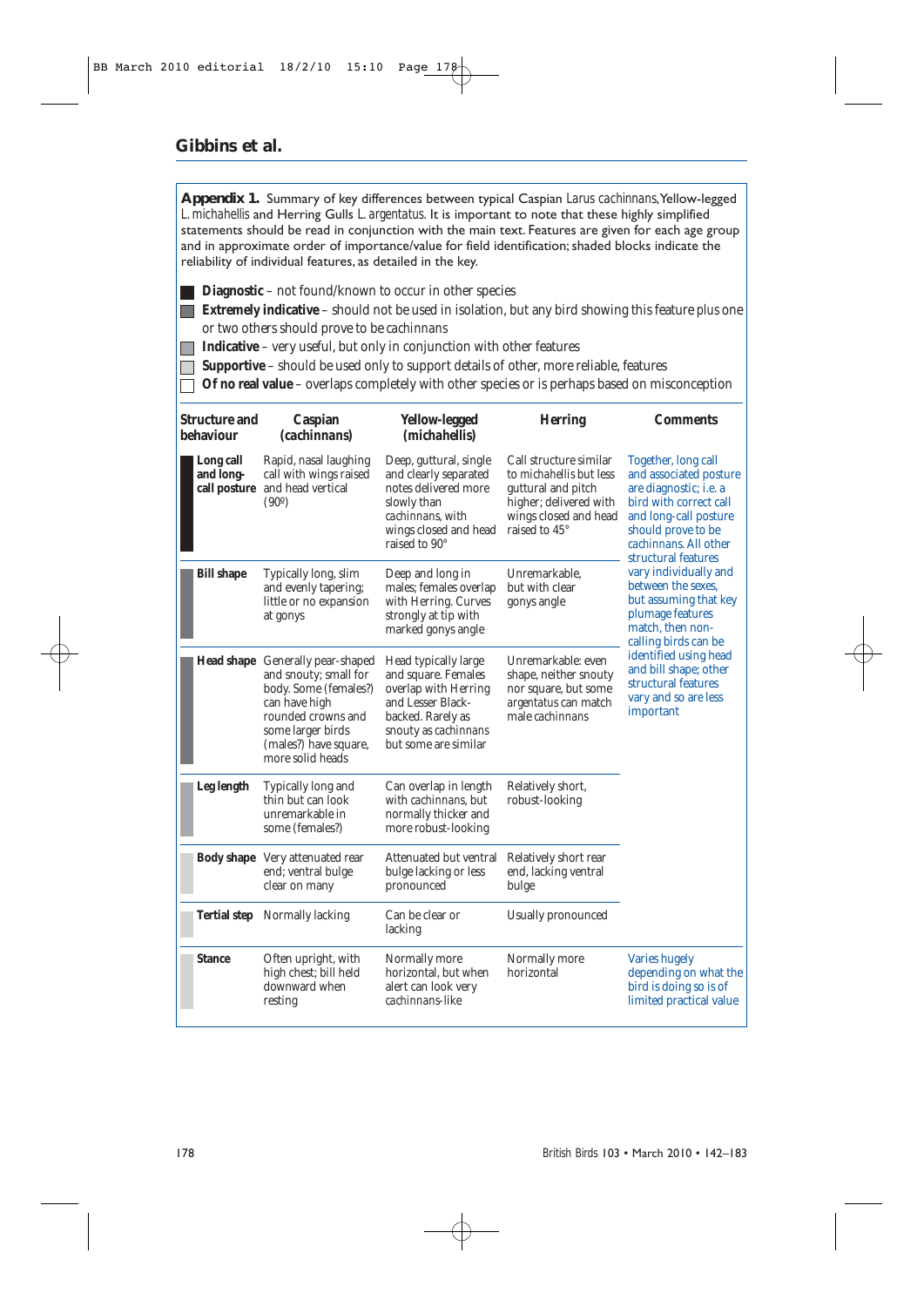### **Identification of Caspian Gull**

| Appendix 1. continued                      |                                                                                                                                                                                                                      |                                                                                                                                                                  |                                                                                                                                             |                                                                                  |  |
|--------------------------------------------|----------------------------------------------------------------------------------------------------------------------------------------------------------------------------------------------------------------------|------------------------------------------------------------------------------------------------------------------------------------------------------------------|---------------------------------------------------------------------------------------------------------------------------------------------|----------------------------------------------------------------------------------|--|
| <b>Juv</b> and<br>1st-winters<br>(Aug–Apr) | Caspian<br>(cachinnans)                                                                                                                                                                                              | <b>Yellow-legged</b><br>( <i>michahellis</i> )                                                                                                                   | <b>Herring</b>                                                                                                                              | <b>Comments</b>                                                                  |  |
| <b>Underwing</b>                           | Normally distinctly<br>pale; appears silvery<br>or creamy-white at<br>distance on the most<br>striking birds                                                                                                         | Dark and heavily<br>barred but (rarely) can uniform than<br>overlap with darker<br>cachinnans                                                                    | Dark, though more<br>michahellis                                                                                                            |                                                                                  |  |
| Second-<br>generation<br>scapulars         | Pale grey ground<br>colour (silvery) in<br>classic birds, each<br>feather with a simple<br>dark shaft streak and<br>narrow subterminal<br>anchor. Some are<br>more heavily<br>patterned                              | Strongly marked, with<br>heavy anchor pattern<br>and heavy blackish-<br>brown bars across<br>basal part of each<br>feather                                       | Variable; most have<br>pattern similar to<br>michahellis, but with<br>crossbarring and<br>subterminal anchors<br>weaker                     |                                                                                  |  |
| <b>Tail and</b><br>rump                    | Striking white rump<br>and tail, with<br>relatively narrow<br>black tail band                                                                                                                                        | Very similar to<br>cachinnans                                                                                                                                    | Browner, deeper and<br>less clear-cut tail band.<br>Less contrast between<br>tail band and the more<br>densely marked rump<br>and tail base | Cachinnans is distinct<br>from Herring but very<br>similar to <i>michahellis</i> |  |
| Greater<br>coverts                         | Uniform dark base<br>and pale terminal area<br>forming clear bar,<br>like Nike 'swoosh'.<br>Pale fringes simple,<br>lacking strong<br>notches                                                                        | <b>Typically heavily</b><br>notched, particularly<br>on inner feathers; but<br>extremely variable and<br>some have simple<br>fringes that resemble<br>cachinnans | Extremely variable,<br>but normally well<br>notched across all<br>coverts; birds<br>matching cachinnans<br>are extremely rare<br>(<1/1,000) | <b>Extremely useful but</b><br>should not be used<br>in isolation                |  |
| <b>Head and</b><br>body<br>colour          | Typically clean-<br>looking (whitish) with<br>minimal streaking.<br>Often has neat half<br>collar of fine streaking<br>around rear neck                                                                              | Overlaps with<br>cachinnans, but more<br>frequently has obvious<br>dark eye mask and less<br>pronounced collar                                                   | Normally extensively<br>covered with diffuse<br>streaks and blotches                                                                        |                                                                                  |  |
| Colour of<br>upperparts<br>(juvs only)     | Soft, greyish-brown                                                                                                                                                                                                  | Dark, chocolate<br>brown, with<br>contrasting pale areas                                                                                                         | Mid brown.<br>intermediate between<br>the other two                                                                                         |                                                                                  |  |
| <b>Inner</b><br>primary<br>window          | Less prominent than<br>Herring, slightly more<br>so than <i>michahellis</i> .<br>Often with Venetian-<br>blind pattern. Pale<br>lozenge-shaped<br>patches frequently<br>present on outer webs<br>near tips of P2-4/5 | Inner webs of inner<br>primaries only<br>fractionally paler than<br>outers, so virtually no<br>window. Generally<br>lack pale lozenges on<br>$P_{2-4/5}$         | Prominent window,<br>with complex<br>patterning on feather<br>tips of $P1-4/5$                                                              |                                                                                  |  |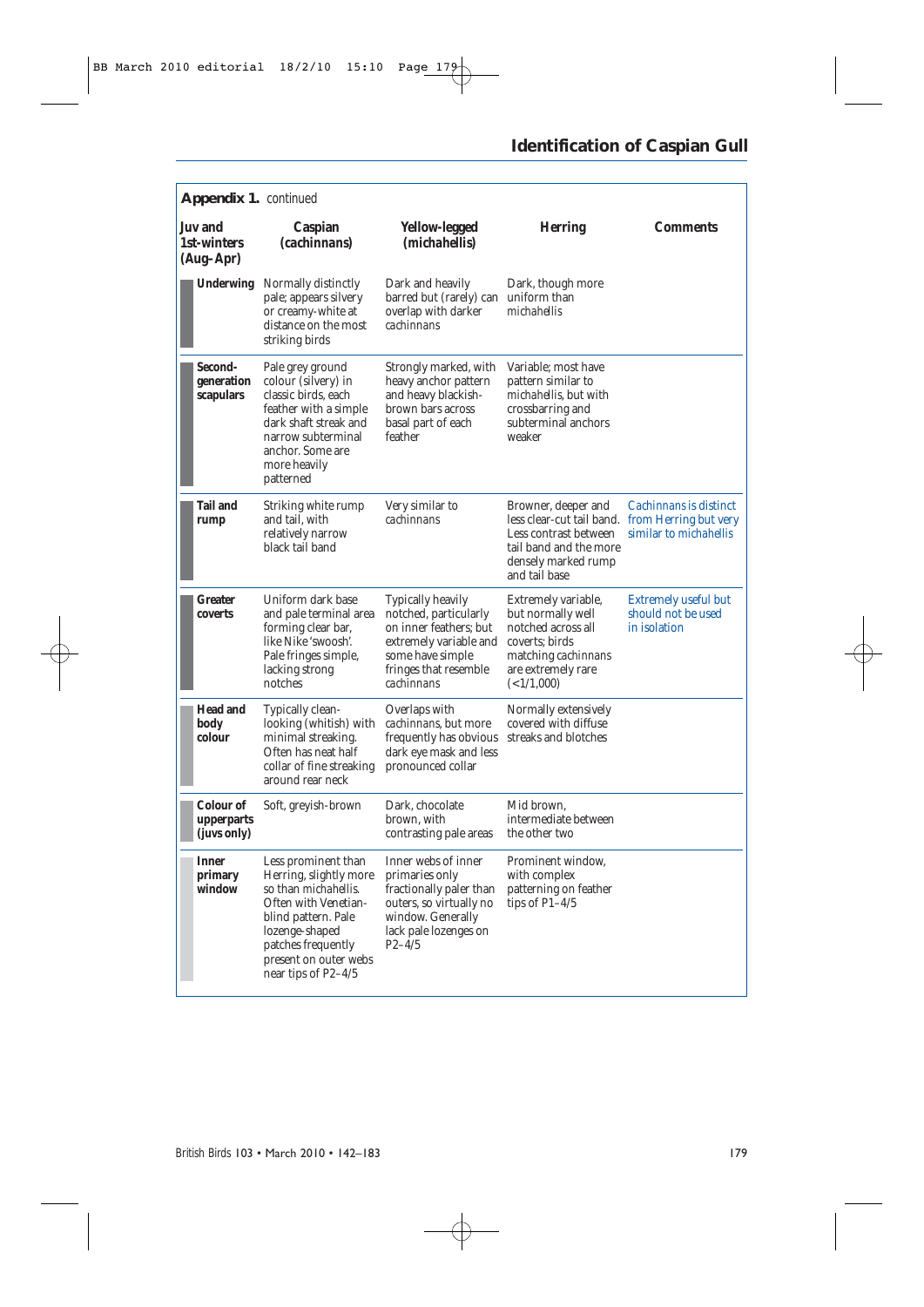| Appendix 1. continued     |                                                                                                                                                                |                                                                                                                                                                                                                                                                                    |                                                                                                                                                                       |                                                                                                                                                                    |
|---------------------------|----------------------------------------------------------------------------------------------------------------------------------------------------------------|------------------------------------------------------------------------------------------------------------------------------------------------------------------------------------------------------------------------------------------------------------------------------------|-----------------------------------------------------------------------------------------------------------------------------------------------------------------------|--------------------------------------------------------------------------------------------------------------------------------------------------------------------|
| 1st summers<br>(Apr-Sept) | Caspian<br><i>(cachinnans)</i>                                                                                                                                 | Yellow-legged<br>( <i>michahellis</i> )<br>Structure, call and call posture are especially critical during this period, as wear, moult and individual variation in<br>the patterns on newly arriving second- and third-generation feathers make plumage features of limited value. | <b>Herring</b>                                                                                                                                                        | <b>Comments</b>                                                                                                                                                    |
|                           | Underwing Whiter than the other<br>species, although<br>moult may produce<br>a blotchy pattern.                                                                | Extremely variable,<br>some with variegated<br>pattern of light and<br>dark.                                                                                                                                                                                                       | As <i>michahellis</i> , but<br>less contrasting                                                                                                                       |                                                                                                                                                                    |
| <b>Greater</b><br>coverts | Second-generation<br>feathers in typical<br>birds have uniform<br>dark base and pale<br>terminal bar.                                                          | Second-generation<br>feathers usually well<br>marked with<br>contrasting light and<br>dark bars. But. some<br>like <i>cachinnans</i> , others<br>like Herring Gull                                                                                                                 | Pattern often<br>intermediate between<br><i>cachinnans</i> and<br>michahellis, but<br>individuals can match<br>either. Normally more<br>barred than <i>cachinnans</i> | A useful average<br>difference, but there is<br>overlap between the<br>species so this feature<br>is not diagnostic                                                |
| scapulars                 | Mantle and Extremely variable.<br>Some acquire a high<br>proportion of adult-<br>type grey feathers,<br>others show most<br>feathers with dark<br>anchors      | Extremely variable.<br>Many acquire mainly<br>pure grey adult-like<br>feathers while others<br>have boldly patterned<br>feathers, with<br>contrasting anchors                                                                                                                      | Grey feathers are rare<br>on birds of this age:<br>most acquire third-<br>generation feathers<br>with a pattern of mid-<br>brown bars on a<br>creamy background       | A useful feature for<br>separating Herring<br>Gull from the other<br>two species.                                                                                  |
| <b>Tertials</b>           | Typically shows a<br>blackish basal third<br>to new second-<br>generation tertials,<br>with diffuse pale tip<br>(reminiscent of first-<br>generation feathers) | Often strongly barred<br>(matching greater<br>coverts) but others<br>match the simpler<br>pattern of cachinnans                                                                                                                                                                    | Most have an irregular<br>barred pattern on<br>second-generation<br>tertials, but pattern<br>usually weaker than<br>on most <i>michahellis</i>                        | Each species has a<br>typical pattern ( <i>i.e.</i> a<br>pattern shown by<br>most birds) but there<br>is enough variation<br>to limit the value of<br>this feature |
| <b>Head and</b><br>body   | Variable; many are<br>extremely white,<br>but others can have<br>fine streaks on face<br>and rear neck                                                         | As cachinnans                                                                                                                                                                                                                                                                      | Wear and fading can<br>make some look much<br>paler than first-winter<br>birds, but rarely do<br>they look as clean as<br>typical cachinnans                          |                                                                                                                                                                    |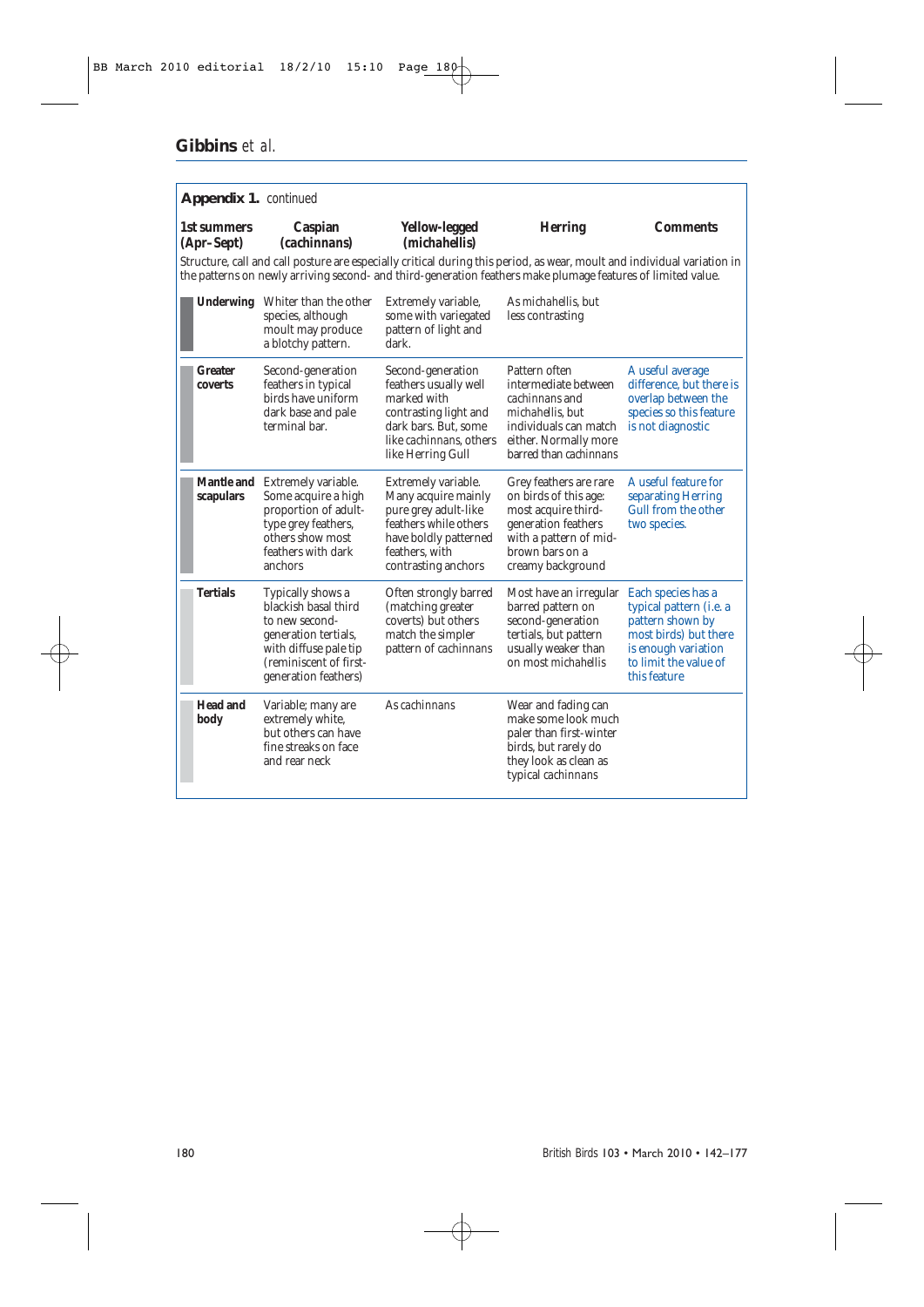### **Identification of Caspian Gull**

| Appendix 1. continued                                                                                                                                                                                                                                                                                                                                                                                              |                                                                                                                                                 |                                                      |                                                                                                                                                                                                     |                                                                                                                                               |  |
|--------------------------------------------------------------------------------------------------------------------------------------------------------------------------------------------------------------------------------------------------------------------------------------------------------------------------------------------------------------------------------------------------------------------|-------------------------------------------------------------------------------------------------------------------------------------------------|------------------------------------------------------|-----------------------------------------------------------------------------------------------------------------------------------------------------------------------------------------------------|-----------------------------------------------------------------------------------------------------------------------------------------------|--|
| 2nd winters<br>$(Oct-Apr)$                                                                                                                                                                                                                                                                                                                                                                                         | Caspian<br><i>(cachinnans)</i>                                                                                                                  | Yellow-legged<br>( <i>michahellis</i> )              | <b>Herring</b>                                                                                                                                                                                      | <b>Comments</b>                                                                                                                               |  |
| Overall, the clean white head and body and the extensive grey in the mantle and wings make typical cachinnans of<br>this age look older and more striking than typical second-winter Herring. However, this plumage pattern overlaps<br>with michahellis. Despite the very arresting appearance of some birds, no single feature is diagnostic, so<br>identification should be based on multiple character traits. |                                                                                                                                                 |                                                      |                                                                                                                                                                                                     |                                                                                                                                               |  |
| <b>Inner</b><br>primaries                                                                                                                                                                                                                                                                                                                                                                                          | Strong contrast<br>between pale grey<br>inner webs and<br>blackish outer webs.<br>creating Venetian-blind<br>effect on some birds               | Lacks Venetian-blind<br>pattern                      | Lacks Venetian-blind<br>pattern                                                                                                                                                                     | Venetian-blind pattern<br>not present on all<br>cachinnans, but when<br>present it is a very<br>useful feature                                |  |
|                                                                                                                                                                                                                                                                                                                                                                                                                    | <b>Underwing</b> Normally strikingly<br>white                                                                                                   | Contrasting dark bars<br>over whitish base<br>colour | Typically rather dirty-<br>looking, with much<br>brown spotting                                                                                                                                     |                                                                                                                                               |  |
| <b>Rump</b> and<br>tail                                                                                                                                                                                                                                                                                                                                                                                            | Striking white rump<br>and tail contrasting<br>with black tail band                                                                             | As cachinnans                                        | Tail band thicker.<br>browner and less<br>clean-cut; less contrast Herring, but overlaps<br>with tail base and rump with <i>michahellis</i>                                                         | Pattern of <i>cachinnans</i><br>distinct from typical                                                                                         |  |
| <b>Mantle and</b><br>scapulars                                                                                                                                                                                                                                                                                                                                                                                     | In most, the scapulars<br>are dominated by<br>clean, grey feathers,<br>with limited brown.<br>but some retain more<br>brown/spotted<br>feathers | As cachinnans                                        | Variable mixture of<br>grey and brown<br>feathers, but<br>predominant tone is<br>usually brownish.<br>Often heavily marked<br>with brown bars.<br>Small proportion<br>show extensive grey<br>saddle | Generally, the scapular<br>pattern (coupled with<br>coverts and white<br>head) makes<br>cachinnans look older<br>than Herrings of this<br>age |  |
| Eye colour                                                                                                                                                                                                                                                                                                                                                                                                         | Dark brown                                                                                                                                      | Normally pale-looking<br>but dark on some            | Normally pale but<br>dark on sizeable<br>proportion                                                                                                                                                 | A pale eye would<br>suggest that a bird is<br>not <i>cachinnans</i> , but all<br>three species can show<br>dark eyes at this age              |  |

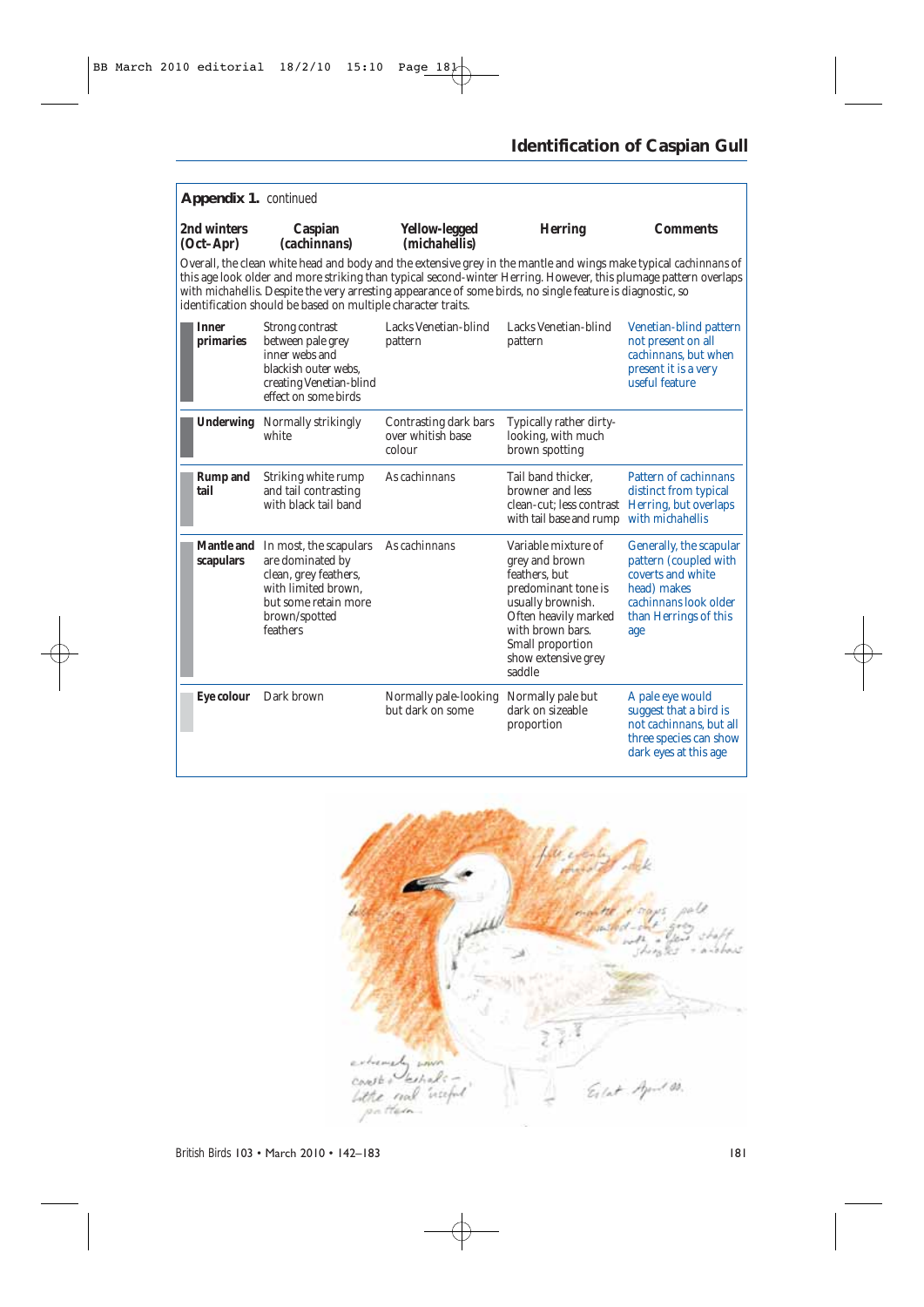| Appendix 1. continued                    |                                                                                                                                                                                              |                                                                                                                                                               |                                                                                                                                                                                                                       |                                                                                                                                                     |  |
|------------------------------------------|----------------------------------------------------------------------------------------------------------------------------------------------------------------------------------------------|---------------------------------------------------------------------------------------------------------------------------------------------------------------|-----------------------------------------------------------------------------------------------------------------------------------------------------------------------------------------------------------------------|-----------------------------------------------------------------------------------------------------------------------------------------------------|--|
| Older<br>immatures<br>(3rd-/4th-winters) | Caspian<br>(cachinnans)                                                                                                                                                                      | Yellow-legged<br>( <i>michahellis</i> )                                                                                                                       | <b>Herring</b>                                                                                                                                                                                                        | <b>Comments</b>                                                                                                                                     |  |
|                                          | feature is appreciably more valuable than the others.                                                                                                                                        | At this age several features need to be used in conjunction as individually they are of only limited value. No one                                            |                                                                                                                                                                                                                       |                                                                                                                                                     |  |
| on P5 & P4                               | Black band Should show a thick<br>(deeper than wide),<br>unbroken, black band<br>on P5; many also have<br>black on P4                                                                        | As cachinnans                                                                                                                                                 | May show a complete<br>black band on P5<br>but rarely as deep as<br>in <i>cachinnans</i> and<br><i>michahellis</i> . Black on<br>P4 less frequent than<br>cachinnans                                                  | Birds of this age<br>lacking a complete<br>black band on P5<br>are unlikely to be<br>cachinnans or<br>michahellis                                   |  |
| Primary<br>coverts                       | Most have extensive<br>sharp black streaks,<br>contrasting with<br>otherwise grey wing                                                                                                       | As cachinnans                                                                                                                                                 | Streaks browner.<br>diffuse and contrast<br>much less with rest of<br>upperwing, which,<br>especially in<br>argentatus, can retain<br>a brownish tinge to<br>the grey                                                 | <b>Useful for separating</b><br>Herring from the<br>other species, but<br>overlap between<br><i>cachinnans</i> and<br>michahellis                   |  |
| Primary<br>tongues                       | Many have pattern<br>that mirrors adult's.<br>with grey tongues<br>eating into the black<br>wing-tip; others lack<br>this and so the wing-<br>tip resembles that of<br>the other two species | Lacks tongues and so<br>appearance is of an<br>extensive and solidly<br>black wing-tip                                                                        | Less extensive black<br>than <i>michahellis</i> , but<br>argenteus lack tongues; michahellis, but other<br>some <i>argentatus</i> show<br>tongues but these are<br>normally less<br>contrasting than on<br>cachinnans | The presence of<br>tongues eliminates<br>features needed to<br>rule out argentatus                                                                  |  |
| <b>Upperpart</b><br>grey tone            | A neutral, Common<br>Gull L. canus grey, but<br>often looks more<br>silvery at this age and<br>so can appear to have<br>paler upperparts than<br>adults                                      | Averages slightly<br>darker than<br><i>cachinnans</i> : tone<br>ranging from<br>Common Gull to<br>Kittiwake Rissa<br><i>tridactyla</i> grey                   | Paler in <i>argenteus</i> , but<br>cachinnans sits within<br>the range of<br>argentatus. Slight<br>bluish tint not seen in<br>the other species                                                                       | <b>Useful for locating</b><br>cachinnans among<br>argenteus, cachinnans<br>can be picked out in<br>michahellis flocks by<br>their subtly paler tone |  |
| Primary<br>mirrors                       | Most frequently has<br>large mirror on P10<br>and often a small one<br>on P9                                                                                                                 | No mirror, or only a<br>small one on P10                                                                                                                      | L. a. argentatus<br>overlaps with<br>cachinnans; argenteus<br>typically has smaller<br>mirrors                                                                                                                        | Useful only for<br>separating cachinnans<br>from <i>michahellis</i>                                                                                 |  |
| Leg colour                               | Grey flesh                                                                                                                                                                                   | Normally strong<br>yellow tones, or at<br>least greeny-grey                                                                                                   | Flesh or pink                                                                                                                                                                                                         |                                                                                                                                                     |  |
| Bill<br>coloration                       | Pale yellow, often with<br>a weak greenish tinge;<br>and pattern variable dark<br>mark/smudge behind<br>bill tip                                                                             | Often rather bright,<br>especially in summer:<br>yellowish with black<br>in gonys and some<br>scarlet red. Others<br>duller and overlap<br>with other species | Pattern normally<br>intermediate, but can<br>match either                                                                                                                                                             | Overlap complete,<br>but typical <i>cachinnans</i><br>has dull bill with dark<br>gonys smudge                                                       |  |
| Eye colour                               | Looks dark in the field<br>in most                                                                                                                                                           | Normally pale (greeny, As michahellis<br>yellow or greyish-<br>white) but some retain<br>dark eyes                                                            |                                                                                                                                                                                                                       | Overlap means this is<br>of no real value at this<br>age, but a very pale-<br>eyed bird is unlikely<br>to be cachinnans                             |  |